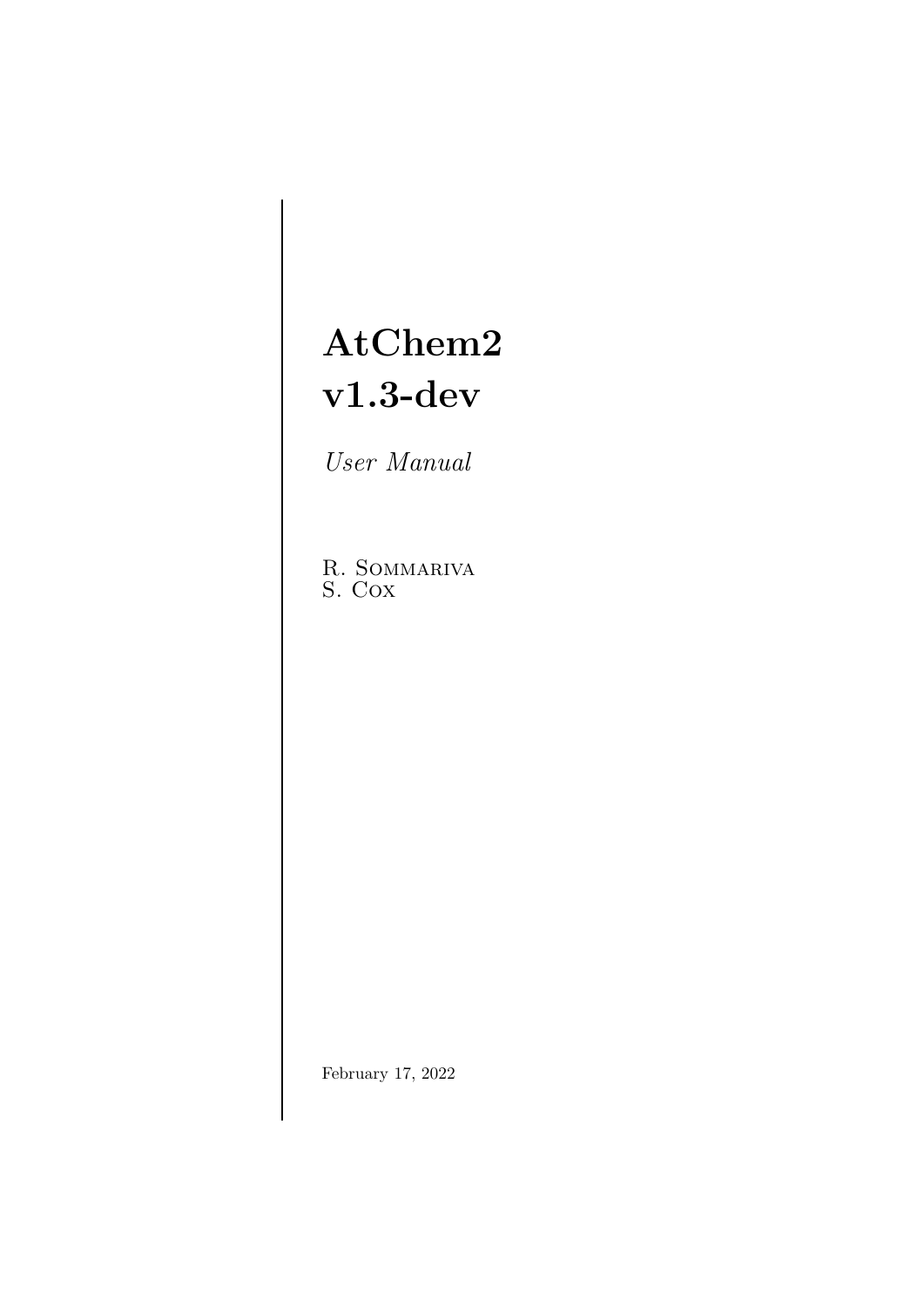# **Contents**

| $\mathbf{1}$ | Introduction<br>3              |                                                                                              |  |  |  |  |
|--------------|--------------------------------|----------------------------------------------------------------------------------------------|--|--|--|--|
|              | 1.1                            | $\overline{4}$                                                                               |  |  |  |  |
| $\bf{2}$     | <b>Model Installation</b><br>5 |                                                                                              |  |  |  |  |
|              | 2.1                            | 5                                                                                            |  |  |  |  |
|              | 2.2                            | 6<br>$Download \dots \dots \dots \dots \dots \dots \dots \dots \dots \dots \dots \dots$      |  |  |  |  |
|              | 2.3                            | 6                                                                                            |  |  |  |  |
|              |                                | $\overline{7}$<br>2.3.1                                                                      |  |  |  |  |
|              |                                | 8<br>2.3.2<br>Optional dependencies                                                          |  |  |  |  |
|              | 2.4                            | 9<br>Install                                                                                 |  |  |  |  |
|              |                                | 2.4.1<br>Tests (optional) $\ldots \ldots \ldots \ldots \ldots \ldots \ldots$<br>11           |  |  |  |  |
|              | 2.5                            | Model Structure<br>11                                                                        |  |  |  |  |
|              |                                | 2.5.1<br>The doc/ and tools/ directories $\ldots$<br>12                                      |  |  |  |  |
|              |                                | 2.5.2<br>The model/ directory $\dots \dots \dots \dots \dots \dots$<br>13                    |  |  |  |  |
| 3            |                                | Model Setup<br>15                                                                            |  |  |  |  |
|              | 3.1                            | 15                                                                                           |  |  |  |  |
|              |                                | 3.1.1<br>15                                                                                  |  |  |  |  |
|              |                                | 17<br>3.1.2<br>$\mathrm{RO}_2$ sum $\ldots \ldots \ldots \ldots \ldots \ldots \ldots \ldots$ |  |  |  |  |
|              |                                | 18<br>3.1.3                                                                                  |  |  |  |  |
|              |                                | 19<br>3.1.4<br>The build process $\dots \dots \dots \dots \dots \dots \dots \dots$           |  |  |  |  |
|              | 3.2                            | 20                                                                                           |  |  |  |  |
|              | 3.3                            | Solver Parameters<br>22                                                                      |  |  |  |  |
|              | 3.4                            | 22                                                                                           |  |  |  |  |
|              |                                | 3.4.1<br>23                                                                                  |  |  |  |  |
|              |                                | 23<br>3.4.2                                                                                  |  |  |  |  |
|              |                                | 3.4.3<br>23                                                                                  |  |  |  |  |
|              |                                | 3.4.4<br>H2O<br>24                                                                           |  |  |  |  |
|              |                                | 3.4.5<br>24                                                                                  |  |  |  |  |
|              |                                | 3.4.6<br>BLHEIGHT<br>24                                                                      |  |  |  |  |
|              |                                | 3.4.7<br>ASA<br>24                                                                           |  |  |  |  |
|              |                                | 3.4.8<br><b>DILUTE</b><br>25                                                                 |  |  |  |  |
|              |                                | 3.4.9<br>JFAC<br>25                                                                          |  |  |  |  |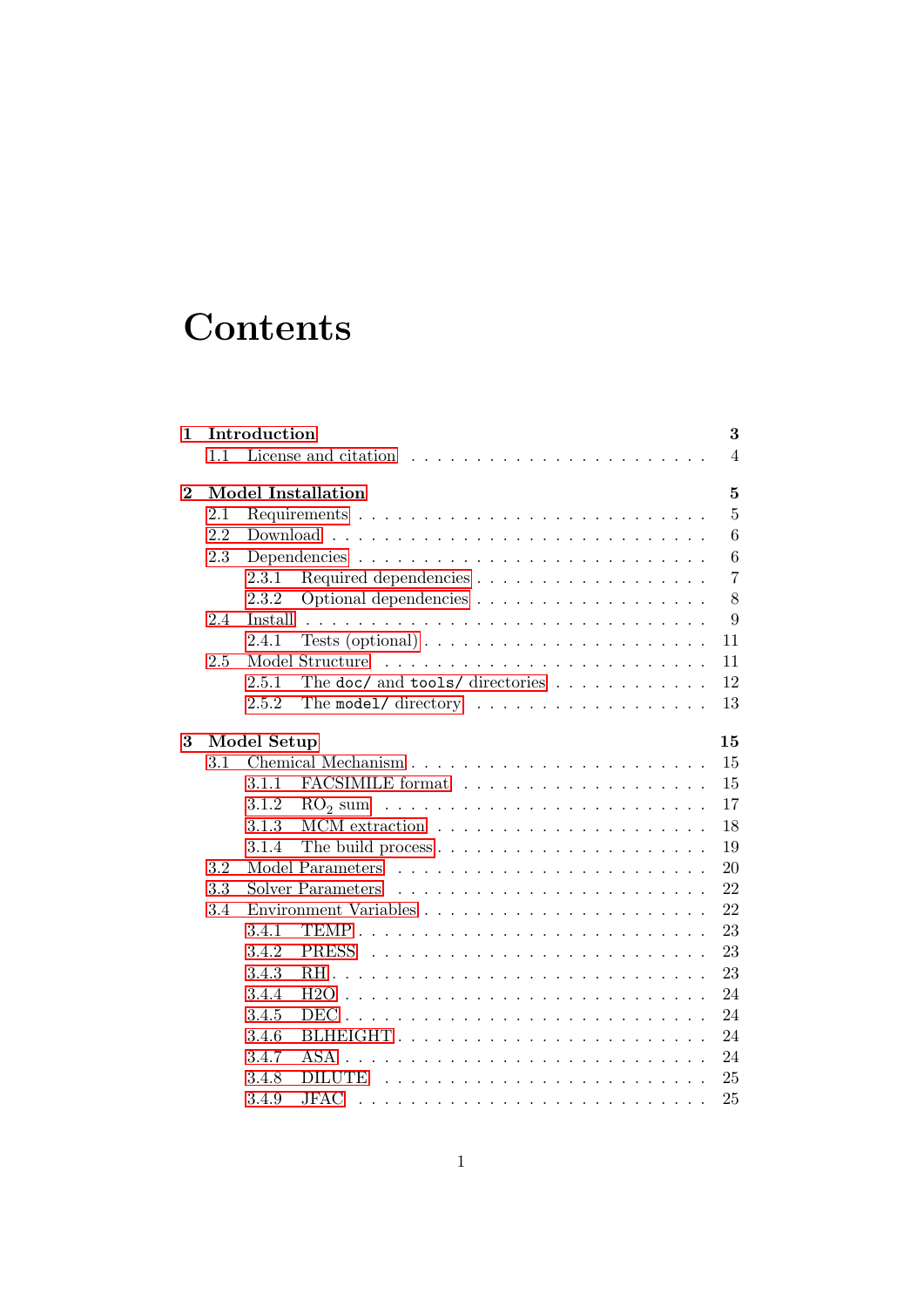|   |         |                                                                                                                           | 26       |
|---|---------|---------------------------------------------------------------------------------------------------------------------------|----------|
|   |         | 26                                                                                                                        |          |
|   |         | Constant photolysis rates<br>3.5.1                                                                                        | 26       |
|   |         | 3.5.2<br>Constrained photolysis rates                                                                                     | 27       |
|   |         | 3.5.3<br>Calculated photolysis rates                                                                                      | 27       |
|   |         | 3.5.4                                                                                                                     | 28       |
|   | $3.6\,$ |                                                                                                                           | 29       |
|   |         | 3.6.1<br>environment Variables.config                                                                                     | 29       |
|   |         | 3.6.2<br>$initial concentrations.config \ldots \ldots \ldots \ldots \ldots$                                               | 30       |
|   |         | 3.6.3                                                                                                                     | 30       |
|   |         | 3.6.4<br>outputSpecies.config                                                                                             | 30       |
|   |         | 3.6.5<br>photolysisConstant.config                                                                                        | 31       |
|   |         | 3.6.6<br>photolysisConstrained.config                                                                                     | 31       |
|   |         | 3.6.7                                                                                                                     | 32       |
|   |         | speciesConstrained.config<br>3.6.8                                                                                        | 32       |
|   |         |                                                                                                                           |          |
| 4 | 4.1     | <b>Model Execution</b><br>Box-Model                                                                                       | 33<br>33 |
|   |         | 4.1.1                                                                                                                     | 33       |
|   |         | 4.1.2                                                                                                                     | 33       |
|   | 4.2     |                                                                                                                           | 34       |
|   |         | 4.2.1                                                                                                                     | 34       |
|   |         | 4.2.2                                                                                                                     | 35       |
|   |         | 4.2.3                                                                                                                     | 35       |
|   | 4.3     |                                                                                                                           | 37       |
|   | 4.4     |                                                                                                                           | 39       |
|   | 4.5     | Output<br>the contract of the contract of the contract of the contract of the contract of the contract of the contract of | 41       |
|   |         |                                                                                                                           |          |
| 5 |         | <b>Model Development</b>                                                                                                  | 44       |
|   | 5.1     |                                                                                                                           | 44       |
|   | 5.2     |                                                                                                                           | 44       |
|   |         | 5.2.1                                                                                                                     | 46       |
|   |         | Adding new behaviour tests<br>5.2.2                                                                                       | 47       |
|   | 5.3     | Style Guide<br>والمتعاونة والمتعاونة والمتعاونة والمتعاونة والمتعاونة والمتعاونة والمتعاونة                               | 48       |
|   |         |                                                                                                                           | 49       |
| 6 |         | <b>Credits and Acknowledgements</b>                                                                                       | 51       |
|   | 6.1     |                                                                                                                           | 51       |
|   | 6.2     |                                                                                                                           | $52\,$   |
|   | 6.3     |                                                                                                                           | $52\,$   |
|   |         |                                                                                                                           |          |
|   |         | References                                                                                                                | 53       |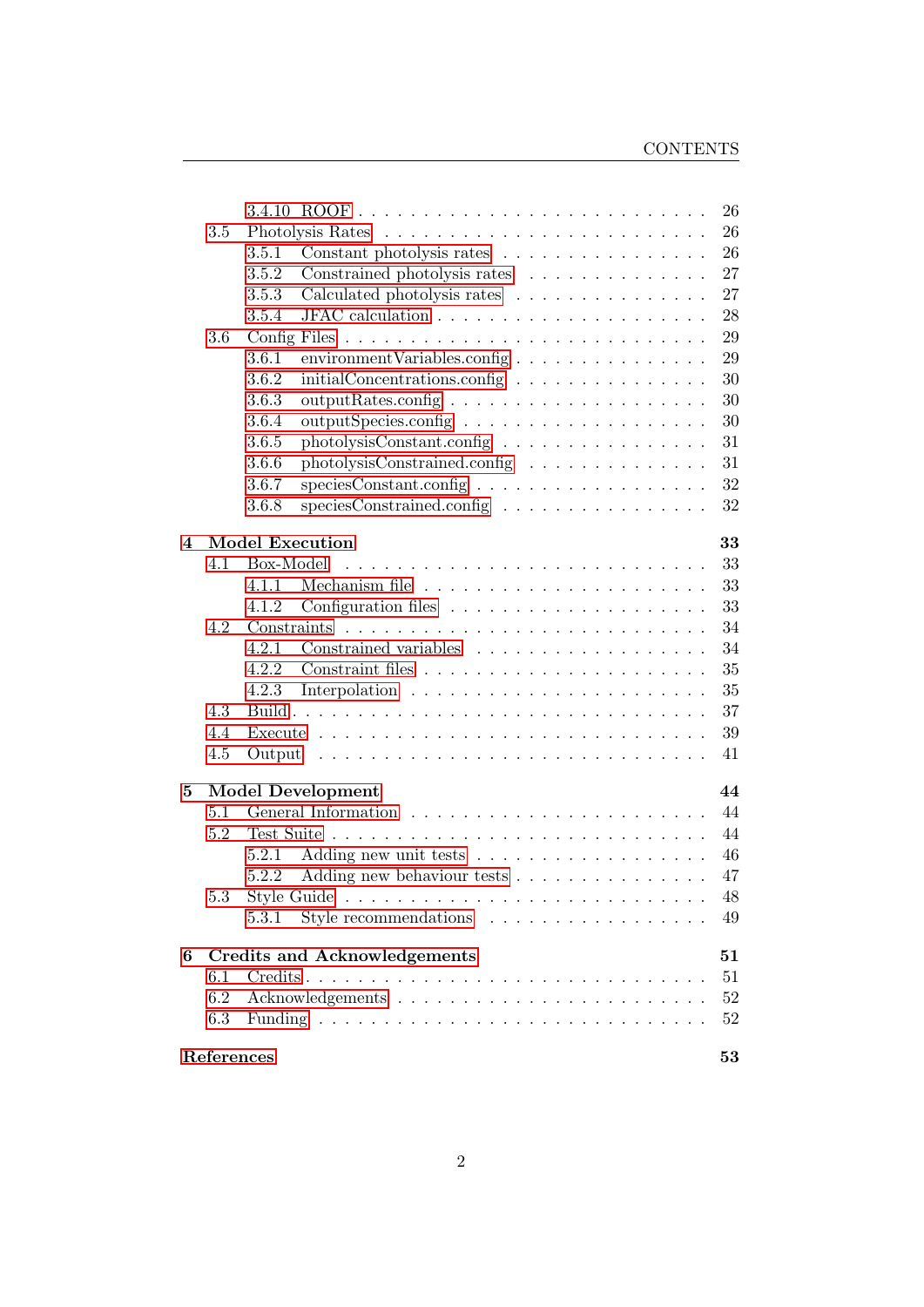## <span id="page-3-0"></span>Chapter 1

## Introduction

AtChem2 is an open source modelling tool for atmospheric chemistry. It is designed to build and run zero-dimensional box-models using the Master Chemical Mechanism [\(MCM\)](http://mcm.leeds.ac.uk/MCM/). The MCM is a near-explicit chemical mechanism which describes the gas-phase oxidation of primary emitted Volatile Organic Compounds (VOC) to carbon dioxide  $(CO_2)$  and water  $(H_2O)$ . The MCM protocol is detailed in [Jenkin et al.](#page-53-1) [\[1997\]](#page-53-1) and subsequent updates [\[Saunders et al., 2003,](#page-54-0) [Jenkin et al., 2003,](#page-53-2) [Bloss et al., 2005,](#page-53-3) [Jenkin et al.,](#page-53-4) [2015\]](#page-53-4). Although it is meant to be used with the MCM, AtChem2 can use any other chemical mechanism, as long as it is in the correct format (Sect. [3.1\)](#page-15-1).

AtChem2 is a development of AtChem-online, a modelling web tool created to facilitate the use of the MCM in the simulation of laboratory and environmental chamber experiments within the [EUROCHAMP](https://www.eurochamp.org/) community [\[Martin, 2009\]](#page-53-5). AtChem-online runs as a web service – provided by the University of Leeds –and can be accessed at [https://atchem.leeds.ac.uk/webapp/:](https://atchem.leeds.ac.uk/webapp/) in order to use AtChem-online, a user needs only a text editor, file compression software, a web browser, and an internet connection. A tutorial – with examples and exercises – is available on the MCM [website.](http://mcm.leeds.ac.uk/MCMv3.3.1/atchem/tutorial_intro.htt)

AtChem-online is easy to use even for inexperienced users but has a number of limitations, mostly related to its nature as a web application. AtChem2 was developed from AtChem-online with the objective to provide an offline modelling tool capable of running long simulations of computationally intensive models, as well as batch simulations for sensitivity studies. In addition, AtChem2 implements a continuous integration workflow, coupled with a comprehensive suite of tests and version control software [\(git\)](https://git-scm.com/), which makes it robust, reliable and traceable.

The codebase of AtChem2 is structured into four components (or layers) – as illustrated in Fig.  $1.1$  – and is written mostly in Fortran 90/95. Installation, compilation and execution of AtChem2 are semi-automated via a number of shell and Python scripts that require minimal input from the user. This document (AtChem2-Manual.pdf) is the AtChem2 user manual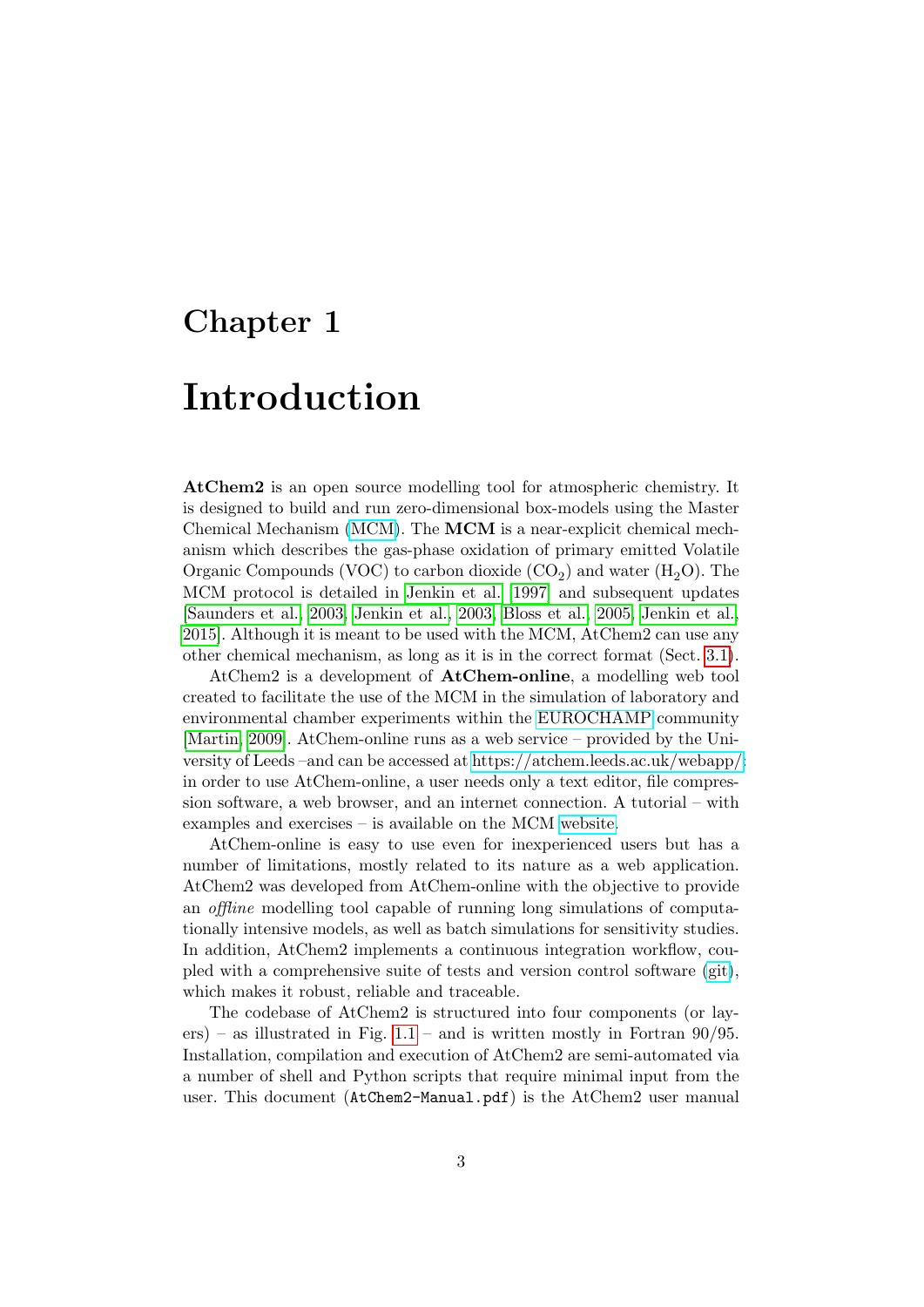and contains all the information required to install, set up and use the current version of AtChem2. A summary of these instructions, and additional information, can be found on the [wiki.](https://github.com/AtChem/AtChem2/wiki/)

<span id="page-4-1"></span>

Figure 1.1: Architecture of AtChem2.

### <span id="page-4-0"></span>1.1 License and citation

AtChem2 is open source – released under MIT license – and is hosted at [https://github.com/AtChem/AtChem2.](https://github.com/AtChem/AtChem2) A copy of the license can be found in the LICENSE.md file.

The model is free to use, compatible with the terms of the MIT license; if used in a publication please include a citation to the following paper:

R. Sommariva, S. Cox, C. Martin, K. Borońska, J. Young, P. K. Jimack, M. J. Pilling, V. N. Matthaios, B. S. Nelson, M. J. Newland, M. Panagi, W. J. Bloss, P. S. Monks, and A. R. Rickard. AtChem (version 1), an opensource box model for the Master Chemical Mechanism. Geoscientific Model Development, 13, 1, 169–183, 2020. doi: [10.5194/gmd-13-169-2020.](https://doi.org/10.5194/gmd-13-169-2020)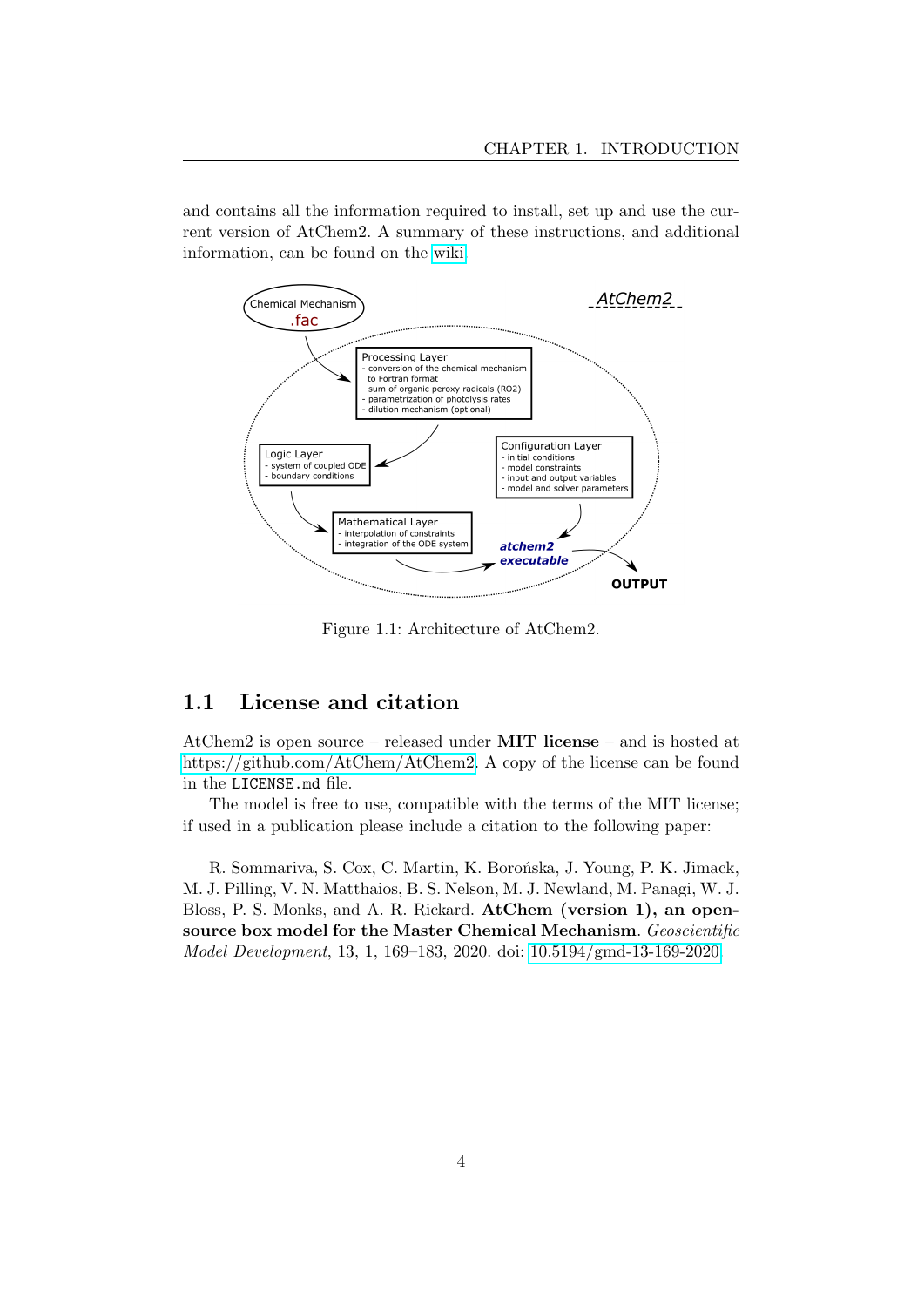## <span id="page-5-0"></span>Chapter 2

## Model Installation

## <span id="page-5-1"></span>2.1 Requirements

AtChem2 can be installed on Linux/Unix and macOS operating systems. A working knowledge of the **unix shell** and its [basic commands](https://swcarpentry.github.io/shell-novice/reference/) is *required* to install and use the model. AtChem2 requires the following tools:

- Fortran the model compiles with GNU gfortran (version 4.8 and above) and with Intel ifort (version 17.0)  $\hookrightarrow$  default compiler: gfortran
- Python  $<sup>1</sup>$  $<sup>1</sup>$  $<sup>1</sup>$ </sup>
- make, cmake
- Ruby (optional)

Some or all of these tools may already be present on your operating system. Use the which command to find out (e.g., which python, which cmake, etc...); otherwise, check the local documentation or ask the system administrator. In addition, AtChem2 has the following dependencies:

- BLAS, LAPACK
- CVODE
- openlibm
- numdiff (optional)
- FRUIT (optional)

For detailed instructions on the installation and configuration of the dependencies go to Sect. [2.3.](#page-6-1)

<span id="page-5-2"></span><sup>&</sup>lt;sup>1</sup>All Python scripts used in AtChem2 work equally with Python v2 and v3. Support for Python v2 will be removed in future versions of AtChem2.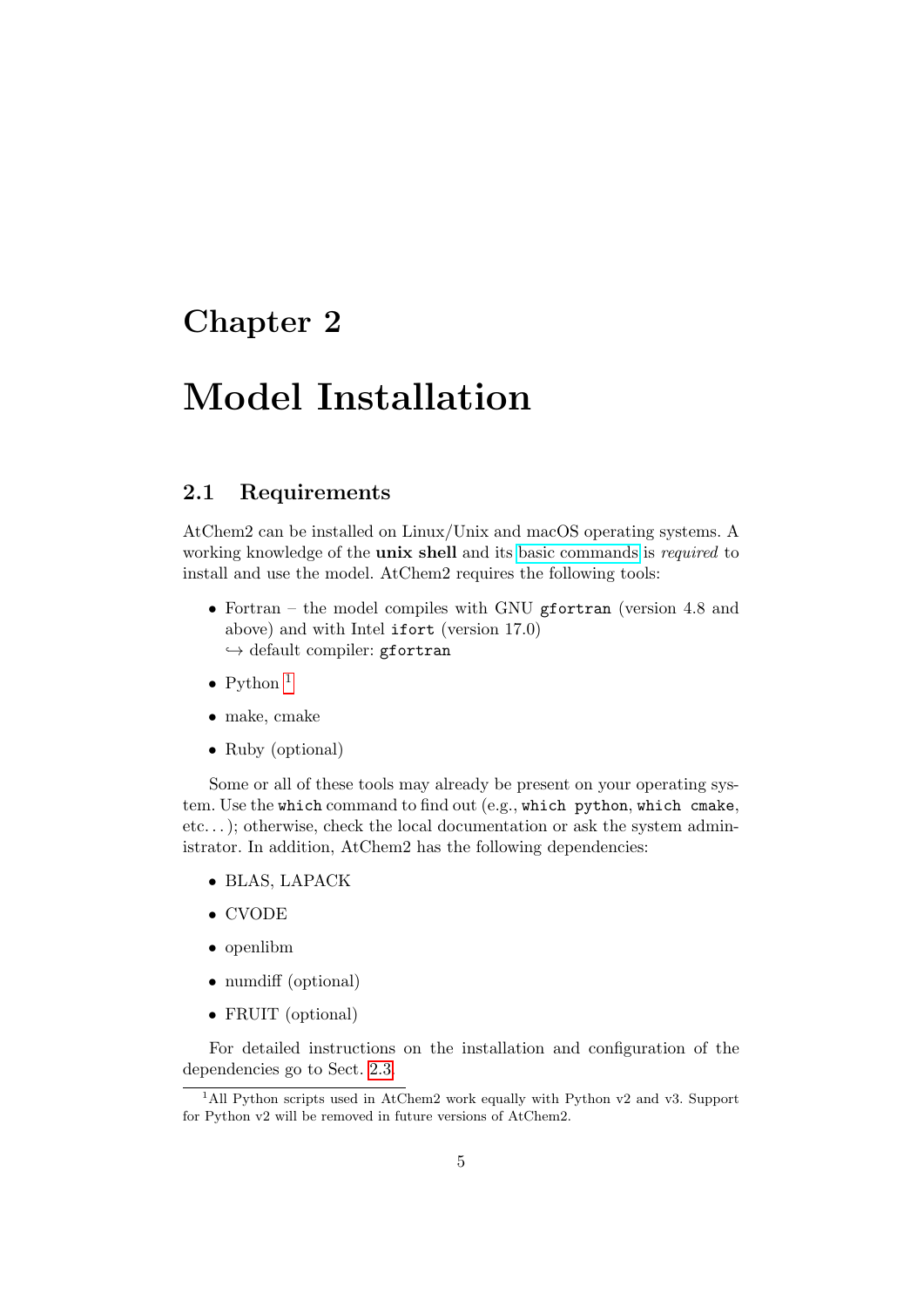### <span id="page-6-0"></span>2.2 Download

Two versions of AtChem2 are available for download: the [stable version](https://github.com/AtChem/AtChem2/releases/) and the development version, also known as master branch (see Sect. [5.1](#page-44-1) for details). The source code can be obtained in two ways:

- with git (This method will download the development version and it is recommended if you want to contribute to the model development):
	- 1. Open the terminal. Move to the directory where you want to install AtChem2.
	- 2. Execute:
		- if using HTTPS: git clone https://github.com/AtChem/AtChem2.git
			-
		- if using SSH:
			- git clone git@github.com:AtChem/AtChem2.git
- with the archive file:
	- 1. Download the archive file (.tar.gz or .zip) of the [stable](https://github.com/AtChem/AtChem2/releases/) or of the [development](https://github.com/AtChem/AtChem2/archive/master.zip) version to the directory where you want to install AtChem2.
	- 2. Open the terminal. Move to the directory where the archive file was downloaded.
	- 3. Execute tar -zxfv \*.tar.gz or unzip -v \*.zip (depending on which archive file was downloaded) to unpack the archive file.

The AtChem2 source code is now in a directory called AtChem2 (if git was used) or AtChem2-1.x (if the stable version was downloaded) or AtChem2-master (if the development version was downloaded). This directory, which can be given any name, is the Main Directory of the model. In this manual, the Main Directory is assumed to be: \$HOME/AtChem2.

## <span id="page-6-1"></span>2.3 Dependencies

AtChem2 has a number of dependencies (external tools and libraries): some are required, and without them the model cannot be installed or used, others are optional. It is recommended to use the same directory for all the dependencies of AtChem2: the Dependency Directory can be located anywhere and given any name. In this manual, the *Dependency Directory* is assumed to be: \$HOME/atchem-lib/.

Before installing the dependencies, make sure that a Fortran compiler (e.g., gfortran), Python, make, cmake and (optionally) Ruby are installed on the operating system, as explained in Sect. [2.1.](#page-5-1)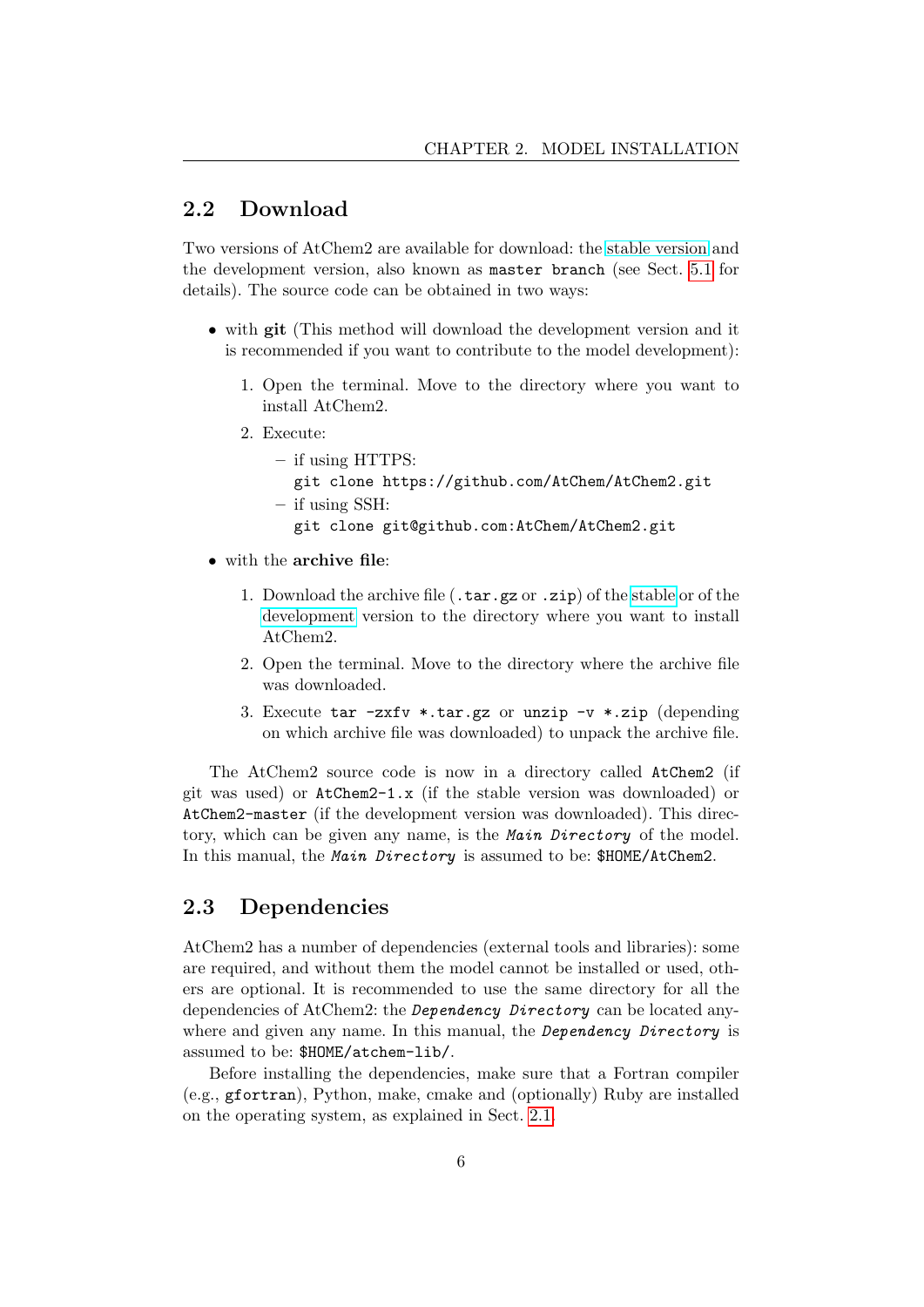#### <span id="page-7-0"></span>2.3.1 Required dependencies

#### BLAS and LAPACK

BLAS and LAPACK are standard Fortran libraries for linear algebra. They are needed to install and compile the CVODE library – see below. Usually they are located in the /usr/lib/ directory (e.g., /usr/lib/libblas/ and /usr/lib/lapack/). The location may be different, especially if you are using a High Performance Computing (HPC) system: check the local documentation or ask the system administrator.

#### CVODE

AtChem2 uses the CVODE library which is part of the open source [SUN-](https://computation.llnl.gov/projects/sundials/)[DIALS suite](https://computation.llnl.gov/projects/sundials/) [\[Hindmarsh et al., 2005\]](#page-53-6), to solve the system of ordinary differential equations (ODE). The version of CVODE currently used in AtChem2 is v2.9.0 (part of SUNDIALS v2.7.0) and it can be installed using the install cvode.sh script in the tools/install/ directory.

- 1. Open the terminal. Move to the Main Directory (cd  $\sim$ /AtChem2).
- 2. Open the installation script (tools/install/install cvode.sh) with a text editor:
	- If LAPACK and BLAS are not in the default location (see above), change the LAPACK LIBS variable for your architecture (Linux or macOS) as appropriate.
	- If you are not using the gcc compiler (gfortran), change the line -DCMAKE\_C\_COMPILER: FILEPATH=gcc \ accordingly.
- 3. Run the installation script (change the path to the Dependency Directory as needed):

./tools/install/install\_cvode.sh ~/atchem-lib/

If the installation is successful, there should be a working CVODE installation at ~/atchem-lib/cvode/. Take note of the path to the CVODE library  $(\gamma_{\text{atchem-lib/cvode}}/1$ ib $\gamma$ , as it will be needed later to complete the configuration of AtChem2 (Sect. [2.4\)](#page-9-0).

#### openlibm

openlibm is a [portable version](https://openlibm.org/) of the open source libm library. Installing openlibm and linking against it allows reproducible results by ensuring the same implementation of several mathematical functions across platforms.

The current version of openlibm is 0.8.1 and it can be installed using the install openlibm.sh script in the tools/install/ directory.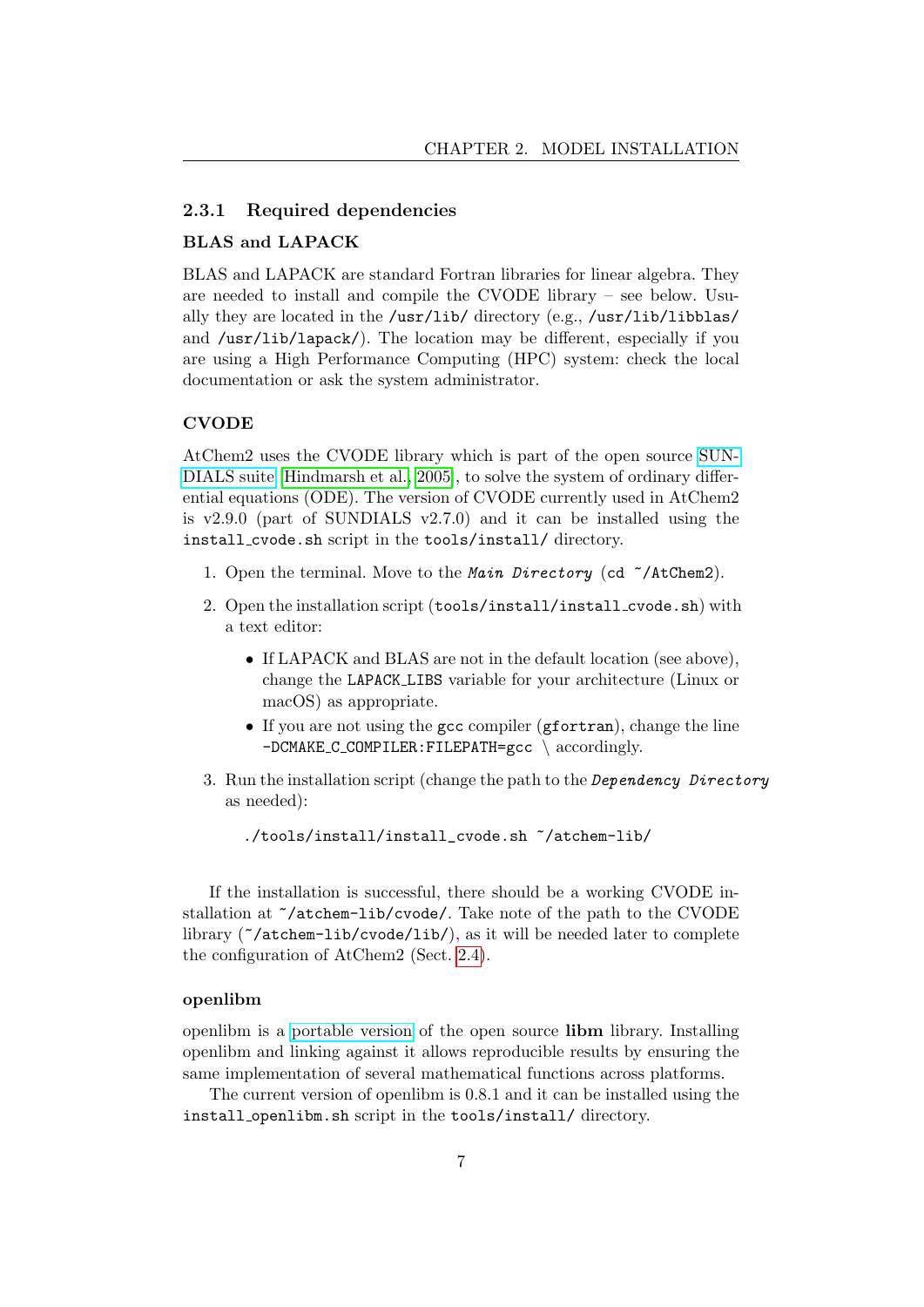- 1. Open the terminal. Move to the Main Directory (cd  $\sim$ /AtChem2).
- 2. Run the installation script (change the path to the Dependency Directory as needed):

```
./tools/install/install_openlibm.sh ~/atchem-lib/
```
If the installation is successful, there should be a working openlibm installation at ~/atchem-lib/openlibm-0.8.1/. Take note of the path to openlibm, as it will be needed later to complete the configuration of AtChem2 (Sect. [2.4\)](#page-9-0).

#### <span id="page-8-0"></span>2.3.2 Optional dependencies

#### numdiff

numdiff is an open source [tool](https://www.nongnu.org/numdiff/) used to compare files containing numerical fields. It is needed only if you want to run the [Test Suite,](#page-44-2) a series of tests used to ensure that the model works properly and that changes to the code do not result in unintended behaviour. Installation of numdiff is recommended if you want to contribute to the development of AtChem2.

Use which numdiff to check if the program is already installed on your system. If not, ask the system administrator. Alternatively, numdiff can be installed locally (e.g., in the *Dependency Directory*) using the script install numdiff.sh in the tools/install/ directory.

- 1. Open the terminal. Move to the Main Directory (cd ~/AtChem2).
- 2. Run the installation script (change the path to the Dependency Directory as needed):

```
./tools/install/install_numdiff.sh ~/atchem-lib/
```
3. Move to the \$HOME directory (cd  $\tilde{\ }$ ). Open the .bash\_profile file (or the .profile file, depending on your configuration) with a text editor. Add the following line to the bottom of the file (change the path to the Dependency Directory as needed):

#### export PATH=\$PATH:\$HOME/atchem-lib/numdiff/bin

- 4. Close the terminal.
- 5. Reopen the terminal. Execute which numdiff to check that the program has been installed correctly.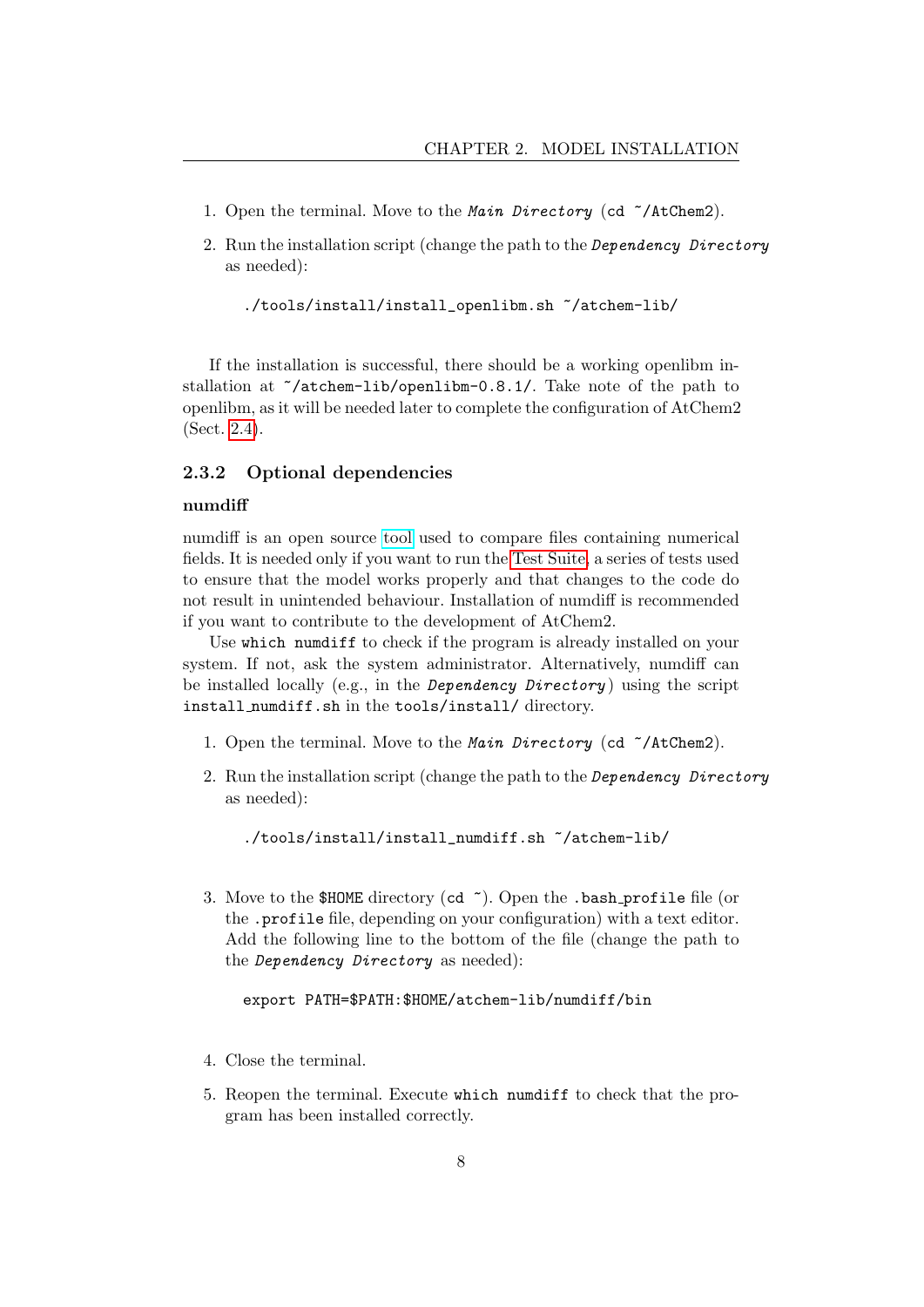#### FRUIT

FRUIT (FORTRAN Unit Test Framework) is a [unit test framework](https://en.wikipedia.org/wiki/Unit_testing) for Fortran. It requires Ruby and it is needed only if you want to run the unit tests (Sect. [5.2\)](#page-44-2). Installation of FRUIT is recommended if you want to contribute to the development of AtChem2.

The current version of FRUIT is 3.4.3 and it can be installed using the install fruit.sh script in the tools/install/ directory.

1. Open the terminal. Move to the \$HOME directory (cd ~). Open the .bash profile file (or the .profile file, depending on your configuration) with a text editor. Add the following lines to the bottom of the file:

export GEM\_HOME=\$HOME/.gem export PATH=\$PATH:\$GEM\_HOME/bin

- 2. Close the terminal.
- 3. Reopen the terminal. Move to the Main Directory (cd  $\sim$ /AtChem2).
- 4. Run the installation script (change the path to the Dependency Directory as needed):

./tools/install/install\_fruit.sh ~/atchem-lib/

If the installation is successful, there should be a working FRUIT installation at  $\tilde{\ }$ /atchem-lib/fruit 3.4.3/. Take note of the path to FRUIT, as it will be needed later to complete the configuration of AtChem2 (Sect. [2.4\)](#page-9-0).

### <span id="page-9-0"></span>2.4 Install

To install AtChem2:

- 1. Open the terminal. Move to the Main Directory (cd ~/AtChem2). Install the [Dependencies](#page-6-1) and take note of the names and paths of CVODE, openlibm and FRUIT.
- 2. Copy the example Makefile from the tools/install/ directory to the Main Directory :

cp ./tools/install/Makefile.skel ./Makefile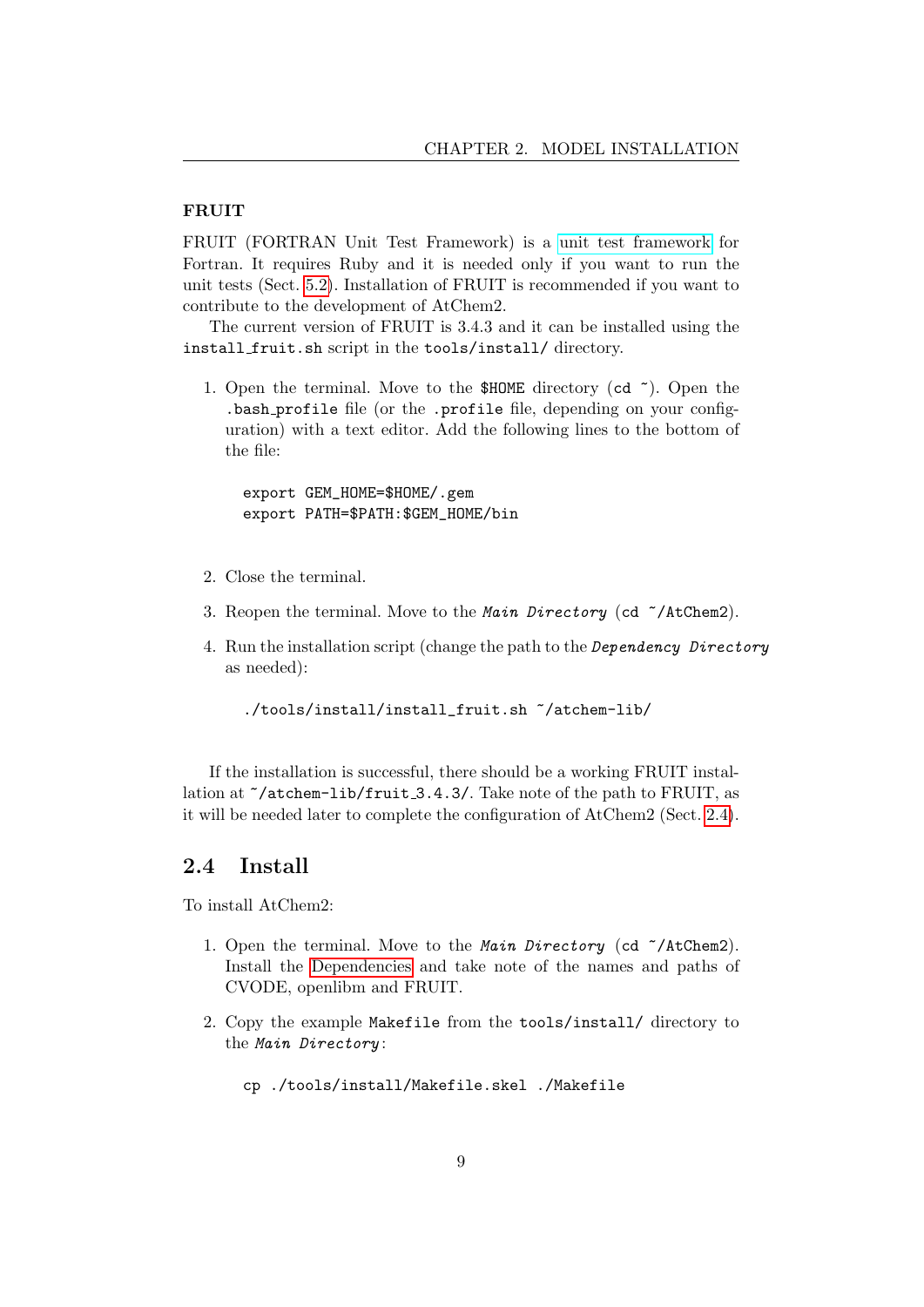3. Open the Makefile with a text editor. Set the variables \$CVODELIB, \$OPENLIBMDIR, \$FRUITDIR to the paths of CVODE, openlibm and FRUIT, as indicated in Sect. [2.3.1.](#page-7-0) Use full paths, because using relative paths may cause compilation errors [2](#page-10-0) . For example (change the path to the Dependency Directory as needed):

CVODELIB = \$(HOME)/atchem-lib/cvode/lib OPENLIBMDIR = \$(HOME)/atchem-lib/openlibm-0.8.1 FRUITDIR = \$(HOME)/atchem-lib/fruit\_3.4.3

If FRUIT has not been installed (it is optional), leave the default value for \$FRUITDIR.

4. Compile AtChem2 with the build atchem2.sh script in the build/ directory:

./build/build\_atchem2.sh ./mcm/mechanism\_test.fac

This command compiles the model and creates an executable (called atchem2) using the example mechanism file mechanism test.fac included in the mcm/ directory.

5. Execute ./atchem2 from the Main Directory. This command runs the model executable using the default configuration. If the model run completes successfully, the following message (or similar) will be printed to the terminal:

```
------------------
Final statistics
------------------
No. steps = 546 No. f-s = 584 No. J-s = 912 No. LU-s = 56
No. nonlinear iterations = 581
No. nonlinear convergence failures = 0
No. error test failures = 4
Runtime = 0Deallocating memory.
```
When AtChem2 is run for the first time on a macOS system, it may abort with an error message concerning rpath: if this happens, see the **Note for** macOS users on the [wiki](https://github.com/AtChem/AtChem2/wiki/How-to-install-AtChem2) for a solution.

<span id="page-10-0"></span> $2$ See issue  $\#364$ .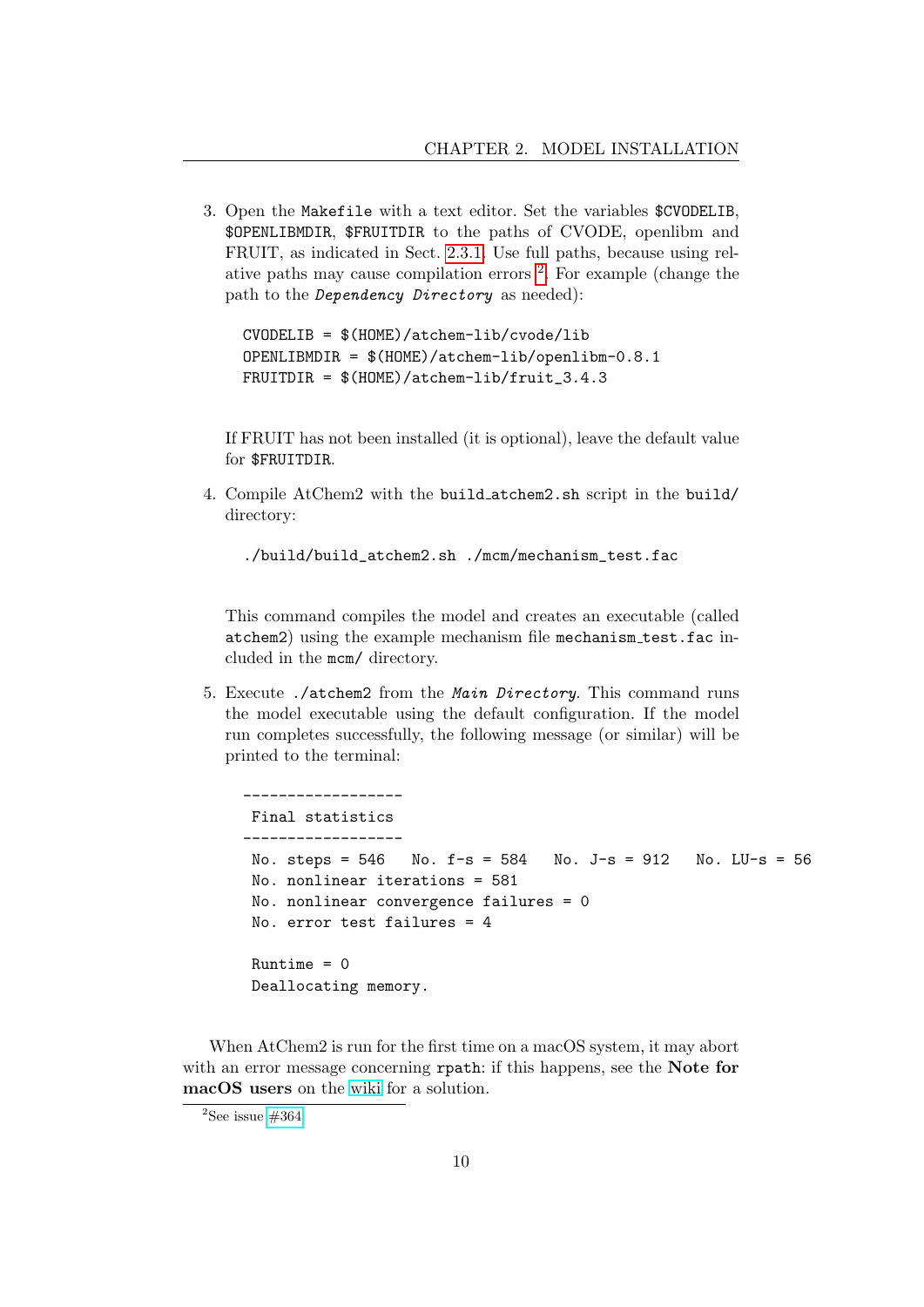AtChem2 is now ready to be used. Optionally, the Test Suite can be run to check that the model has been installed correctly: go to Sect. [2.4.1](#page-11-0) for more information. The directory structure and the organization of AtChem2 are described in Sect. [2.5](#page-11-1) (see also Fig. [1.1\)](#page-4-1). For detailed instructions on how to set up, configure, build and execute an AtChem2 box-model go to Chapt. [3](#page-15-0) and Chapt. [4.](#page-33-0)

#### <span id="page-11-0"></span>2.4.1 Tests (optional)

The [Test Suite](#page-44-2) can be used to verify that AtChem2 has been installed correctly and works as intended. It is recommended to run the Test Suite if you want to contribute to the development of the AtChem2 model. Note that in order to run the Test Suite the [optional dependencies](#page-8-0) have to be installed.

To run the Test Suite, open the terminal and execute one of the following commands from the Main Directory :

- make alltests: runs all the tests (requires numdiff and FRUIT).
- make tests: runs only the build and behaviour tests (requires numdiff).
- make unittests: runs only the unit tests (requires FRUIT).

The command runs the requested tests, then prints the tests output and a summary of the results to the terminal.

### <span id="page-11-1"></span>2.5 Model Structure

AtChem2 is organized in several directories which contain the source code, the compilation files, the chemical mechanism, the model configuration and output, several scripts and utilities, and the Test Suite.

The directory structure of AtChem2 is derived from the directory structure of AtChem-online, but it was substantially changed with the release of version 1.1 (November 2018). Tab. [2.1](#page-12-1) shows the new directory structure and, for reference, the original one.

In AtChem2 version 1.1 (and later versions) the directories build/, mcm/, obj/ and src/ contain the build scripts, the MCM data files, the files generated by the compiler, the source code; the directory  $\texttt{test}/\sqrt{3}$  $\texttt{test}/\sqrt{3}$  $\texttt{test}/\sqrt{3}$  contains the files and the scripts necessary to run the [Test Suite.](#page-44-2)

For the majority of the users, the most important directories are doc/, which contains the user manual and other documents, tools/, which contains the installation and plotting scripts (plus other utilities), and model/, which contains the model information (configuration, input, output and,

<span id="page-11-2"></span> ${}^{3}$ Called travis/ in version 1.2 and earlier.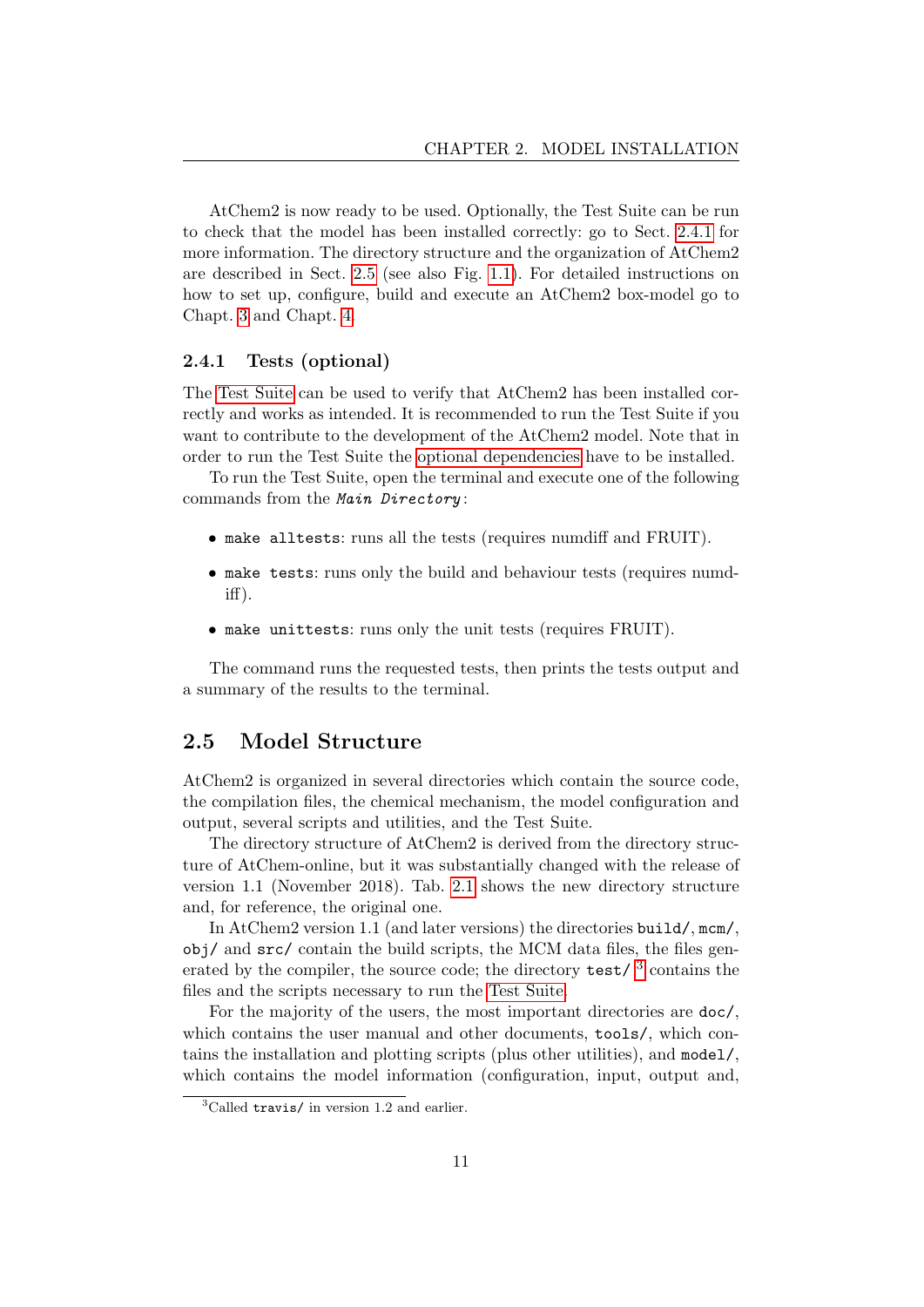<span id="page-12-1"></span>Table 2.1: Directory structure of AtChem2.

(†) Not present in AtChem-online

( $\ddagger$ ) Called travis/ in versions 1.1.\* and 1.2.\*

| Version 1.0 and earlier | Version 1.1 and later          | Description                    |
|-------------------------|--------------------------------|--------------------------------|
|                         | build/                         | scripts to build the model.    |
|                         | doc/                           | user manual and other doc-     |
|                         |                                | uments.                        |
|                         | mcm/                           | MCM data files and example     |
|                         |                                | .fac files.                    |
| modelConfiguration/     | model/configuration/           | chemical mechanism files,      |
|                         |                                | shared library, model and      |
|                         |                                | solver configuration files.    |
| speciesConstraints/     | model/constraints/species/     | model constraints: chemical    |
|                         |                                | species.                       |
| environmentConstraints/ | model/constraints/environment/ | model constraints: environ-    |
|                         |                                | ment variables.                |
| environmentConstraints/ | model/constraints/photolysis/  | model constraints: photoly-    |
|                         |                                | sis rates.                     |
| model0utput/            | model/output/                  | model<br>output: chemical      |
|                         |                                | species, environment vari-     |
|                         |                                | photolysis<br>ables,<br>rates. |
|                         |                                | production and loss rates,     |
|                         |                                | diagnostic information.        |
| instantaneousRates/     | model/output/reactionRates/    | model output: reaction rates   |
|                         |                                | of every reaction in the       |
|                         |                                | chemical mechanism.            |
| obj/                    | obj/                           | files generated by the For-    |
|                         |                                | tran compiler.                 |
| src/                    | src/                           | Fortran source files.          |
| tools/                  | tools/                         | various scripts and plotting   |
|                         |                                | tools.                         |
| travis/ $(f)$           | test/ $(t)$                    | scripts and files for the Test |
|                         |                                | Suite.                         |

usually, the chemical mechanism). Detailed information on these three directories can be found in the following sections.

#### <span id="page-12-0"></span>2.5.1 The doc/ and tools/ directories

The doc/ directory contains the pdf file of the AtChem2 user manual (this document: AtChem2-Manual.pdf), along with the corresponding LAT<sub>E</sub>X files and figures. An electronic copy of the poster presented at the 2018 Atmospheric Chemical Mechanisms Conference [\[Sommariva et al., 2018\]](#page-54-1) is also included (AtChem poster ACM2018.pdf).

The tools/ directory contains the script (version.sh, used to update the version number of AtChem2 in each [development cycle\)](#page-44-0), two scripts to check and correct the Fortran code (fix style.py and fix indent.py, see Sect. [5.3\)](#page-48-0), and the following subdirectories:

• install/: contains the example Makefile (Makefile.skel) and the scripts to install the [Dependencies.](#page-6-1)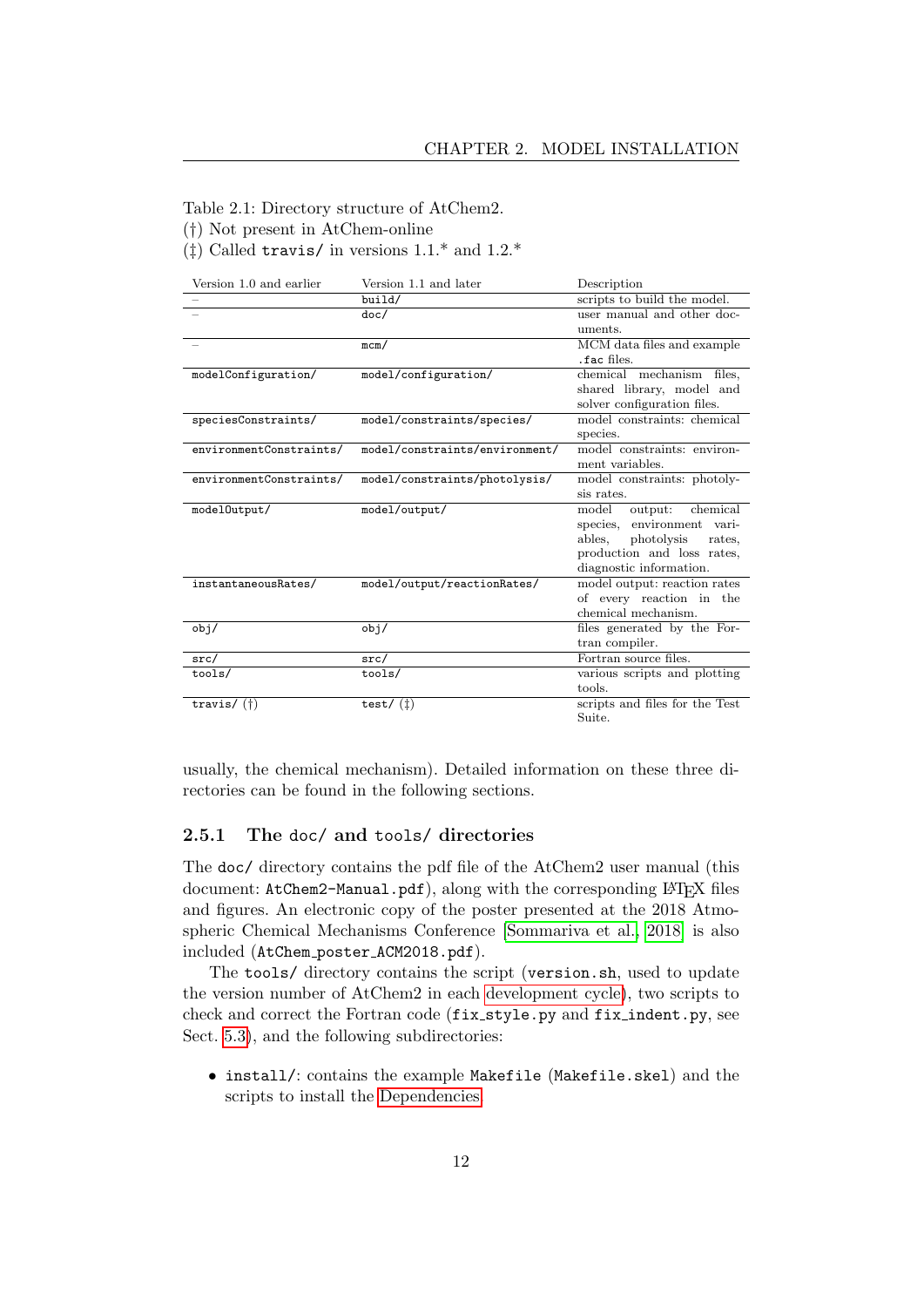• plot/: contains basic plotting scripts in various programming languages.

In earlier versions of AtChem2, the tools/ directory also included the build scripts, which have been moved to the build/ directory in AtChem2 version 1.2.

The plotting scripts in tools/plot/ are very simple and produce identical outputs. They are only intended to give the user a quick overview of the model results for validation and diagnostic purposes. It is recommended to use a proper data analysis software package (e.g., IDL, Igor, MATLAB, Origin, R, etc...) to process and analyze the model results.

The plotting scripts are written in different programming languages: gnuplot, Octave [4](#page-13-1) , Python, and R. One or more of these environments is probably already installed on your system: check the local documentation or ask the system administrator. All plotting scripts require one argument – the directory containing the model output – and produce the same output  $5$ : one file called atchem2 output.pdf in the given directory.

To run a plotting script, open the terminal and execute one of the following commands from the Main Directory (change the path to the model output directory as needed):

- gnuplot -c tools/plot/plot-atchem2.gp model/output/
- octave tools/plot/plot-atchem2.m model/output/
- python tools/plot/plot-atchem2-numpy.py model/output/
- python tools/plot/plot-atchem2-pandas.py model/output/
- Rscript --vanilla tools/plot/plot-atchem2.r model/output/

#### <span id="page-13-0"></span>2.5.2 The model/ directory

The model/ directory is the most important from the point of view of the user: it includes the model configuration files, the model constraints and the model output. Basically, all the information required to set up and run a box-model with AtChem2, together with the model results, is contained in this directory. In principle, the chemical mechanism (.fac file) could be located in another directory but it is good practice to keep it together with the rest of the model configuration.

The model/ directory can be given any name and can even be located outside the Main Directory. Moreover, there can be multiple model/ directories (with different names) in the same location. The paths to the required

<span id="page-13-1"></span><sup>&</sup>lt;sup>4</sup>GNU Octave is an open source implementation of MATLAB. The script plot-atchem2.m works with both Octave and MATLAB.

<span id="page-13-2"></span><sup>&</sup>lt;sup>5</sup>See issue  $\#269$  for a list of known problems of the plotting scripts.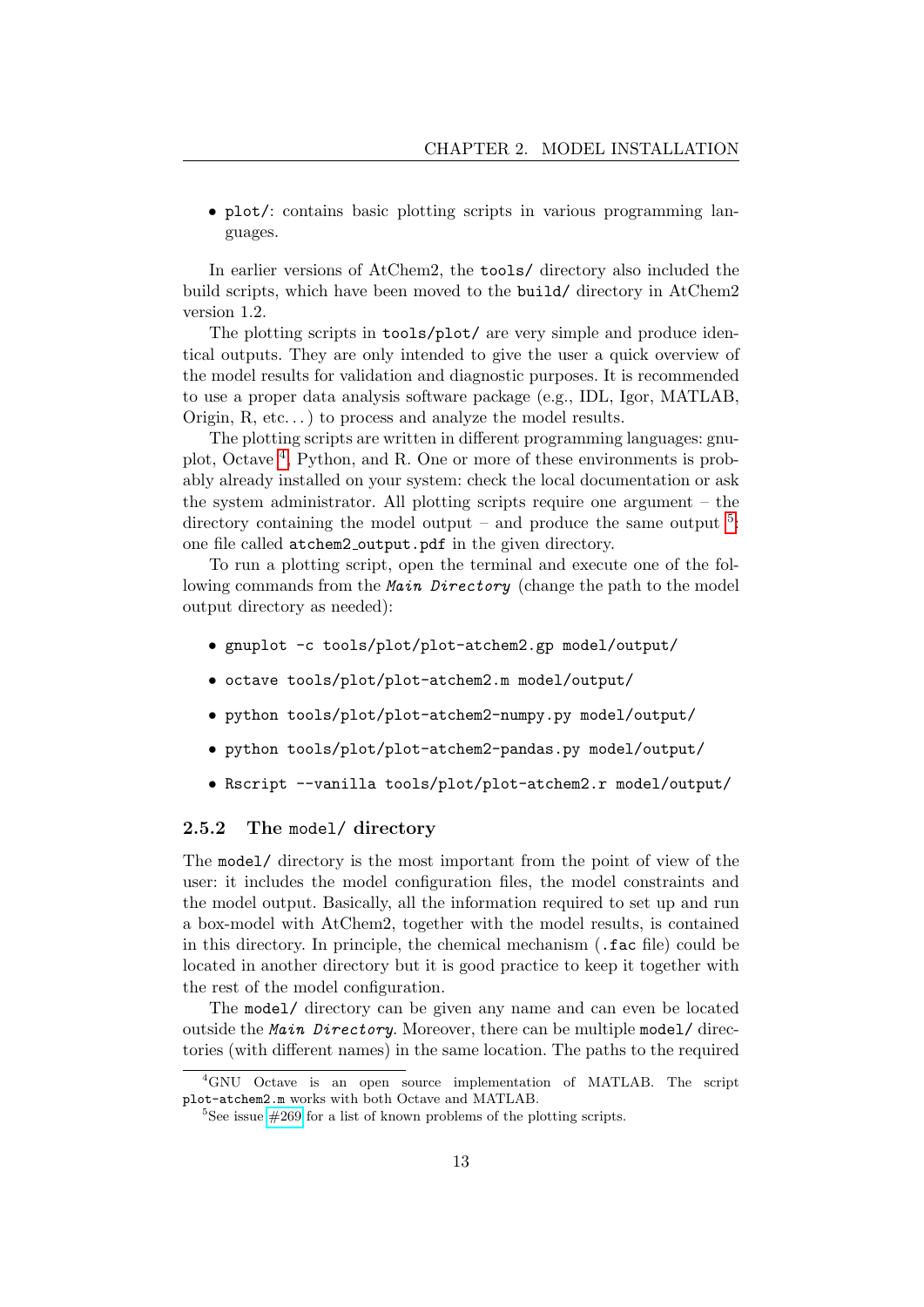model/ directory and/or to the chemical mechanism file are given as an argument to the build script (build/build atchem2.sh) and to the atchem2 executable, as explained in Sect. [4.3](#page-37-0) and in Sect. [4.4.](#page-39-0)

This approach gives the user the flexibility to run different versions of the same model (in terms of configuration and/or chemical mechanism) or different models (e.g., for separate projects) at the same time, without having to recompile the source code and create a different executable every time. Sensitivity studies and batch model runs are therefore easy to do, since all the parts of the model that have to be modified are contained in the same directory. Further information can be found in Sect. [3.1.4.](#page-19-0)

Important Note: whenever the model/ directory is mentioned in this manual, it is implied that its name and location may be different than the default name (model/) and location (Main Directory). All scripts that require this information, as well as the atchem2 executable, allow the user to specify the path to the model/ directory and to its subdirectories, as needed.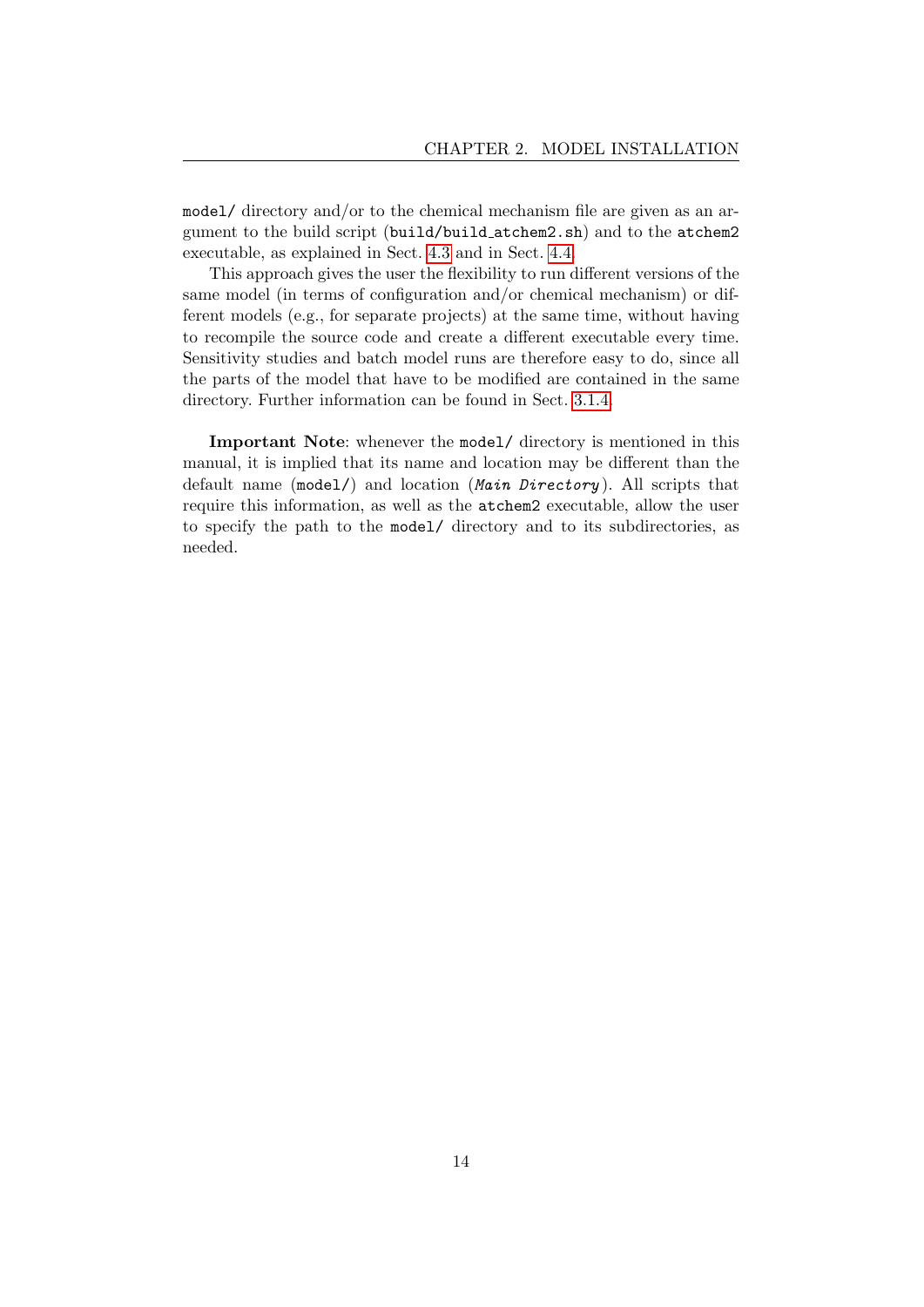## <span id="page-15-0"></span>Chapter 3

## Model Setup

### <span id="page-15-1"></span>3.1 Chemical Mechanism

The chemical mechanism is the core of an atmospheric chemistry model. In AtChem2, the chemical mechanism file is written in FACSIMILE format and has the extension .fac. The format is used to describe chemical reactions in the commercial FACSIMILE Kinetic Modelling Software; for historical reasons, the software and the format have often been used in conjunction with the MCM. The [extraction tool](http://mcm.leeds.ac.uk/MCM/extract.htt) on the MCM website can generate .fac files in FACSIMILE format that can be directly used in AtChem2 (Sect. [3.1.3\)](#page-18-0).

#### <span id="page-15-2"></span>3.1.1 FACSIMILE format

Chemical reactions are described in FACSIMILE format using the following notation:

% k :  $A + B = C + D$  ;

where k is the rate coefficient, A and B are the reactants, C and D are the products. A reaction starts with the % character and ends with the ; character. The : character separates the rate coefficient from the reactants and products of the chemical reaction. The rate coefficient  $(k)$  is a constant number or, more commonly, is calculated as a function of other variables, such as temperature (TEMP), air density (M), water vapour (H2O) and other environment variables (Sect. [3.4\)](#page-22-1).

Comments can be inserted in the .fac file to document and annotate the chemical mechanism: in FACSIMILE format, comments are enclosed between the \* and ; characters and are ignored by the compilation scripts. A basic chemical mechanism, with comments and calculated rate coefficients, has the following format: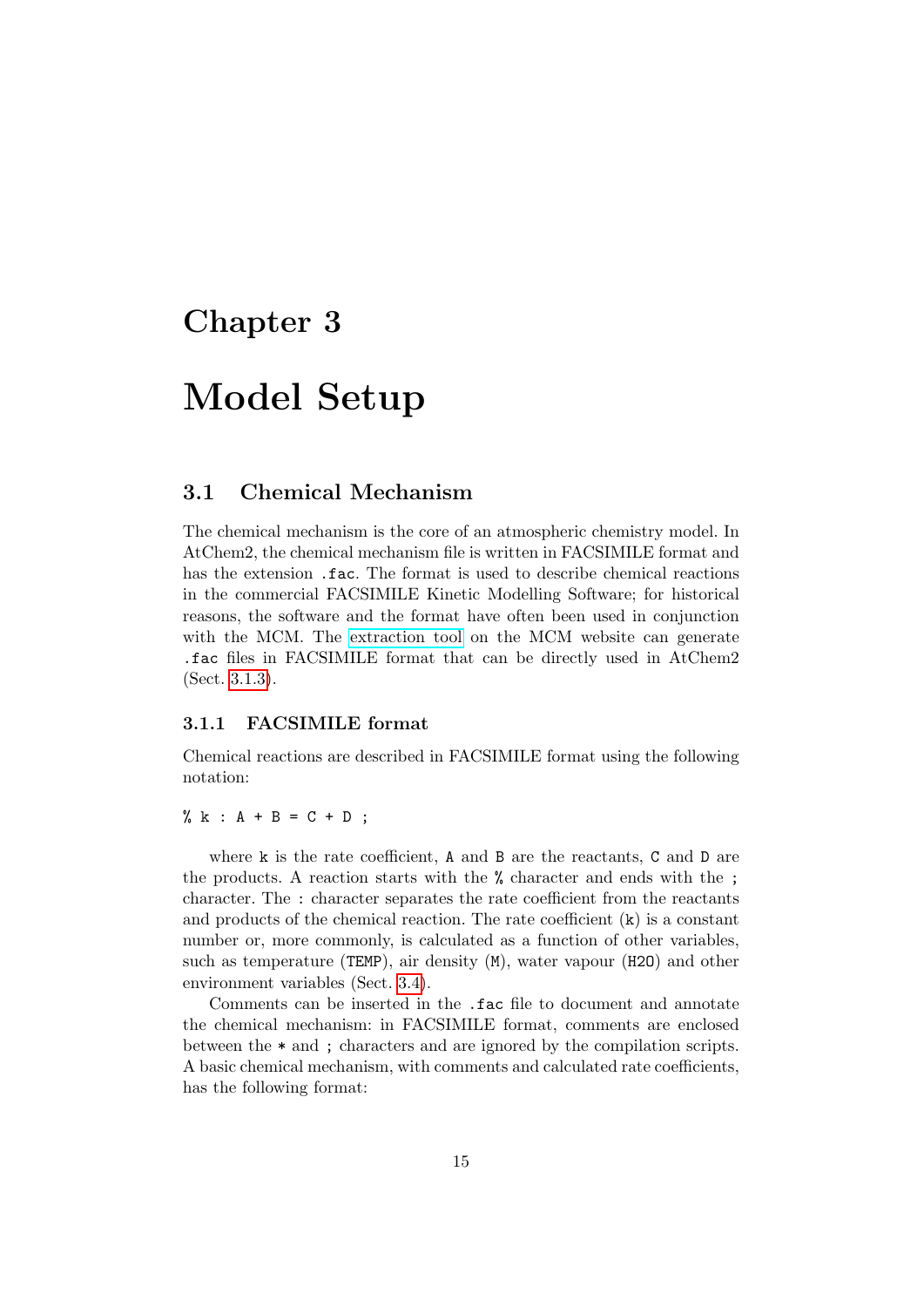```
* Tropospheric O3-NOx cycle ;
* Kinetic data from Atkinson et al., ACP, 2004 ;
*;
\% J_NO2 \qquad \qquad : \ N02 = N0 + 0 ;% 5.6D-34*M*(TEMP/300)@-2.6 : O + O2 = O3 ;
% 1.4D-12*EXP(-1310/TEMP) : NO + 03 = NO2 + 02 ;
```
The photolysis rate of  $NO_2$  (J\_NO2) in the example above is calculated by AtChem2 as function of latitude, longitude and solar zenith angle (Sect. [3.5.3\)](#page-27-1). Complex mathematical expressions can be used to calculate the rate coefficients, in which case they have to be defined before the chemical reactions that use them (typically, these are combination and dissociation reactions). For example:

```
* Formation of nitric acid (HNO3) in the gas-phase ;
*;
* Rate coefficient (Atkinson et al., ACP, 2004) ;
K80 = 3.3D-30*M*(TEMP/300)@-3.0 ;
K8I = 4.1D-11;
KR8 = K80/K8I ;
FC8 = 0.4;
NCS = 0.75 - 1.27 * (LOG10(FCS));
F8 = 10@(L0G10(FC8)/(1+(L0G10(KR8)/NC8)**2));
KMT08 = (K80*K8I)*F8/(K80+K8I) ;
*;
* Chemical Reaction ;
% KMT08 : OH + NO2 = HNO3 :
```
Chemical reactions can be written in FACSIMILE format without reactants or products. This feature can be used to implement simple descriptions of non-chemical processes in a box-model. For example, dilution (Sect. [3.4.8\)](#page-25-0), deposition to a surface, and direct emission of a chemical species can be parametrized as:

```
* Deposition velocity of O3 = 1.4 cm s-1 ;
% 1.4/BLHEIGHT : O3 = ;
* Emission rate of NO2 = 1e8 molecule cm-3 s-1 ;
% 1D+8 : = N02 ;
```
More sophisticated approaches to describe non-chemical processes can be implemented either by defining complex mathematical expressions to calculate the corresponding "rate coefficients" (as explained above) or by adding the appropriate Fortran function(s) to the source code.

The .fac file is processed by a Python script (mech\_converter.py, see Sect. [3.1.4\)](#page-19-0), which expects the chemical mechanism to have four sections: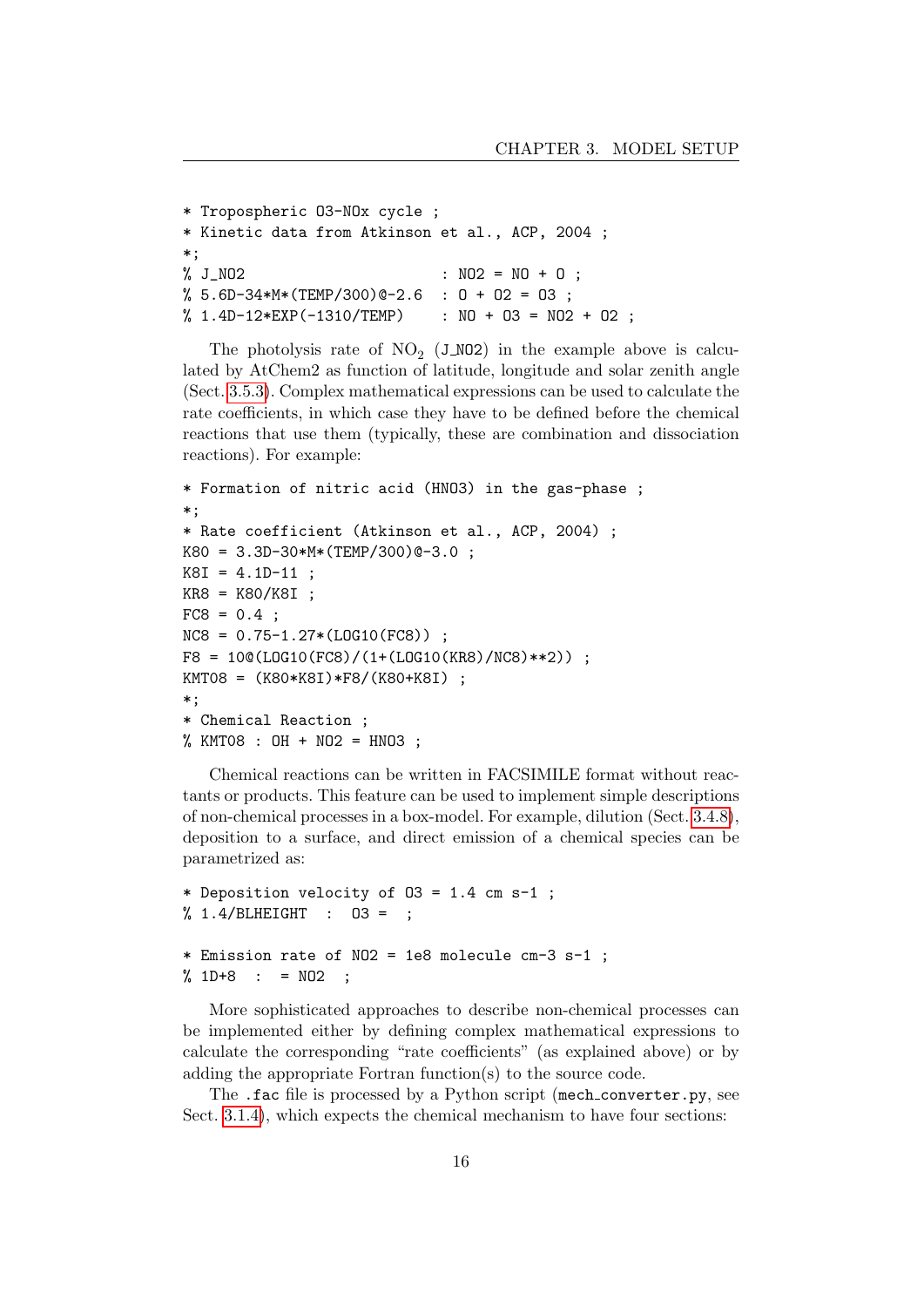- Generic rate coefficients : contains the definitions of the generic rate coefficients used when experimental kinetic data are not available.
- Complex reactions : contains the mathematical expressions used to calculate complex rate coefficients (e.g., for combination and dissociation reactions).
- $\bf{Perox}$ y radicals  $\pm$  contains the calculation of the  $\rm{RO}_{2}$  sum go to Sect. [3.1.2](#page-17-0) for details.
- Reaction definitions : contains the chemical reactions (and the parametrized non-chemical processes) in FACSIMILE format.

For the mech converter.py script to work, the beginning of each section must be delimited by a header constituted by a single comment line. The header must always be present, even though the corresponding section can be empty (e.g., if a mechanism other than the MCM is used). A minimal .fac file (mechanism skel.fac) and an example chemical mechanism downloaded from the MCM website (mechanism\_test.fac) are included in the mcm/ directory for reference and testing.

## <span id="page-17-0"></span> $3.1.2\quad\mathrm{RO}_2\mathrm{sum}$

The sum of organic peroxy radicals  $(RO_2)$  is a key feature of the Master Chemical Mechanism. Organic peroxy radicals react with  $HO_2$ , with themselves and with other organic peroxy radicals: given that there are over 1000  $RO<sub>2</sub>$  in the MCM, the number of possible self and cross reactions of these species is of the order of  $10^6$ , which presents a significant computational challenge. The  $RO<sub>2</sub>$  sum is used in the MCM to reduce the number of peroxy radicals permutation reactions; more information can be found in the MCM protocol papers [\[Jenkin et al., 1997,](#page-53-1) [Saunders et al., 2003\]](#page-54-0).

AtChem2 is designed primarily to run models based upon the Master Chemical Mechanism and, therefore, the .fac file must contain the Peroxy radicals section, as explained in Sect. [3.1.1.](#page-15-2) This section must have a header and has the following format:

```
* Peroxy radicals. ;
RO2 = RO2a + RO2b + RO2c + ...
```
where RO2a, RO2b, RO2c, are the organic peroxy radicals in the chemical mechanism. If there are no organic peroxy radicals in the chemical mechanism (or if the mechanism is not based upon the MCM), the  $RO<sub>2</sub>$  sum section must still be present in the .fac file, but it is left empty:

```
* Peroxy radicals. ;
R02 = :
```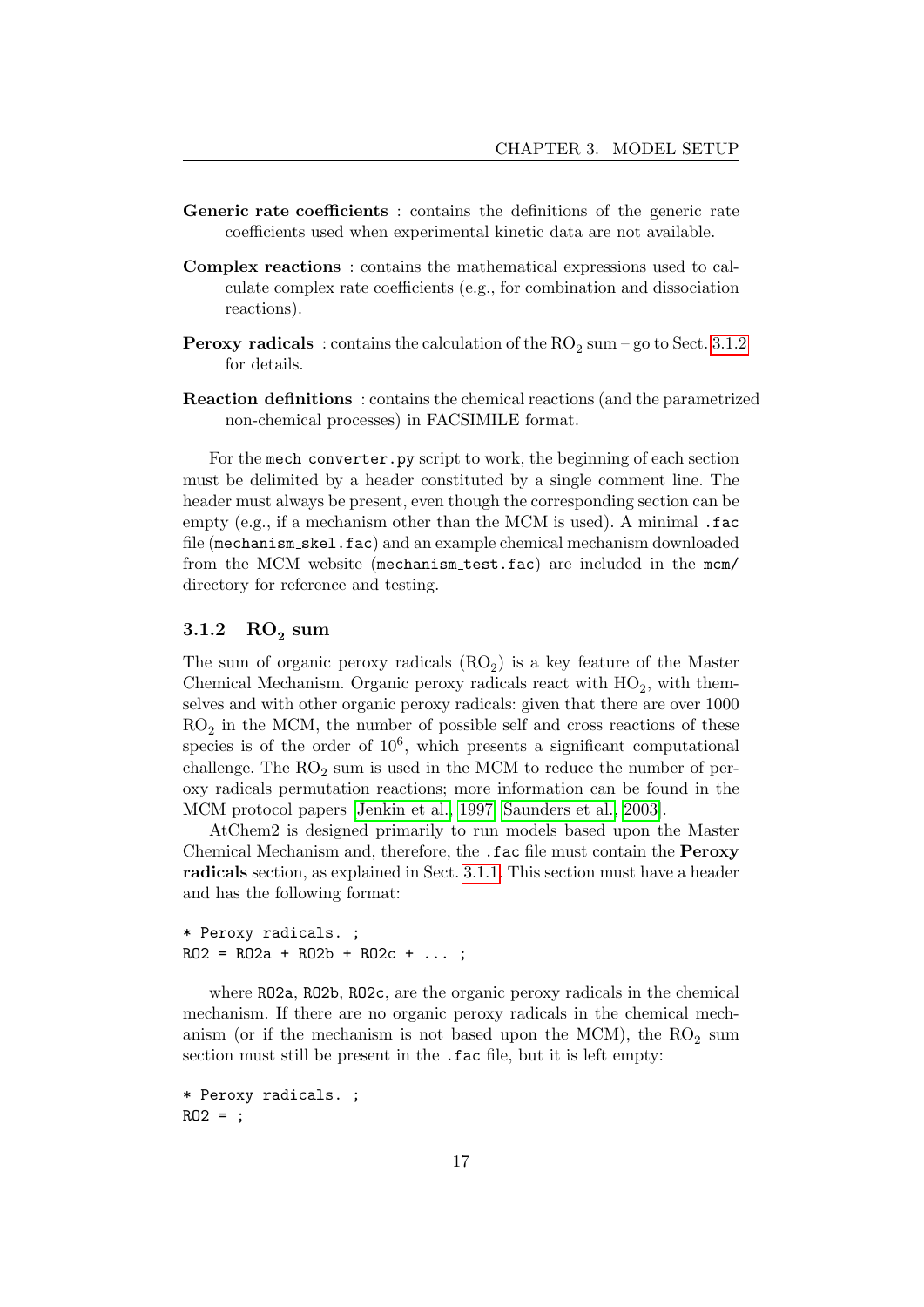The  $RO<sub>2</sub>$  sum is automatically generated from the chemical mechanism during the [build process.](#page-19-0) The script mech converter.py compares the list of species in the Peroxy radicals section of the .fac file with the list of  $RO<sub>2</sub>$  extracted from the MCM database. AtChem2 includes – in the mcm/ directory – the complete list of organic peroxy radicals in version 3.3.1 of the MCM (peroxy-radicals  $v3.3.1$ ), which is the default version used by AtChem2. Complete lists of organic peroxy radicals for other versions of the MCM are also included in the mcm/ directory. Instructions on how to set up AtChem2 to use previous versions of the MCM can be found in the mcm/INFO.md file.

If a species is included in the Peroxy radicals section of the .fac file, but is not present in the list of  $RO<sub>2</sub>$  extracted from the MCM database, the mech converter.py script prints a warning message to the terminal:

#### \*\*\*\*\*\* Warning: XYZ NOT found in the reference RO2 list \*\*\*\*\*\*

The user should then check manually whether that species is an organic peroxy radical or not, and amend the .fac file accordingly.

It is important to ensure that the  $RO<sub>2</sub>$  sum is accurate, because many reactions in the MCM depend on this parameter. This means that the  $RO_2$ sum must include only organic peroxy radicals  $<sup>1</sup>$  $<sup>1</sup>$  $<sup>1</sup>$  and that all the organic</sup> peroxy radicals in the chemical mechanism must be included. The  $RO<sub>2</sub>$  sum is output, by default, to the file environmentVariables.output (Sect. [4.5\)](#page-41-0).

#### <span id="page-18-0"></span>3.1.3 MCM extraction

The MCM website provides a convenient tool that can be used to download the whole Master Chemical Mechanism – or subsets of it – in FACSIM-ILE format. Only a brief overview of the process is given here: for more information go to the [MCM website.](http://mcm.leeds.ac.uk/)

First, select the species of interest using the [MCM browser](http://mcm.leeds.ac.uk/MCM/roots.htt) and add the selection to the "Mark List". Then proceed to the [MCM extraction tool](http://mcm.leeds.ac.uk/MCM/extract.htt) and select the option "FACSIMILE input format, suitable for inserting into a FACSIMILE model". Make sure that the following options are selected, so that all the required headers (Sect. [3.1.1\)](#page-15-2) will be included in the generated .fac file: :

```
[x] Include inorganic reactions?
[x] Include generic rate coefficients?
   FACSIMILE, FORTRAN and KPP formats only
```
Click on the "Extract" button to download the .fac file into a directory of choice – such as the model/ directory, as discussed in Sect. [2.5.2.](#page-13-0) The

<span id="page-18-1"></span><sup>&</sup>lt;sup>1</sup>The hydroperoxyl radical  $(HO<sub>2</sub>)$  is a peroxy radical but is not an organic molecule, and therefore it *must not* be included in the  $RO<sub>2</sub>$  sum.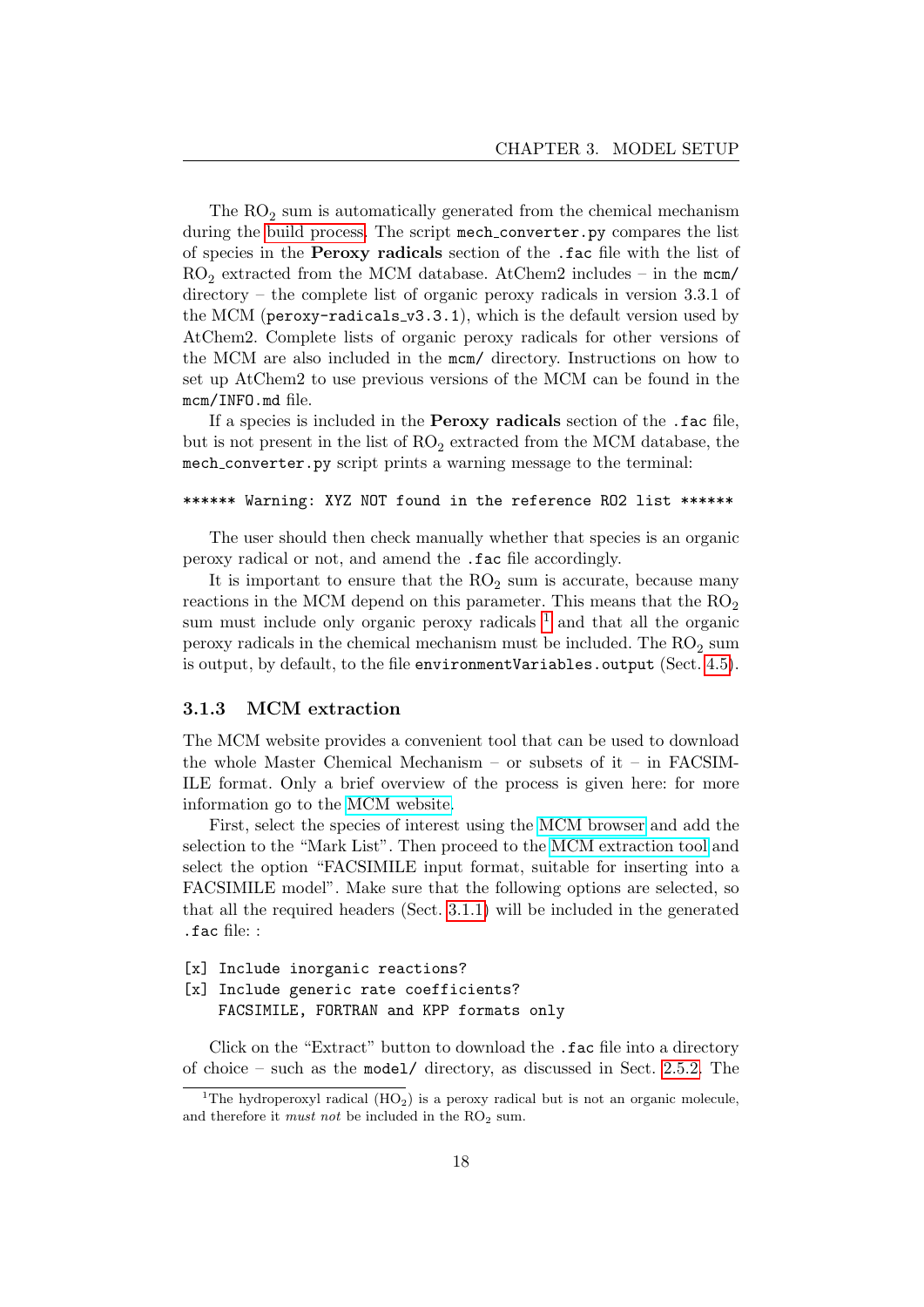downloaded .fac file is a simple text file and is ready to be used in AtChem2. If modifications are required (e.g., if some chemical reactions have to be added, deleted or modified) open the .fac file with a text editor and edit the chemical mechanism as needed.

### <span id="page-19-0"></span>3.1.4 The build process

AtChem2 is built using the scripts in the build/ directory. Here, the build process is only outlined; detailed instructions on how to build the model can be found in Sect. [4.3.](#page-37-0)

The Python script mech converter.py – automatically called by the build atchem2.sh script – converts the chemical mechanism from FAC-SIMILE format into a format that can be read by the Fortran code. In doing so, the Python script generates a number of files:

- mechanism.f90 contains the equations, in Fortran code, to calculate the rate coefficients of each reaction of the chemical mechanism.
- mechanism.so is the shared library, i.e. the pre-compiled version of the chemical mechanism.
- mechanism.species contains the list of chemical species in the chemical mechanism. The file has no header. The first column is the ID number of the species, the second column is the name of the species:
	- 1 O
	- $2.03$
	- 3 NO
	- 4 NO<sub>2</sub>
- mechanism.reac and mechanism.prod contain the reactants and the products (respectively) in each reaction of the chemical mechanism. The files have a one line header showing the number of species, the number of reactions and the number of equations in the Generic rate coefficients and Complex reactions sections (Sect. [3.1.1\)](#page-15-2). The first column is the ID number of the reaction, the second column is the ID number of the chemical species (from mechanism.species) which are reactants/products in that reaction:

29 71 139 numberOfSpecies numberOfReactions numberOfGenericComplex 1 1

- 2 1
- 3 1
- 3 2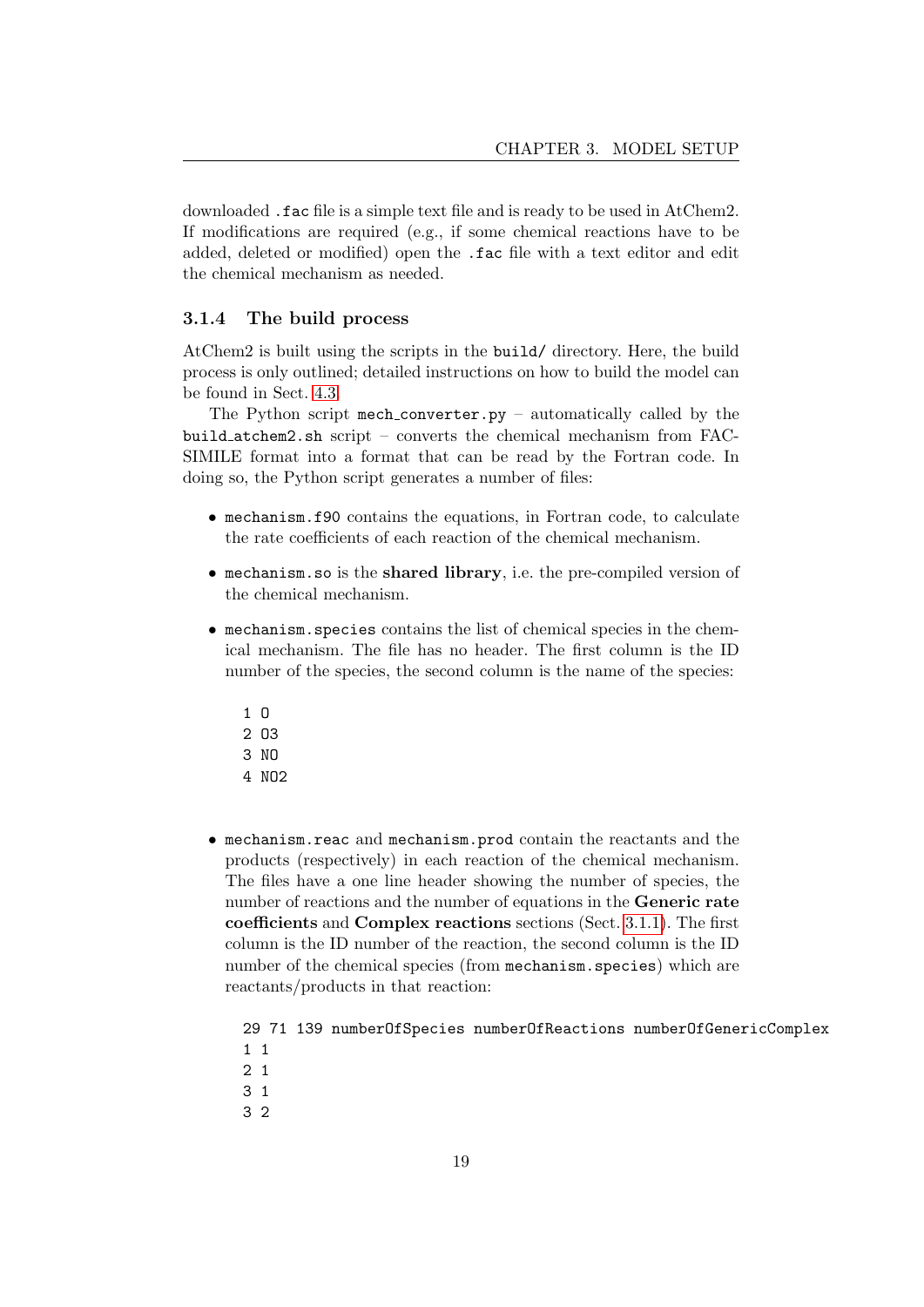- mechanism.ro2 contains the organic peroxy radicals  $(RO_2)$ . The file has a one line header formatted as a Fortran comment. The first column is the ID number of the peroxy radical (from mechanism. species), the second column is the name of the peroxy radical as a Fortran comment:
	- ! Note that this file is automatically generated by build/mech\_converter.py -- Any manual edits to this file will be overwritten when calling build/mech\_converter.py 23 !CH3O2
	- 26 !C2H5O2

```
28 !IC3H7O2
```
29 !NC3H7O2

The directory containing the files generated by the build script is, by default, model/configuration/, but its location can be changed using the second argument of the build script, as explained in Sect. [4.3](#page-37-0) (see also Sect. [2.5.2\)](#page-13-0). The shared library mechanism.so is created in the Shared Library Directory, which usually is the same as the model/configuration/.

### <span id="page-20-0"></span>3.2 Model Parameters

The model parameters control the general setup of the model; they are set in the model.parameters file which, by default, is in the model/configuration/ directory.

• number of steps and step size. The duration of the model run is determined by the number of steps and by the step size (in seconds). The step size controls the frequency of the model output for the chemical species listed in outputSpecies.config (Sect. [3.6.4\)](#page-30-2), as well as for the environment variables, the photolysis rates and the diagnostic variables. The step size is not related to the integration step which is controlled by CVODE.

For example: a model run of 2 hours, with output every 5 minutes, requires 24 steps with a step size of 300 seconds  $(24 \times 300 = 7200 \text{ sec})$  $= 2$  hours).

• species interpolation method and conditions interpolation method. Interpolation method used for the constrained chemical species, and for the constrained environment variables and the photolysis rates, respectively. Two interpolation methods are currently implemented in AtChem2: piecewise constant and piecewise linear (Sect. [4.2.3\)](#page-35-1). The default option is 2 (piecewise linear interpolation).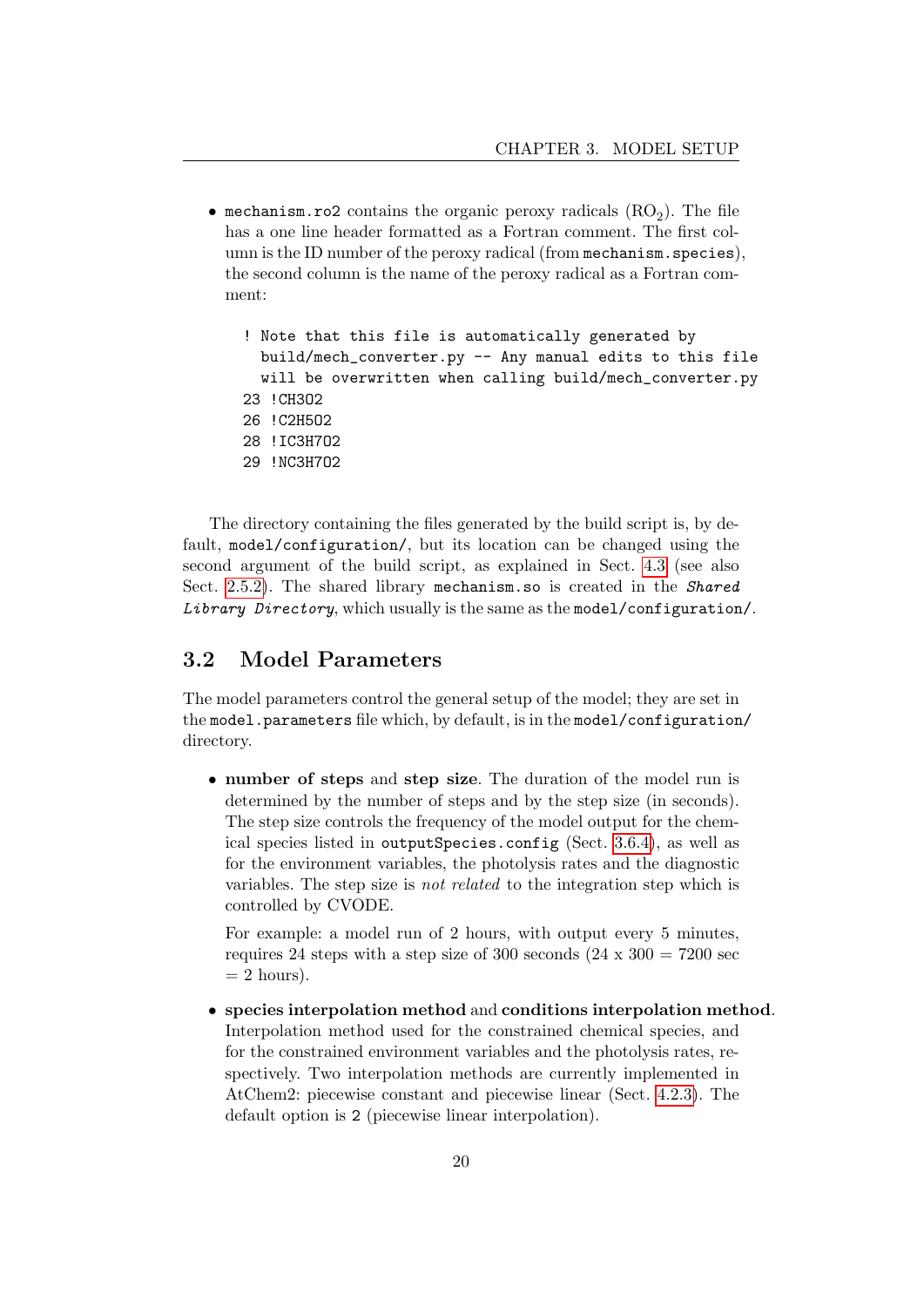- rates output step size. Frequency (in seconds) of the model output for the rate of the production and destruction analysis (ROPA/RODA) of selected chemical species, i.e. those listed in outputRates.config (Sect. [3.6.3\)](#page-30-1).
- model start time. Start time of the model (in seconds) calculated from midnight of the day, month, year parameters – see below. For example, a start time of 3600 means the model run starts at 1:00 in the morning and a start time of 46800 means the model run starts at 1:00 in the afternoon (13:00). The model stop time is automatically calculated by the model as:

```
stop time = start time + (number of steps * step size)
```
N.B.: when one or more variables are constrained, the time interval between the model start time and the model stop time must be equal to or less than the time interval of the constrained data – see Sect. [4.2.3](#page-35-1) for details.

• jacobian output step size. Frequency (in seconds) of the model output of the Jacobian matrix. If this parameter is set to 0 (default option), the Jacobian matrix is not output.

N.B.: the jacobian.output file generated by the model can be very large, especially if the chemical mechanism has many reactions and/or the model runtime is long.

- latitude and longitude. Geographical coordinates (in degrees). Latitude North is positive and latitude South is negative; longitude East is negative and longitude West is positive <sup>[2](#page-21-0)</sup>. Latitude and longitude are used to calculate the solar angles, which are needed for the calculation of the photolysis rates (Sect. [3.5.3\)](#page-27-1).
- day and month and year. Start date of the model simulation. The model time is in UTC (GMT timezone) and is calculated in seconds since midnight of the start date.
- reaction rates output step size. Frequency (in seconds) of the model output for the reaction rates of every reaction in the chemical mechanism. In previous versions of AtChem2, this output was called instantaneous rates. By default, the reaction rates are saved in the directory model/output/reactionRates/ as one file for each model step, with the name of the file corresponding to the time in seconds.

<span id="page-21-0"></span><sup>&</sup>lt;sup>2</sup>The standard geographical convention is that longitude East is positive and longitude West is negative. AtChem2 uses the opposite convention for backward compatibility reasons. This may change in future versions of AtChem2.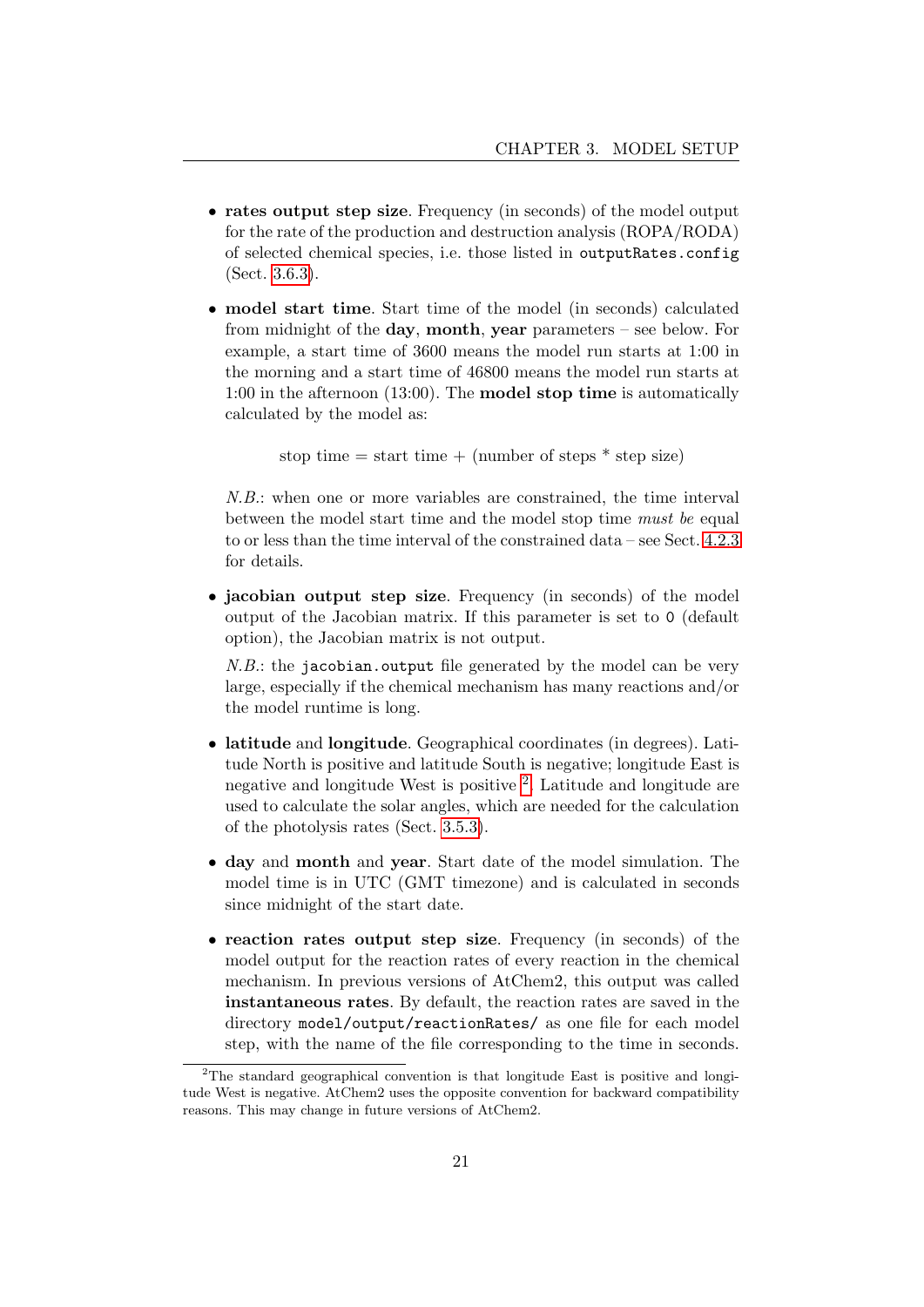This parameter is different from rates output step size (see above), which sets the frequency of a formatted output of the production and loss rates for a limited number of species of interest. For more information, go to Sect. [3.6.](#page-29-0)

## <span id="page-22-0"></span>3.3 Solver Parameters

The solver parameters control the behaviour of the ordinary differential equations (ODE) solver; they are set in the solver.parameters file which, by default, is in the model/configuration/ directory. A complete explanation of these parameters can be found in the documentation of [CVODE.](https://computation.llnl.gov/projects/sundials/)

- atol (positive real) and **rtol** (positive real): absolute and relative tolerance values for the solver.
- delta main (positive real): linear convergence tolerance factor of the GMRES linear solver.
- lookback (positive integer): maximum Krylov subspace dimension of the GMRES linear solver.
- maximum solver step size (positive real): maximum size of the timesteps that the solver is allowed to use (in seconds).
- maximum number of steps in solver (positive integer): maximum number of steps used by the solver before reaching tout, i.e. the next output time.
- solver type (integer): selection of the linear solver to use: 1 for GM-RES, 2 for GMRES preconditioned with a banded preconditioner (default option), 3 for a dense solver.
- banded preconditioner upper bandwidth (integer): only used in the case that solver type = 2.
- banded preconditioner lower bandwidth (integer): only used in the case that solver type = 2.

## <span id="page-22-1"></span>3.4 Environment Variables

The environment variables define the physical parameters of the model, such as temperature, pressure, humidity, solar angles, boundary layer height. These variables are set in the environmentVariables.config file which, by default, is in the model/configuration/ directory.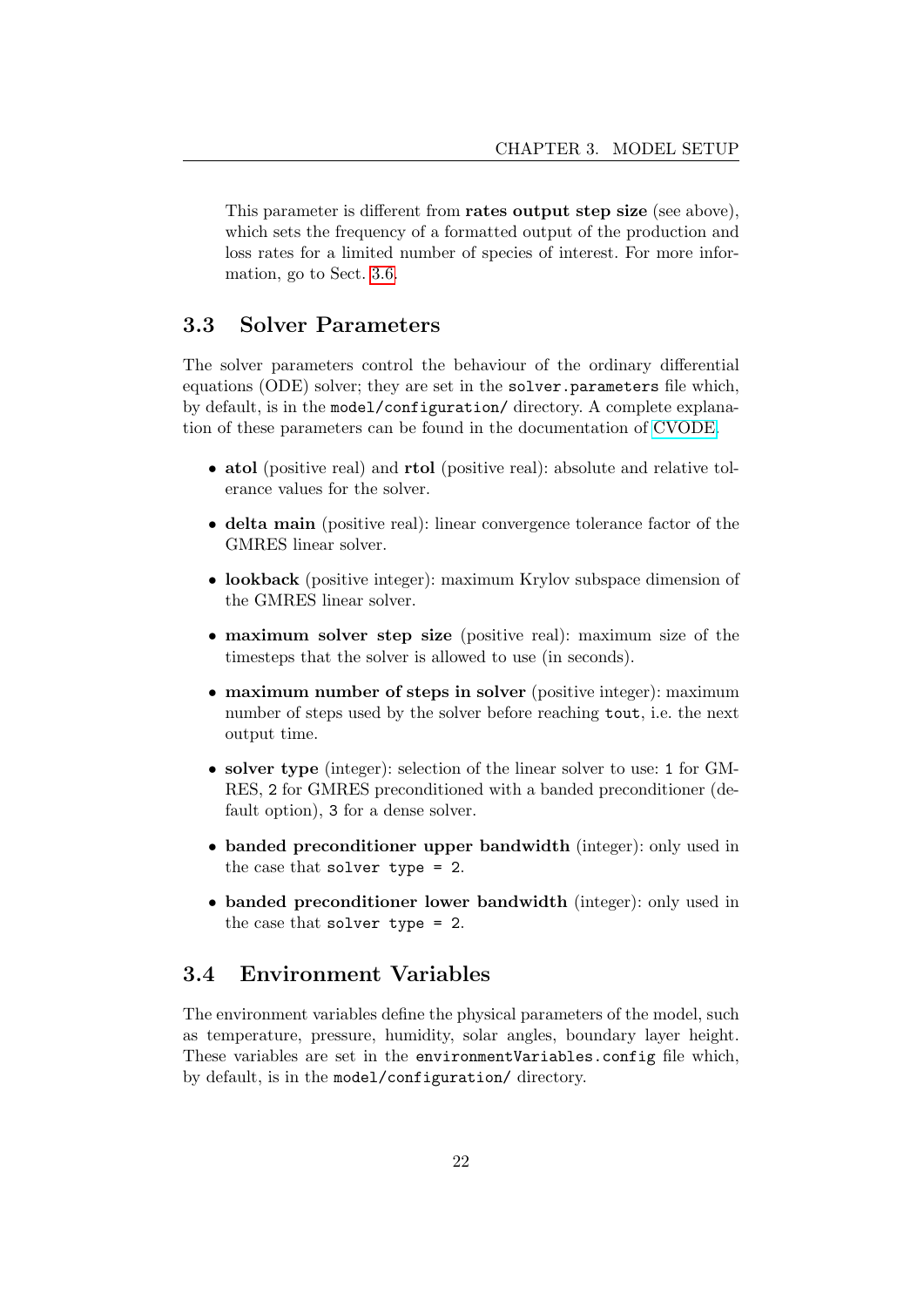The environment variables can have a fixed (constant) value or can be constrained to measured values (CONSTRAINED), in which case the corresponding data file must be present in the model/constraints/environment/ directory (Sect. [4.2.1\)](#page-34-1). Some environment variables can be calculated by the model (CALC) and some can be deactivated if they are not needed (NOTUSED).

By default, the environment variables are set to NOTUSED or to a fixed value. The environment variables used in AtChem2 are described below, together with their possible settings, units, and default values.

#### <span id="page-23-0"></span>3.4.1 TEMP

Ambient Temperature (K).

- fixed value
- constrained

Default fixed value  $= 298.15$ 

#### <span id="page-23-1"></span>3.4.2 PRESS

Ambient Pressure (mbar).

- fixed value
- constrained

Default fixed value  $= 1013.25$ 

#### <span id="page-23-2"></span>3.4.3 RH

Relative Humidity  $(\%)$ . It is required only if [H2O](#page-24-0) is set to CALC, otherwise it must be set to NOTUSED.

- fixed value
- constrained
- not used

 $Default = NOTUSED (-1)$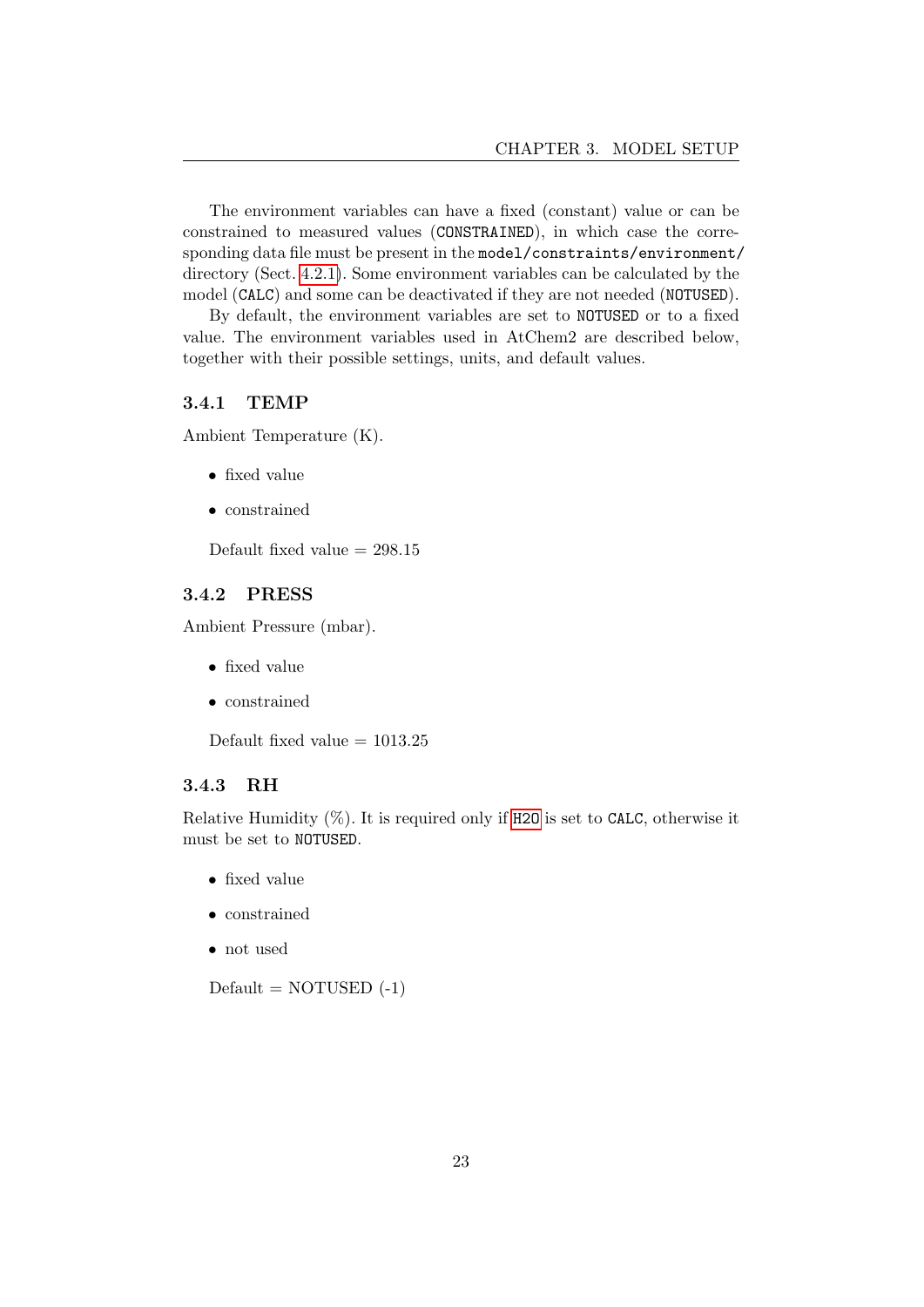#### <span id="page-24-0"></span>3.4.4 H2O

Water Concentration (molecule  $cm^{-3}$ ). If H2O is set to CALC, then [RH](#page-23-2) must be set to a fixed value or to CONSTRAINED.

- fixed value
- constrained
- calculated

Default fixed value  $= 3.91e+17$ 

#### <span id="page-24-1"></span>3.4.5 DEC

Sun Declination (radians) is the angle between the center of the sun and Earth's equatorial plane.

- fixed value
- constrained
- calculated

Default fixed value  $= 0.41$ 

#### <span id="page-24-2"></span>3.4.6 BLHEIGHT

Boundary Layer Height. It is required only if the model includes non-chemical processes, such as emission or deposition of chemical species. The unit is usually centimetre (cm) or metre (m), depending on how these processes are parametrized in the chemical mechanism – go to Sect. [3.1.1](#page-15-2) for details.

- fixed value
- constrained
- not used

 $Default = NOTUSED (-1)$ 

#### <span id="page-24-3"></span>3.4.7 ASA

Aerosol Surface Area. It is required only if the model includes heterogeneous chemical reactions. The unit is area  $(\text{cm}^2, \mu \text{m}^2 \text{ or } \text{nm}^2)$  per cm<sup>3</sup>, depending on how these reactions are implemented in the chemical mechanism.

- fixed value
- constrainedprobably
- not used

 $Default = NOTUSED (-1)$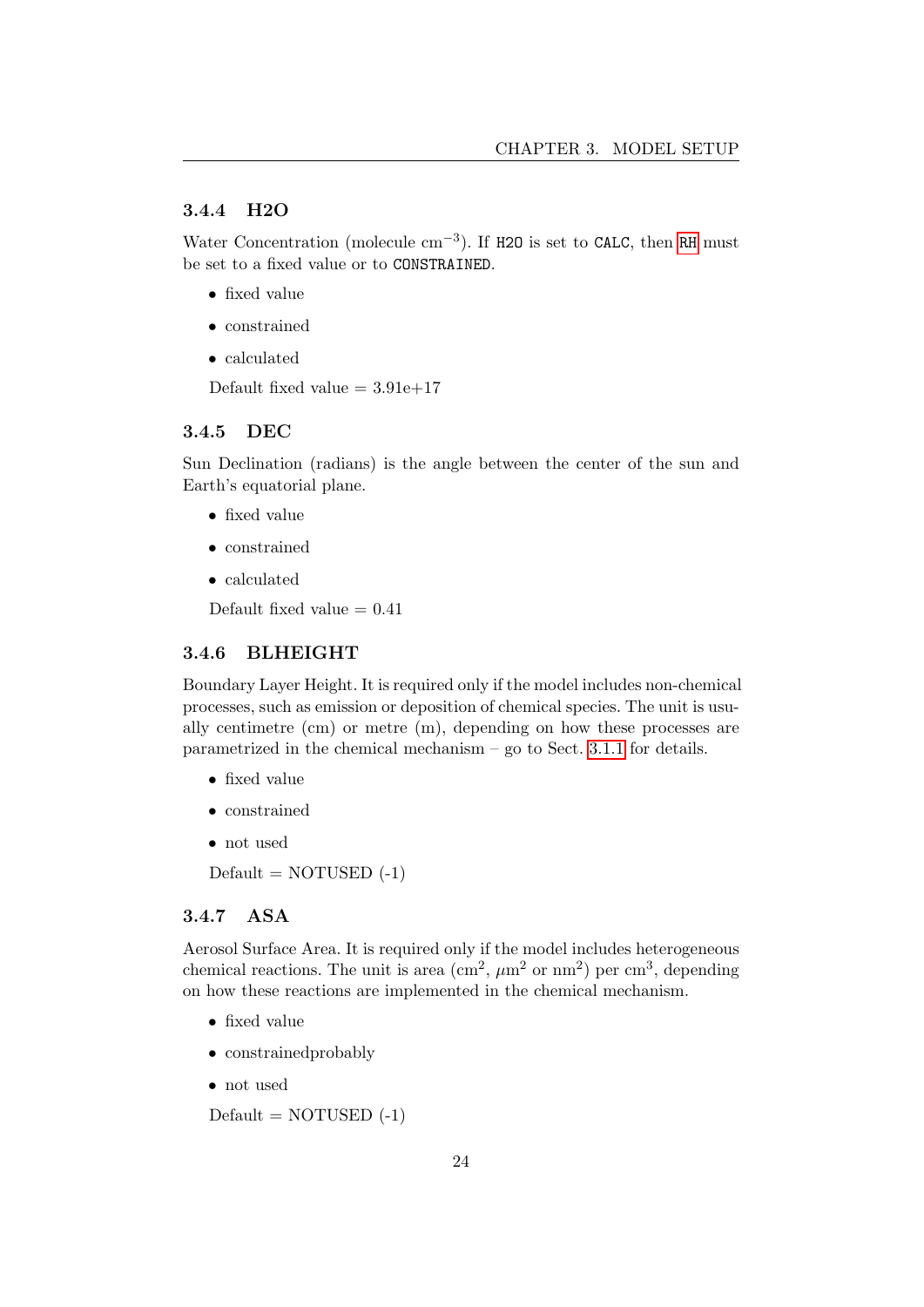#### <span id="page-25-0"></span>3.4.8 DILUTE

Dilution rate  $(s^{-1})$ . It is required only if the model includes dilution of the chemical species. When DILUTE is set to a fixed value, the chemical mechanism is automatically modified during the [build process:](#page-19-0) for each species in the chemical mechanism, a loss "reaction" is added to the mechanism with a "rate coefficient" equal to the dilution rate  $3$ . For example, the following "reactions" are added to the "Tropospheric O3-NOx cycle" mechanism shown in Sect. [3.1.1:](#page-15-2)

```
% DILUTE : NO2 = ;
% DILUTE : NO = ;
% DILUTE : 0 = ;
% DILUTE : O3 = ;
```
The new set of reactions <sup>[4](#page-25-3)</sup> effectively emulates the dilution of the chemical system. DILUTE cannot be constrained.

- fixed value
- not used

 $Default = NOTUSED (-1)$ 

#### <span id="page-25-1"></span>3.4.9 JFAC

Correction factor used to adjust the photolysis rates  $-$  e.g., to account for the presence of clouds. JFAC can have a value between 0 (photolysis rates are set to zero) and 1 (photolysis rates are not corrected). JFAC is not applied to constant or constrained photolysis rates (Fig. [3.1\)](#page-27-2). For more information go to Sect. [3.5.4.](#page-28-0)

- fixed value
- constrained
- calculated

 $Default = NOTUSED(1)$ 

<span id="page-25-2"></span><sup>&</sup>lt;sup>3</sup>The behaviour of DILUTE was changed with the release of version 1.2 (May 2020). In previous versions of AtChem2, the user had to manually add to the chemical mechanism a "reaction" using DILUTE for each species for which dilution was required; in addition, DILUTE could be constrained. The new approach makes the use of DILUTE both more intuitive and more accurate.

<span id="page-25-3"></span><sup>&</sup>lt;sup>4</sup>AtChem2 treats molecular oxygen  $(O_2)$  and nitrogen  $(N_2)$  as model parameters, not as chemical species, and their concentrations are calculated by the model as a function of temperature and pressure. Therefore, DILUTE is not applied to  $O_2$  and  $N_2$ .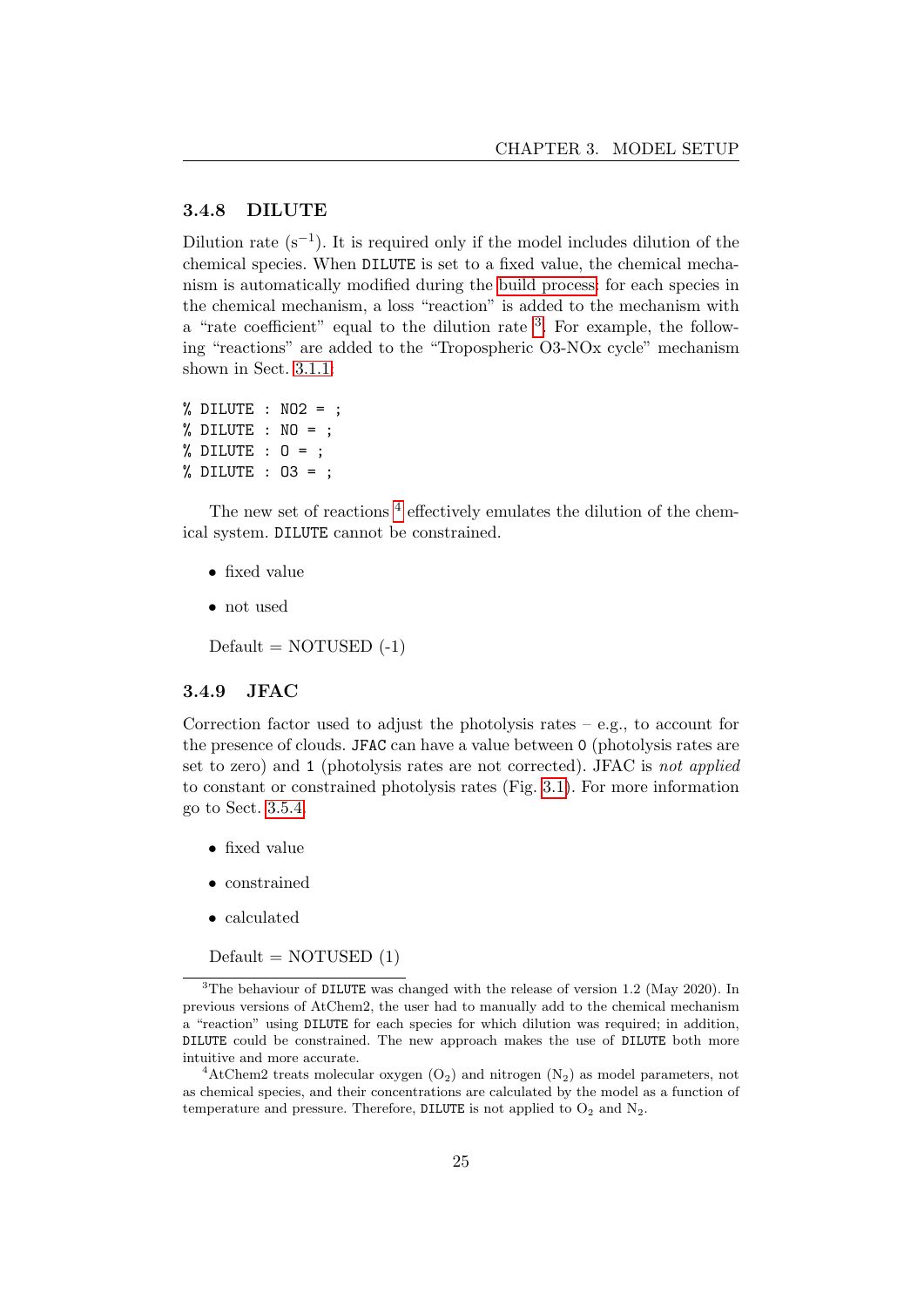#### <span id="page-26-0"></span>3.4.10 ROOF

Flag to switch the photolysis rates on/off. It is needed mostly for simulations of some environmental chamber experiments, where the roof of the chamber can be opened/closed or the lamps can be turned on/off. When ROOF is set to CLOSED all the photolysis rates are set to zero, including those that are constant or constrained: this is different than setting JFAC to 0, which only applies to the calculated photolysis rates (Fig. [3.1\)](#page-27-2).

ROOF can be set only to OPEN (default) or CLOSED and cannot be constrained.

### <span id="page-26-1"></span>3.5 Photolysis Rates

The photolysis rates are the rate coefficients of the photolysis reactions, and are identified in FACSIMILE [format](#page-15-2) with the notation  $J\langle i\rangle$  – where i is the ID number assigned by the MCM to each photolysis reaction (or to a group of photolysis reactions). AtChem2 implements the MCM parametrization (Sect. [3.5.3\)](#page-27-1) to calculate the photolysis rates; for a comparison between calculated and measured photolysis rates, see [Sommariva et al.](#page-54-2) [\[2020\]](#page-54-2). Alternatively, the photolysis rates can be set to a constant value or constrained to measured data. The following rules apply:

- 1. If a photolysis rate is set as constant, it assumes the given value; the other photolysis rates are set to zero.
- 2. If a photolysis rate is constrained, it assumes the values in the corresponding constraint file; the other photolysis rates are calculated.
- 3. If no photolysis rate is set to constant or constrained, the model calculates all photolysis rates.

Fig. [3.1](#page-27-2) shows how AtChem2 combines constant, constrained and calculated photolysis rates, as well as the usage of the correction factor JFAC (Sect. [3.5.4\)](#page-28-0). In addition, the environment variable ROOF can be used to turn the photolysis rates ON or OFF, as explained in Sect. [3.4.10.](#page-26-0)

#### <span id="page-26-2"></span>3.5.1 Constant photolysis rates

The typical scenario for constant photolysis rates is a lamp or solar simulator in an environmental chamber. All the photolysis rates in the chemical mechanism must be given a value in the photolysisConstant.config file, otherwise they are automatically set to zero (Fig. [3.1\)](#page-27-2). This approach allows the user to model individual photolysis processes and/or to account for lamps that emit only in certain spectral windows.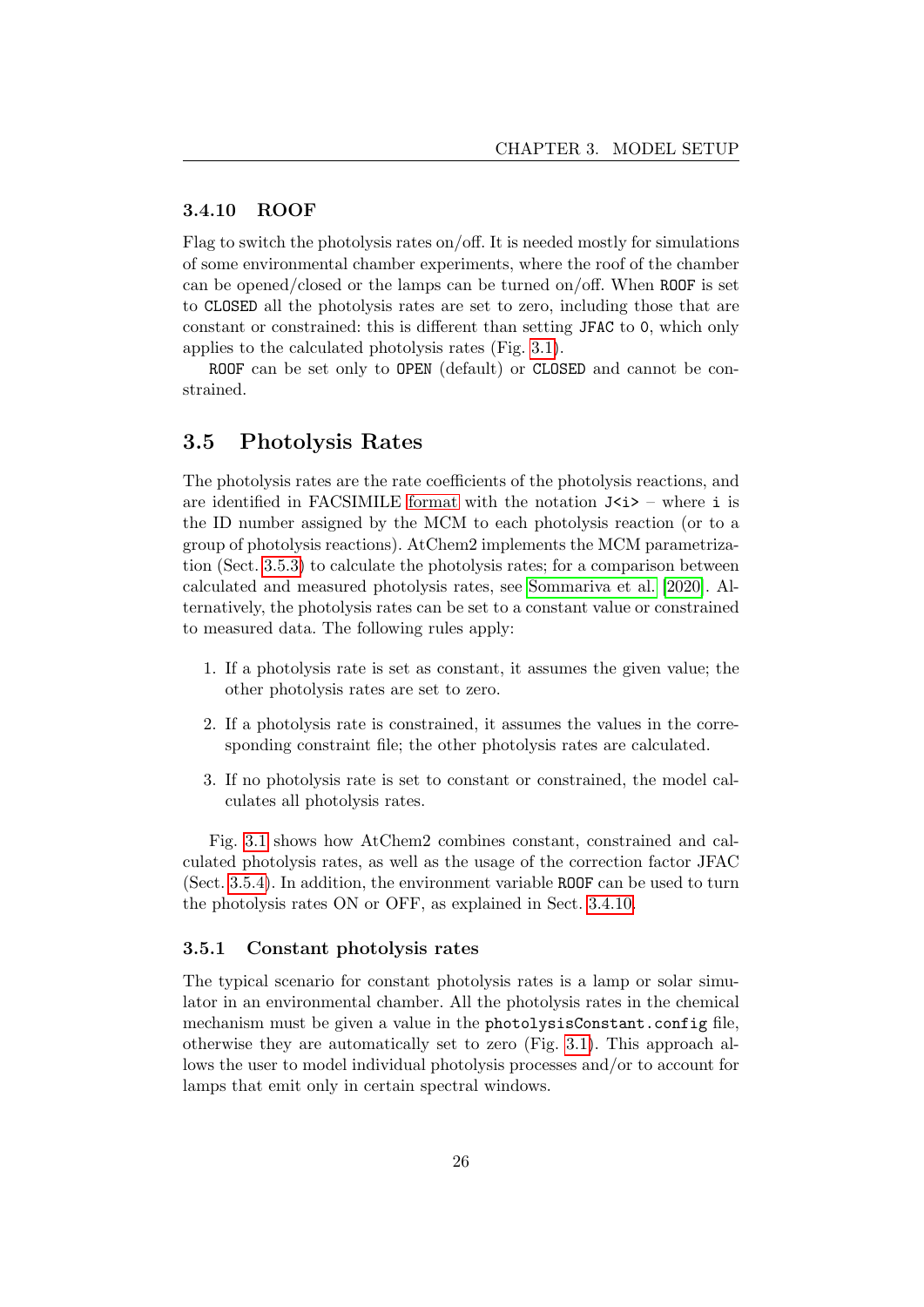<span id="page-27-2"></span>

Figure 3.1: Treatment of photolysis rates in AtChem2.

The format of photolysisConstant.config is described in Sect. [3.6.5.](#page-31-0) If the file is empty, the photolysis rates are calculated or constrained – see below.

#### <span id="page-27-0"></span>3.5.2 Constrained photolysis rates

All photolysis rates can be constrained to measured values. In order to do so, the name of the constrained photolysis rate (e.g., J2) must be listed in the photolysisConstrained.config file (Sect. [3.6.6\)](#page-31-1); a corresponding file with the constraint data must be present in the model/constraints/photolysis/ directory (Sect. [4.2.1\)](#page-34-1).

It is not always possible to measure – and therefore to constrain – all the required photolysis rates. The photolysis rates that are not constrained (i.e. that are not listed in photolysisConstrained.config) are calculated using the MCM parametrization, described in the next section.

#### <span id="page-27-1"></span>3.5.3 Calculated photolysis rates

AtChem2 implements the parametrization of photolysis rates used by the Master Chemical Mechanism, which is described in detail in the MCM protocol papers [\[Jenkin et al., 1997,](#page-53-1) [Saunders et al., 2003\]](#page-54-0). Briefly, the photolysis rate (J) of a reaction is calculated as a function of the solar zenith angle with the equation:

$$
J = l \times (cos X)^m \times e^{(-n \times sec X)} \times \tau
$$
\n(3.1)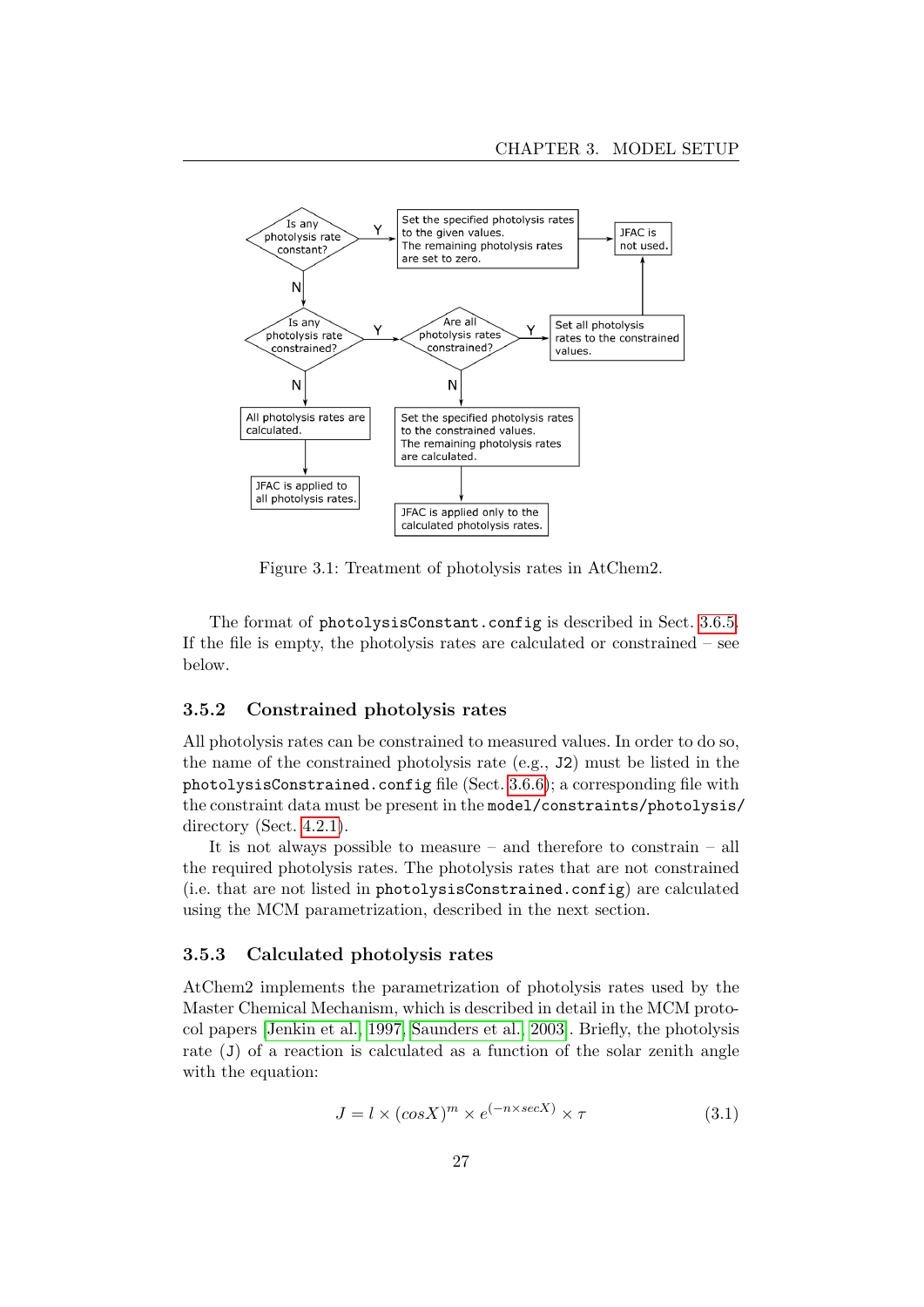where l, m, n are empirical parameters,  $\cos X$  is the cosine of the solar zenith angle, secX is the inverse of cosX (i.e. secX =  $1/cosX$ ) and  $\tau$  is the transmission factor. The transmission factor accounts for the loss of natural or artificial light in some environmental chambers: the default value of  $\tau$  is 1 (i.e. perfect trasmittance of the chamber walls).

The empirical parameters are different for each version of the MCM: by default, AtChem2 uses the empirical parameters of the MCM v3.3.1  $(mcm/photolysis-rates_v3.3.1)$ , but it is possible to use the empirical parameters of other versions of the MCM and to change the value of  $\tau$ : see the file mcm/INFO.md for instructions.

The solar zenith angle (SZA) is the angle between the local vertical (zenith) and the center of the sun. The SZA is measured in radians and is calculated by the model from latitude, longitude, sun declination ([DEC](#page-24-1)) and time of the day. The calculations of the sun declination – if not constrained or set to a constant values – and of the solar zenith angle are described in [Madronich](#page-53-7) [\[1993\]](#page-53-7).

#### <span id="page-28-0"></span>3.5.4 JFAC calculation

Measurements of ambient photolysis rates typically show short-term variability due to changing meteorological conditions, such as clouds, rain, aerosol, etc. . . [\[Sommariva et al., 2020\]](#page-54-2). This information is retained in the constrained photolysis rates, but it is lost in the calculated ones. To account for ambient variability the calculated photolysis rates can be scaled by a constant or time-dependent correction factor, the environment variable JFAC (Sect. [3.4.9\)](#page-25-1), defined as:

$$
JFAC = \frac{j_{meas}}{j_{calc}}
$$
 (3.2)

where  $j_{meas}$  and  $j_{calc}$  are the measured and calculated (with the MCM parametrization, Sect. [3.5.3\)](#page-27-1) photolysis rates of a reference species.  $NO_2$ is often used as a reference because  $j(NO<sub>2</sub>)$  is one of the most frequently measured photolysis rates, in which case: JFAC = j(NO2)/J4.

JFAC is by default set to 1, which means that the calculated photolysis rates are not scaled; JFAC can be set to any value between 0 and 1 (Sect. [3.4.9\)](#page-25-1) or it can be constrained (Sect. [4.2.1\)](#page-34-1). Note that only the photolysis rates calculated with the MCM parametrization are scaled by JFAC: the constrained and the constant photolysis rates are never scaled (Fig. [3.1\)](#page-27-2).

JFAC can be calculated by AtChem2 at runtime. To use this option, edit the environmentVariables.config file (Sect. [3.6.1\)](#page-29-1) and set JFAC to the name of the photolysis rate used as reference (e.g., J4). In addition, the reference photolysis rate must be constrained – i.e. it must be listed in photolysisConstrained.config (Sect. [3.6.6\)](#page-31-1) and the corresponding con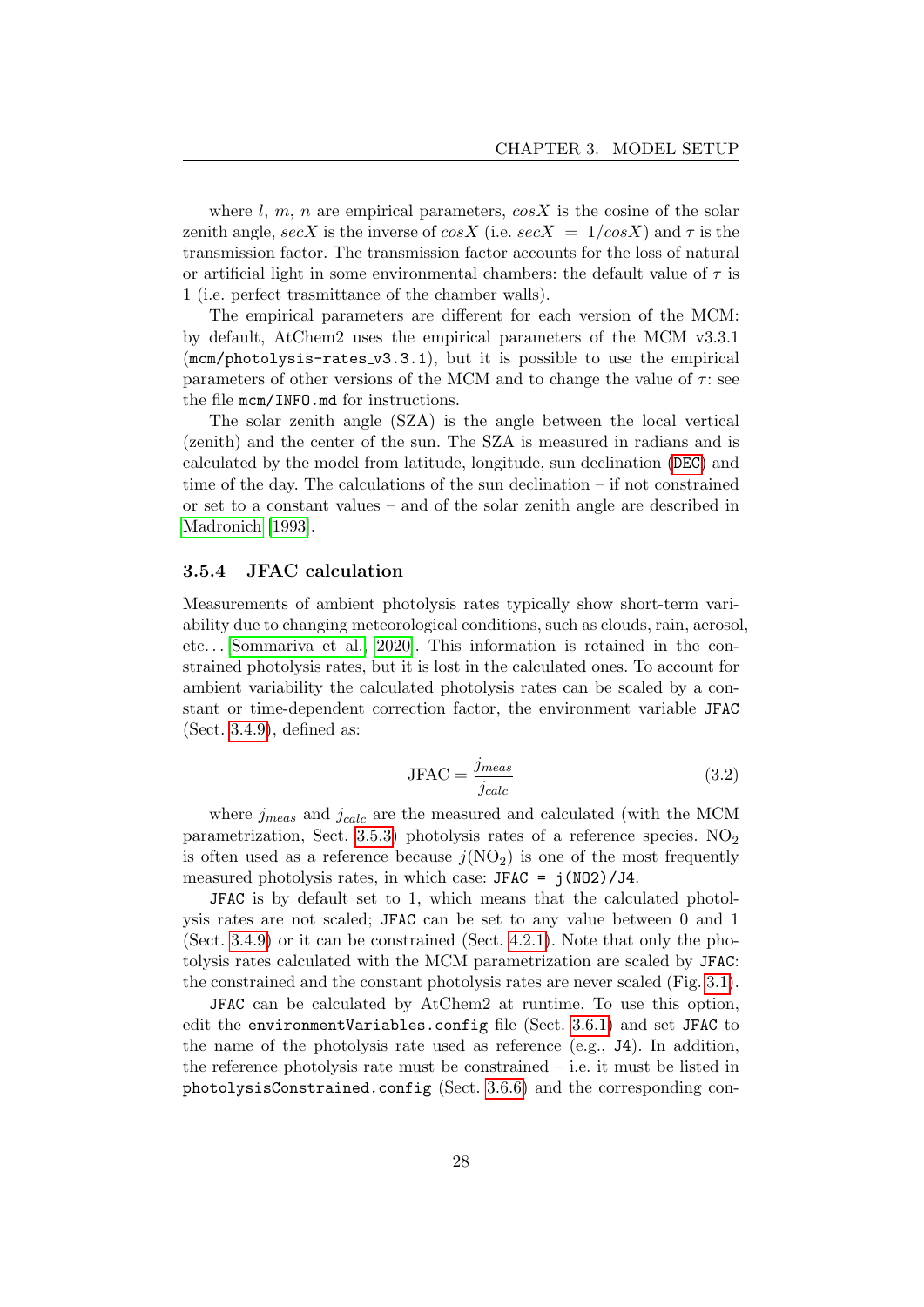straint file must be present in the model/constraints/photolysis/ directory [5](#page-29-2) .

## <span id="page-29-0"></span>3.6 Config Files

The configuration files contain the settings of the environment variables, the chemical species, the photolysis rates, as well as the model constraints and the model output. All the configuration files have the extension .config and, by default, are located in the model/configuration/ directory. This directory also contains the files with the settings of the model (model.parameters) and of the solver (solver.parameters), which are described in Sect. [3.2](#page-20-0) and Sect. [3.3.](#page-22-0)

Usually, the model/configuration/ directory is also the Shared Library Directory, which contains the chemical mechanism files generated during the [build process.](#page-19-0) The names and locations of these directories can be modified by the user, as explained in Sect. [2.5.2.](#page-13-0) The content and the format of each .config file are described below. Note that the names of some files have changed with the release of AtChem2 version 1.1 (November 2018).

#### <span id="page-29-1"></span>3.6.1 environmentVariables.config

This file contains the settings of the environment variables (Sect. [3.4\)](#page-22-1). The file has three columns: the first two are the ID number and the name of each environment variable. The third column, which is the only one that should be modified by the user, contains the settings of the environment variables. For example:

| 1              | TEMP     | 293         |
|----------------|----------|-------------|
| 2              | PRESS    | 1013        |
| 3              | RH       | CONSTRAINED |
| 4              | H20      | CALC        |
| 5              | DEC      | CALC        |
| 6              | BLHEIGHT | 8e+4        |
| $\overline{7}$ | DILUTE   | NOTUSED     |
| 8              | JFAC     | CONSTRAINED |
| 9              | ROOF     | OPEN        |
| 10             | ASA      | 2e-5        |

If an environment variable is constrained, there must be a corresponding data file in the model/constraints/environment/ directory (Sect. [4.2.1\)](#page-34-1).

<span id="page-29-2"></span><sup>&</sup>lt;sup>5</sup>The calculation of JFAC at runtime does not work well in the current version of AtChem2, especially in situations when the reference photolysis rate is very variable. Therefore, it is recommended to calculate JFAC offline and then to constrain it (see issue  $#16$ ).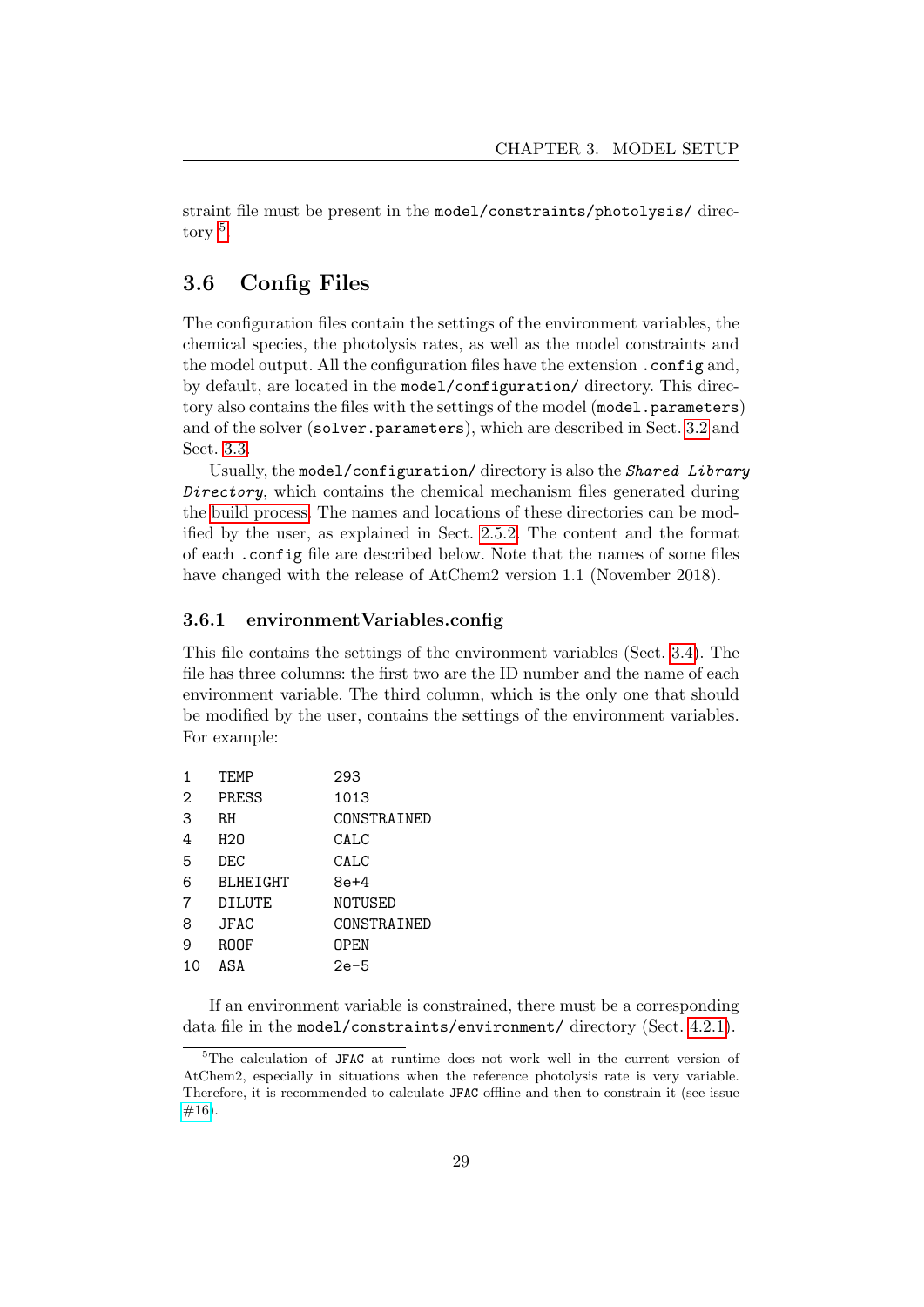#### <span id="page-30-0"></span>3.6.2 initialConcentrations.config

This file contains the initial concentrations of the chemical species – in molecule cm−<sup>3</sup> . The file has two columns: the first column is the list of initialized species, the second column is the corresponding concentration at  $t = 0$ . For example:

```
O3 1.213e+12
NO 378473308.14
NO2 86893908168.9
CH4 4.938e+13
```
Not all chemical species need to be initialized: those that are not listed in initialConcentrations.config are automatically set to an initial concentration of  $0.0E+00$  molecule cm<sup>-3</sup>. It is *not necessary* to initialize the chemical species that are set to constant or constrained (i.e. those listed in speciesConstant.config or in speciesConstrained.config – see below).

#### <span id="page-30-1"></span>3.6.3 outputRates.config

This file lists the chemical species for which detailed production and loss rates are required. In version 1.0 and earlier, these species were listed in two files called productionRatesOutput.config and lossRatesOutput.config. The file has one column, with one species per line. For example:

```
OH
HO2
CH3O2
```
The frequency of this output is controlled by the **rates output step size** parameter in model.parameters (Sect. [3.2\)](#page-20-0). The corresponding output files – called productionRates.output and lossRates.output – are designed to facilitate the rate of production and destruction analysis (ROPA/RODA) of selected species of interests, rather than processing all the files saved in the model/output/reactionRates/ directory. For more information go to Sect. [4.5.](#page-41-0)

#### <span id="page-30-2"></span>3.6.4 outputSpecies.config

This file (called concentrationOutput.config in version 1.0 and earlier) lists the chemical species for which the calculated concentration – in molecule  $\text{cm}^{-3}$  – is required. The file has one column, with one species per line. For example:

O3

NO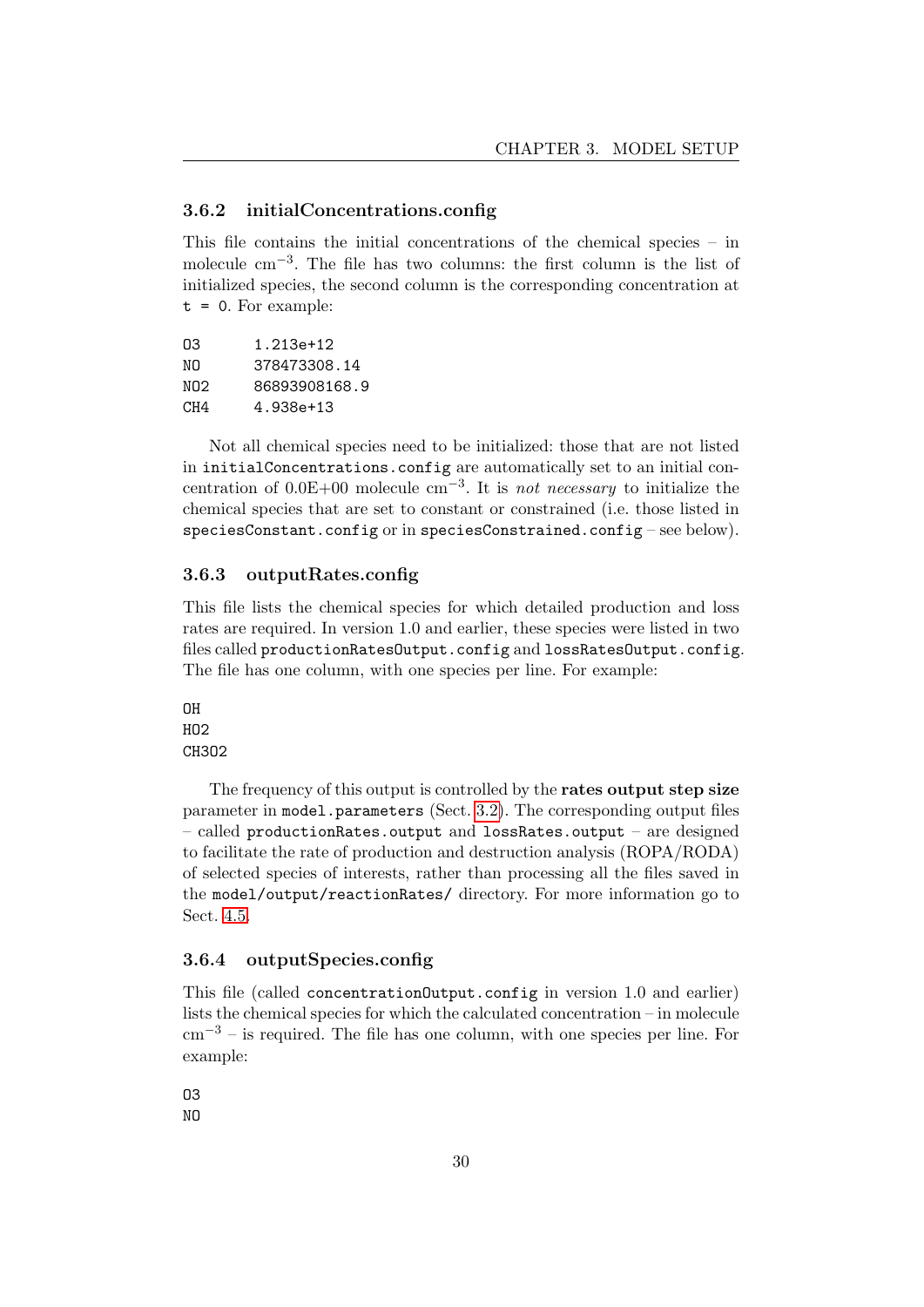NO2 CH4 OH HO2 CH3O2

The frequency of this output is controlled by the **step size** parameter in model.parameters (Sect. [3.2\)](#page-20-0). The constrained chemical species can be listed in outputSpecies.config, which can be useful for diagnostic and debugging purposes. Note that the photolysis rates, the environment variables and the  $RO<sub>2</sub>$  sum are always output by the model (Sect. [4.5\)](#page-41-0) and therefore there is not an equivalent .config file for the output of these variables.

#### <span id="page-31-0"></span>3.6.5 photolysisConstant.config

This file lists the photolysis rates that are set to constant (Sect. [3.5.1\)](#page-26-2). The file has three columns: the first column is the ID number of the photolysis rate, the second column is the value of the photolysis rate  $(in s<sup>-1</sup>)$ , the third column is the name of the photolysis rate. The ID numbers and the names of the photolysis rates follow the [MCM designation.](http://mcm.leeds.ac.uk/MCM/parameters/photolysis.htt) For example:

| 1 | 2.5e-5 | J1  |
|---|--------|-----|
| 4 | 8.7e-3 | J4  |
| 7 | 1.8e-3 | .T7 |

The photolysis rates that are not listed in photolysisConstants.config are automatically set to zero (Fig. [3.1\)](#page-27-2). If no photolysis rate is set to constant, the file should be empty.

#### <span id="page-31-1"></span>3.6.6 photolysisConstrained.config

This file (called constrainedPhotoRates.config in version 1.0 and earlier) lists the photolysis rates that are constrained (Sect. [3.5.2\)](#page-27-0). The file has one column, with one photolysis rate per line. The names of the photolysis rates follow the [MCM designation.](http://mcm.leeds.ac.uk/MCM/parameters/photolysis.htt) For example:

J1 J4 J7

If a photolysis rate is constrained, there must be a corresponding constraint file in the model/constraints/photolysis/ directory (Sect. [4.2.1\)](#page-34-1). The photolysis rates that are not listed in photolysisConstrained.config are calculated using the MCM parametrization (Fig. [3.1\)](#page-27-2). If no photolysis rate is constrained, the file should be empty.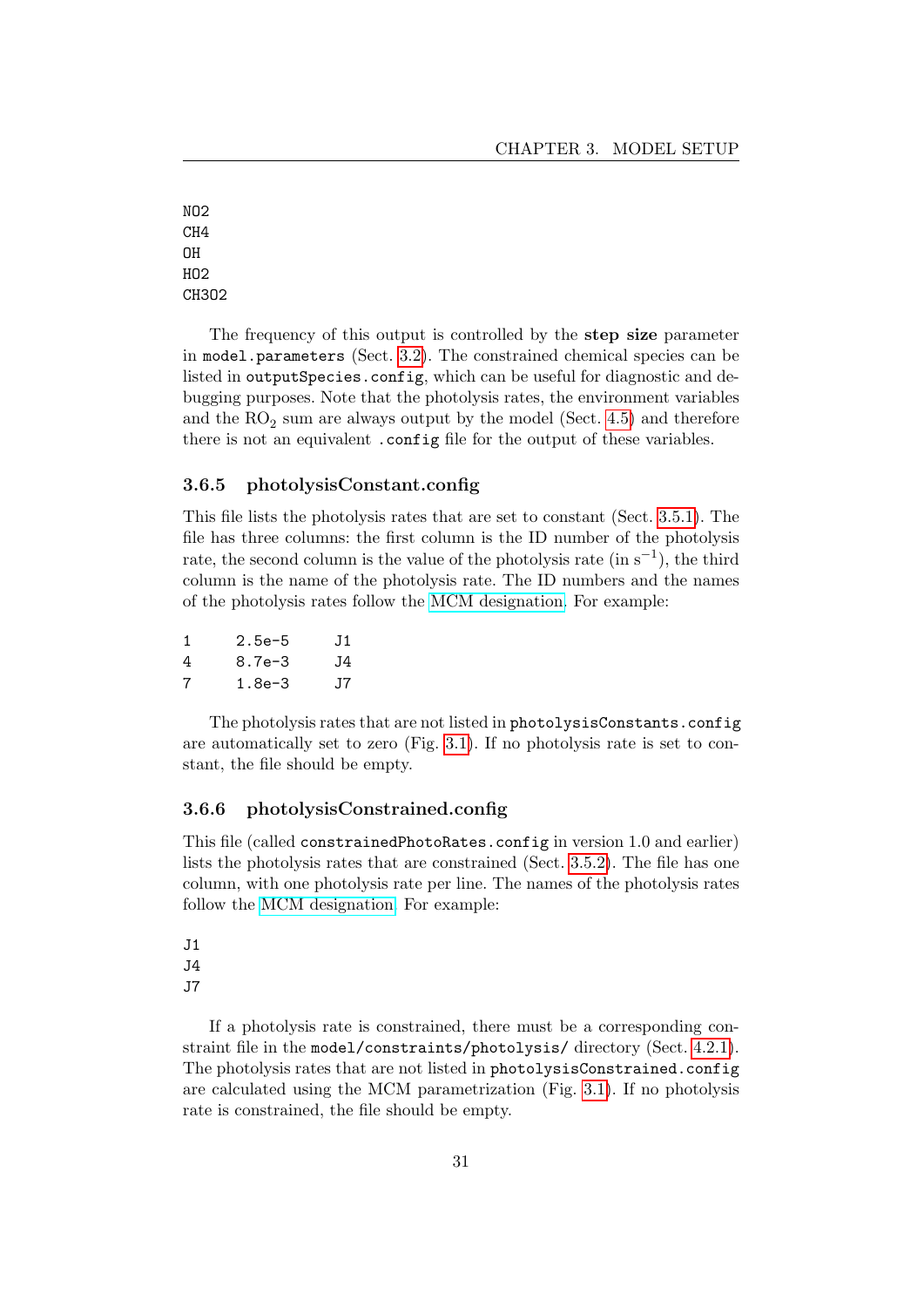#### <span id="page-32-0"></span>3.6.7 speciesConstant.config

This file (called constrainedFixedSpecies.config in version 1.0 and earlier) lists the chemical species that are set to constant. The file has two columns: the first column is the list of constant species, the second column is the corresponding concentration – in molecule  $\text{cm}^{-3}$ . For example:

| 4.4e+13 |
|---------|
| 2.5e+12 |
| 1.2e+13 |
|         |

The chemical species that are set to a constant value do not need to be initialized: the values set in speciesConstant.config override those set in initialConcentrations.config. If no chemical species is set to constant, the file should be empty.

#### <span id="page-32-1"></span>3.6.8 speciesConstrained.config

This file (called constrainedSpecies.config in version 1.0 and earlier) lists the chemical species that are constrained. The file has one column, with one species per line. If a chemical species is constrained, there must be a corresponding constraint file in the model/constraints/species/ directory (Sect. [4.2.1\)](#page-34-1). For example:

CH4 CO H2

The chemical species that are constrained do not need to be initialized: the values set in speciesConstrained.config override those set in initialConcentrations.config. If no chemical species is constrained, the file should be empty.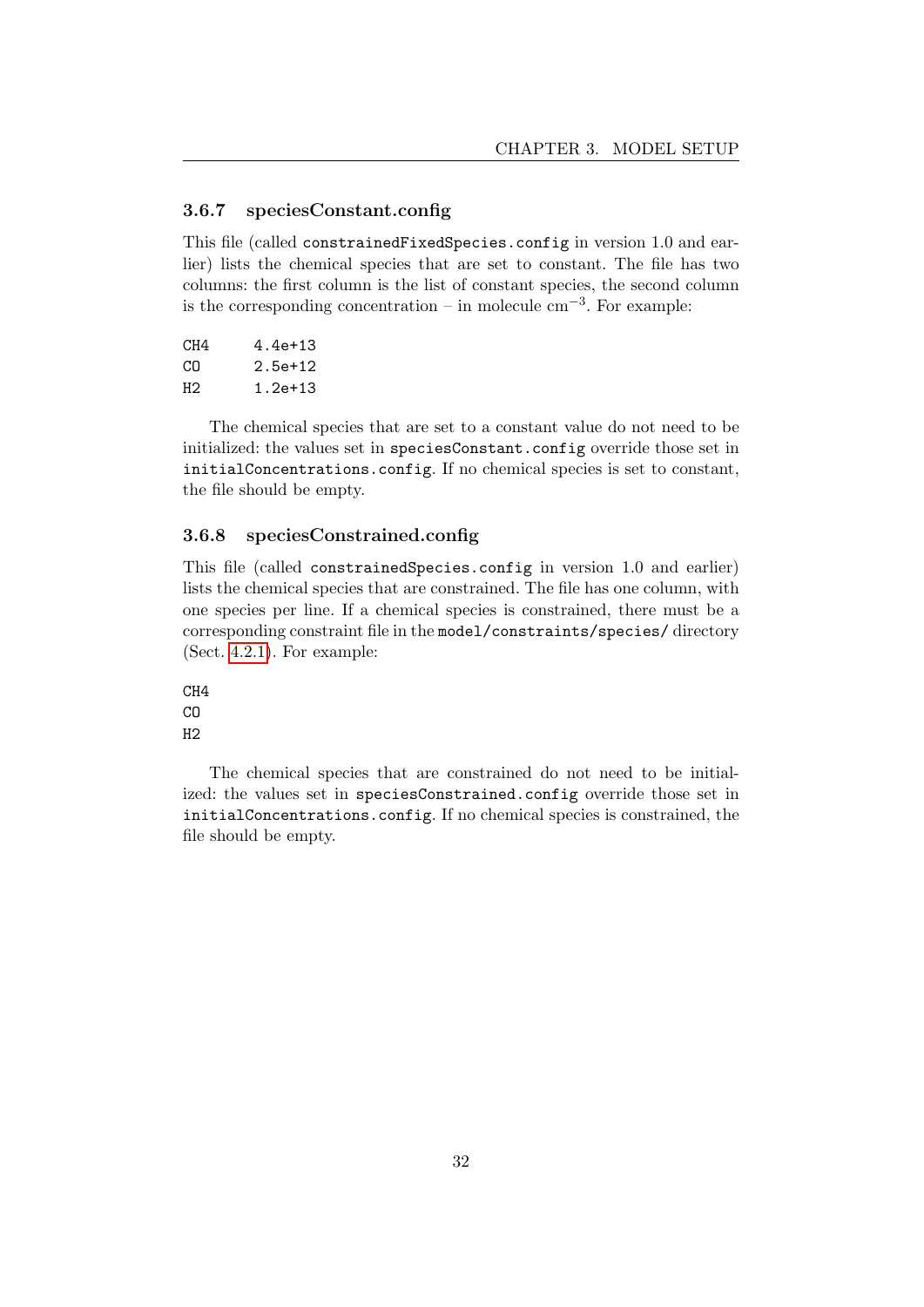## <span id="page-33-0"></span>Chapter 4

## Model Execution

### <span id="page-33-1"></span>4.1 Box-Model

AtChem2 is a modelling tool to build and run atmospheric chemistry boxmodels [\[Sommariva et al., 2020\]](#page-54-2). The structure and organization of AtChem2 are described in Sect. [2.5.](#page-11-1) An AtChem2 box-model requires two sets of inputs, which are provided by the user: the chemical mechanism file and the configuration files settings – both are described in the following sections. Additionally, the model can be constrained to observational data, as explained in Sect. [4.2.](#page-34-0)

#### <span id="page-33-2"></span>4.1.1 Mechanism file

AtChem2 is designed to use the [MCM](http://mcm.leeds.ac.uk/MCM/) as a chemical mechanism; other chemical mechanisms can be used, as long as they are in the correct format.

The chemical mechanism must be provided as a text file in [FACSIMILE](#page-15-2) [format,](#page-15-2) with the extension .fac). The mechanism file can be downloaded from the MCM website using the [extraction tool](#page-18-0) or it can be assembled manually. The user can modify the .fac file with a text editor, if needed.

The .fac file is converted into a pre-compiled shared library – called mechanism.so – and several mechanism files in Fortran compatible format. These files are created during the [build process](#page-19-0) in the *Shared Library* Directory (by default, model/configuration/).

#### <span id="page-33-3"></span>4.1.2 Configuration files

The configuration of the box-model is set via a number of text files, which can be modified by the user with a text editor. Detailed information on the configuration files can be found in the corresponding section:

• Model and solver parameters settings– go to [Model Parameters](#page-20-0) and [Solver Parameters.](#page-22-0)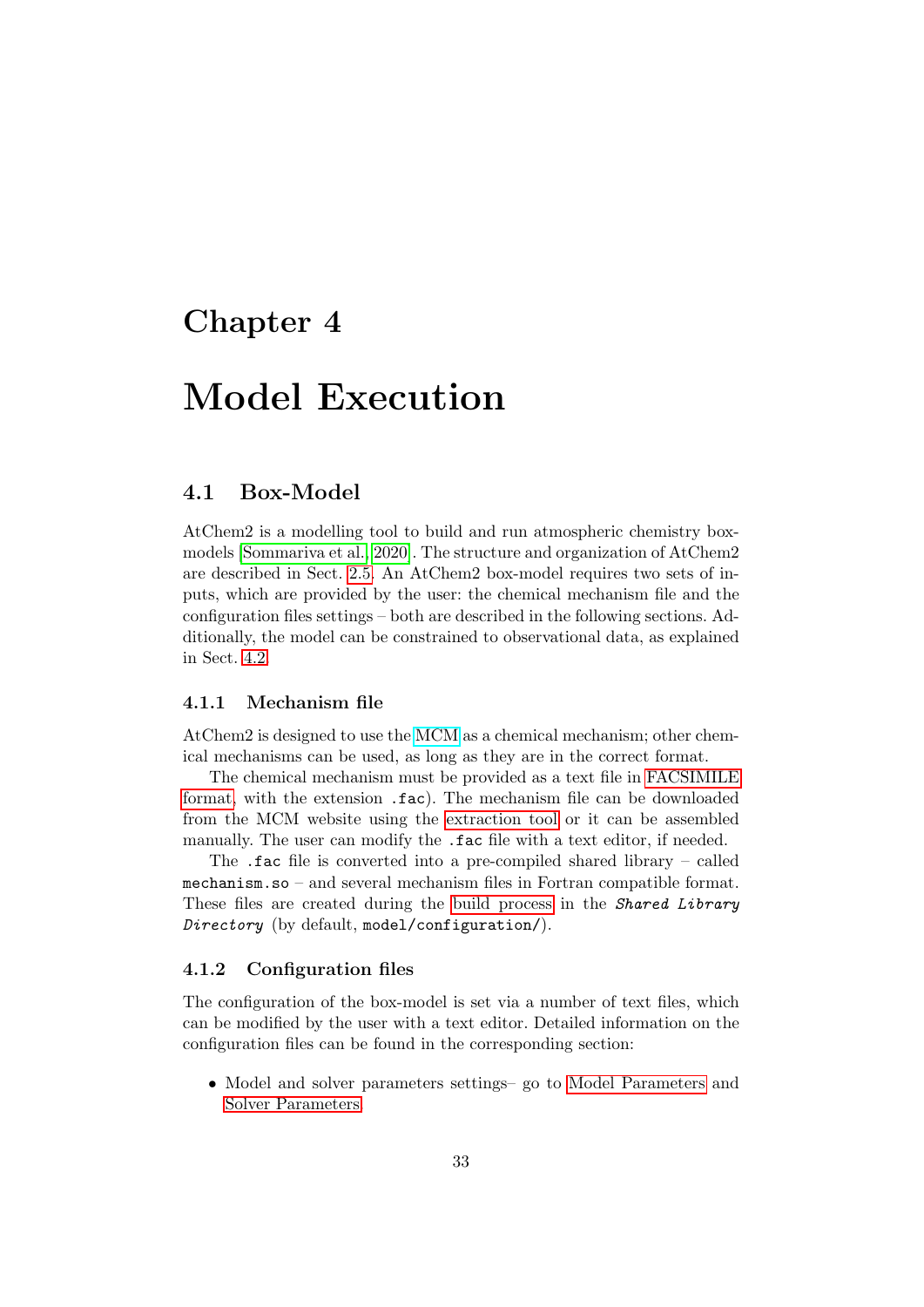- Environment variables settings go to [Environment Variables.](#page-22-1)
- Photolysis rates settings go to [Photolysis Rates.](#page-26-1)
- Model initialization, input and output go to [Config Files.](#page-29-0)

## <span id="page-34-0"></span>4.2 Constraints

AtChem2 can be run in two modes:

- Unconstrained: all variables are calculated by the model from the initial conditions, which are set in the [configuration files.](#page-33-3)
- Constrained: one or more variables are constrained, meaning that the solver forces their value to a given value at each time step. The variables that are not constrained are calculated by the model.

The constraint data must be provided as one file for each constrained variable, with the format described below. By default, the files with the constraint data are located in model/constraints/species/ for the chemical species, model/constraints/environment/ for the environment variables, <code>model/constraints/photolysis/</code> for the photolysis rates  $^{\mathrm{1}}.$  $^{\mathrm{1}}.$  $^{\mathrm{1}}.$  The default directories can be changed, as explained Sect. [4.3](#page-37-0) (see also Sect. [2.5.2\)](#page-13-0).

#### <span id="page-34-1"></span>4.2.1 Constrained variables

#### Environment variables

All environment variables, except DILUTE and ROOF, can be constrained. To do so, set the variable to CONSTRAINED in environmentVariables.config and create a file with the constraint data (Sect. [4.2.2\)](#page-35-0). The name of the file must be the same as the name of the variable – e.g.,  $TEMP$  (without extension).

#### Chemical species

Any chemical species in the chemical mechanism can be constrained. To do so, add the name of the species to speciesConstrained.config and create a file with the constraint data (Sect. [4.2.2\)](#page-35-0). The name of the file must be the same as the name of the chemical species – e.g.,  $\overline{03}$  (without extension).

<span id="page-34-2"></span><sup>&</sup>lt;sup>1</sup>Although JFAC is an environment variable, the JFAC constraint file must be in the constraints/photolysis/ directory.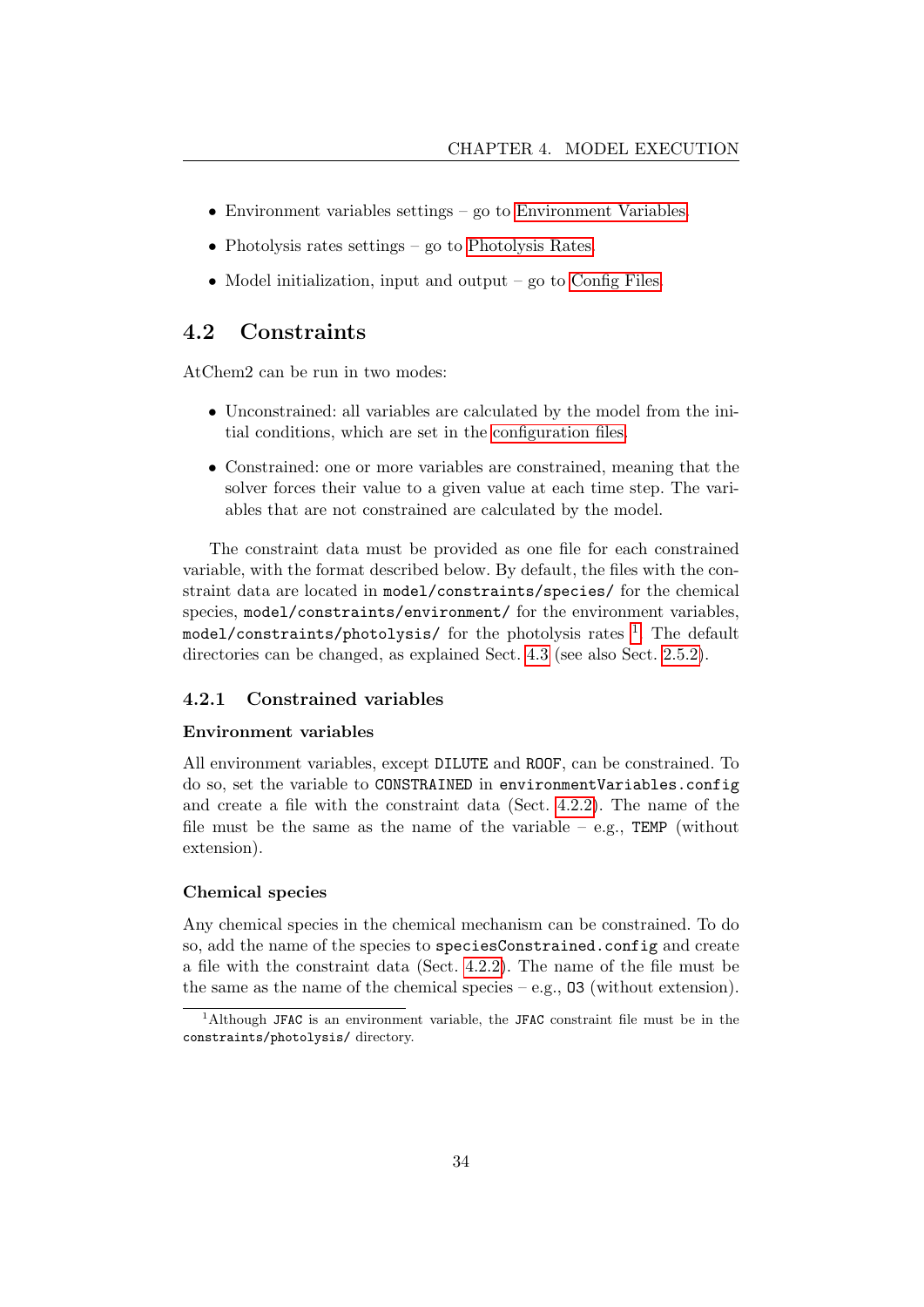#### Photolysis rates

Any photolysis rate in the chemical mechanism can be constrained. The photolysis rates are identified as  $J\langle i \rangle$ , where i is the ID number assigned by the MCM to each photolysis reaction (Sect. [3.5\)](#page-26-1). To constrain a photolysis rate add its name to photolysisConstrained.config and create a file with the constraint data (Sect. [4.2.2\)](#page-35-0). The name of the file must be the same as the name of the photolysis rate – e.g.,  $J4$  (without extension).

#### <span id="page-35-0"></span>4.2.2 Constraint files

The files with the constraint data are text files with two columns and no header: the first column is the time in seconds from midnight of the start date (in UTC, Sect. [3.2\)](#page-20-0), the second column is the value of the variable in the appropriate unit. For the chemical species the unit is molecule  $cm^{-3}$ and for the photolysis rates the unit is  $s^{-1}$ ; for the units of the environment variables, see Sect. [3.4.](#page-22-1) For example:

| -900 | 73.21  |
|------|--------|
| Ω    | 74.393 |
| 900  | 72.973 |
| 1800 | 72.63  |
| 2700 | 72.73  |
| 3600 | 69.326 |
| 4500 | 65.822 |
| 5400 | 63.83  |
| 6300 | 64.852 |
| 7200 | 64.739 |
|      |        |

The time in the first column of a constraint file can be negative. AtChem2 interprets negative times as "seconds before midnight of the start date". Having data points with negative time can be useful to allow correct interpolation of the variables at the beginning of the model run. This is because the model constraints must cover the same amount of time, or preferably more, as the intended model runtime to avoid interpolation errors – see Sect. [4.2.3](#page-35-1) for details.

For example: if the model starts at 41400 seconds (day 1 at 11:30) and stops at 225900 seconds (day 3 at 14:45), then the first and the last data points of a constraint file must have a time of 41400 seconds (or lower) and 225900 seconds (or higher), respectively.

#### <span id="page-35-1"></span>4.2.3 Interpolation

Constraints can be provided at different timescales. Typically, the constraint data come from direct measurements and it is very common for different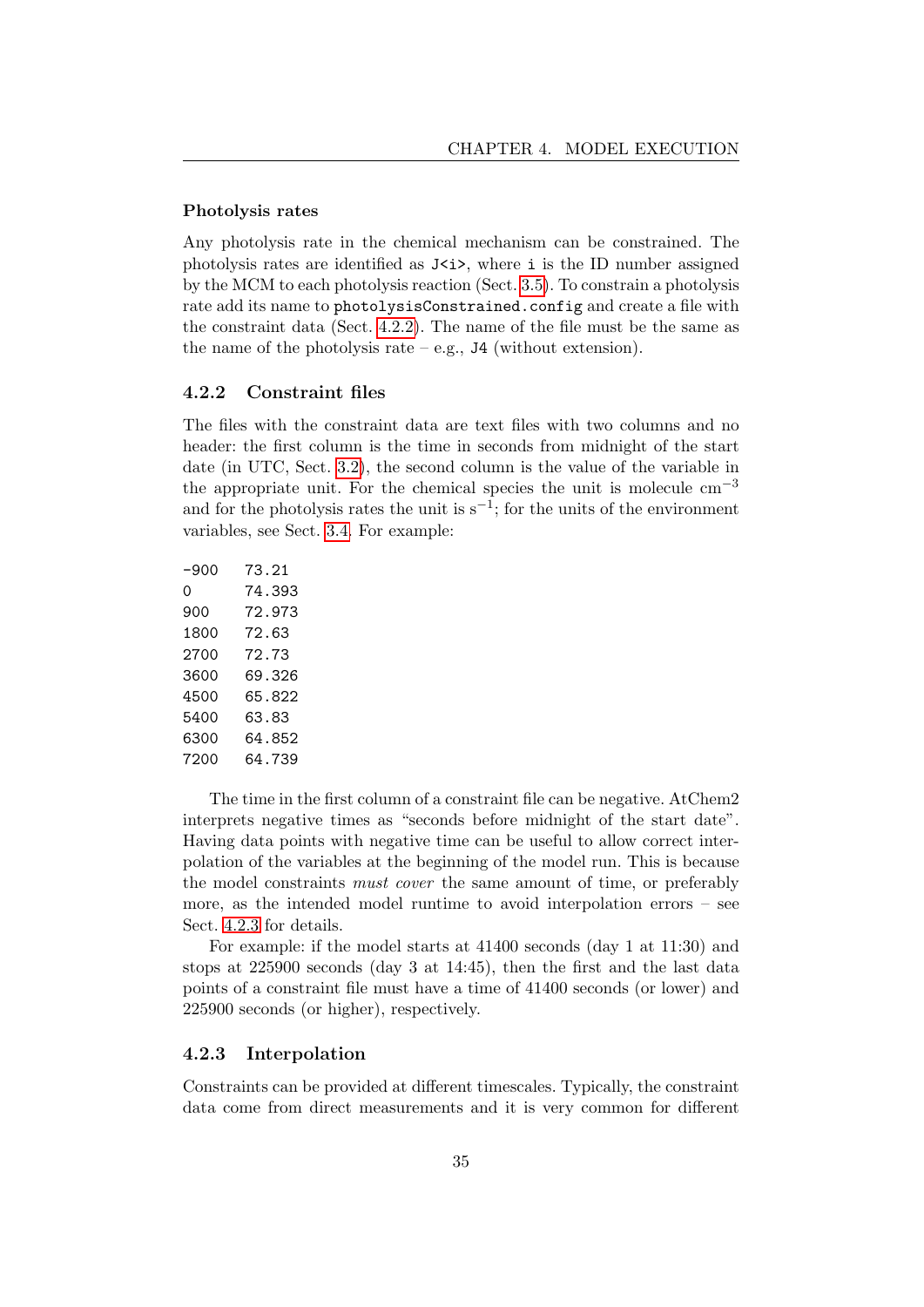instruments to sample with different frequencies. For example, ozone  $(O_3)$ and nitrogen oxides  $(NO, NO<sub>2</sub>)$  can be measured once every minute, but most hydrocarbons can be measured only once every 30-60 minutes. The user can average the constraints so that they are all with the same timescale, or can use the constraint data with the original timescales. Both approaches have advantages and disadvantages in terms of how much pre-processing work is required, and in terms of model accuracy and integration speed: for more information, see the discussion in [Sommariva et al.](#page-54-2) [\[2020\]](#page-54-2). It is up to the user to decide which approach is more suitable, based on the objectives of the modelling work and on the available computing resources.

Whether all the constraints have the same timescale or not, AtChem2 interpolates between data points using the interpolation method selected in model.parameters (Sect. [3.2\)](#page-20-0). The default interpolation method is piecewise linear, but piecewise constant interpolation is also available. The photolysis rates and the environment variables are evaluated by the solver when needed – each is interpolated individually, only when constrained. This happens each time the function mechanism rates() is called from FCVFUN(), and is controlled by CVODE as it carries out the integration. In a similar way, the interpolation routine for the chemical species is called once for each of the constrained species in FCVFUN(), plus once when setting the initial conditions of each of the constrained species.

As mentioned in Sect. [4.2.2,](#page-35-0) the model start and stop times must be within the time interval of all the constrained data to avoid interpolation errors or model crashes.

|              | start                               | stop |
|--------------|-------------------------------------|------|
| model run    | ----------------                    |      |
| constraint 1 | <u>  __________________________</u> |      |
| constraint 2 | -----------------                   |      |
| constraint 3 | ________________________            |      |

If constrained data are not supplied for the entire runtime interval, the final value of the constrained variable will be used for all times before the first data point and *after the last* data point. When this situation occurs, a warning is printed to the terminal for all data evaluations outside of the supplied time interval:

```
error in piecewise linear interpolation
 4.3205895E+05 720 3.0000000E+04
error in piecewise linear interpolation
 4.3205895E+05 720 0.0000000E+00
```
Changing the **model start time** and/or the **number of steps** in the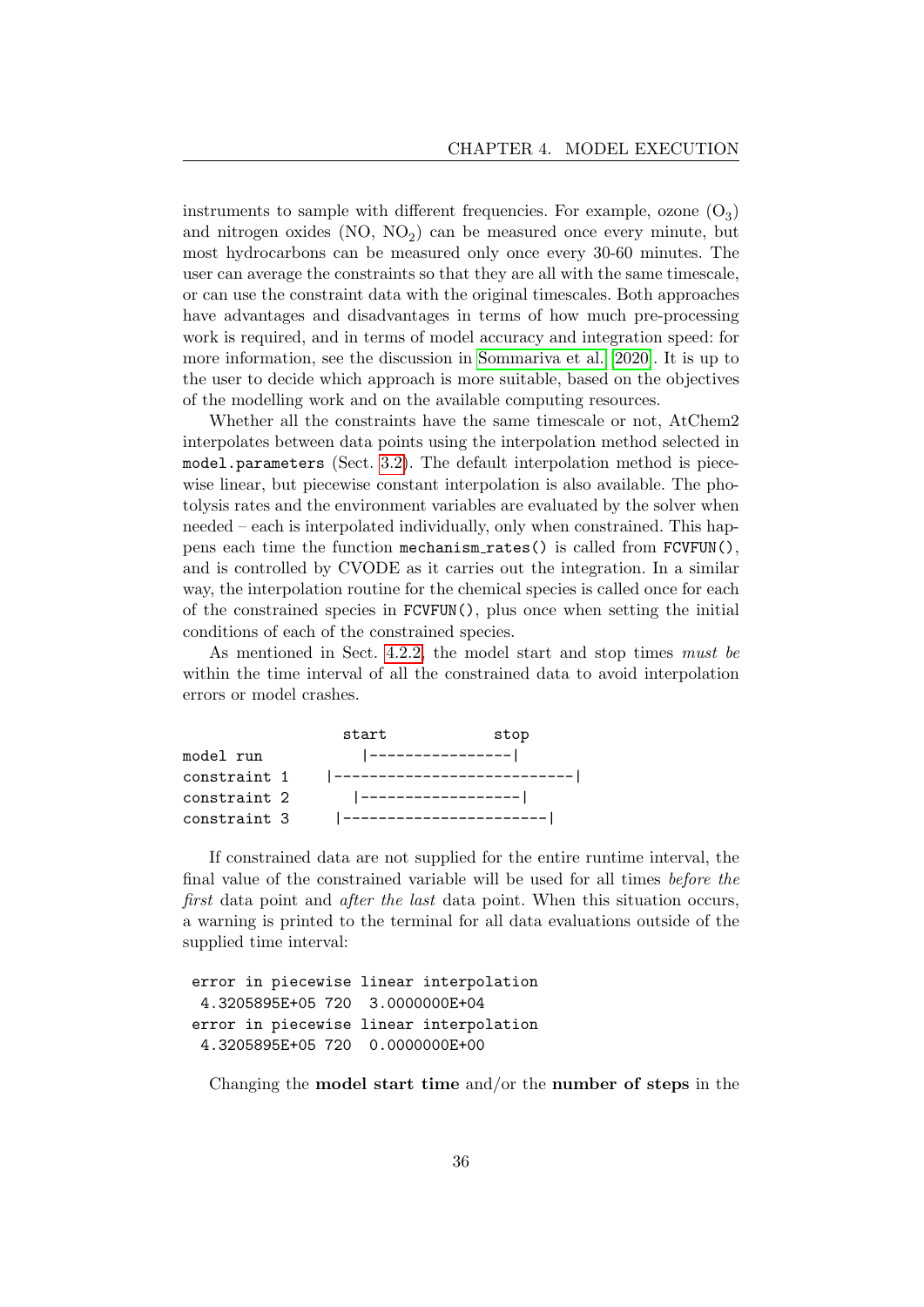<code>model.parameters</code> file (Sect. [3.2\)](#page-20-0) is usually enough to solve the problem  $^2.$  $^2.$  $^2.$ In any case, and to avoid errors, it is good practice to always provide constraint data that include a short period before the start time and a short period after the stop time.

## <span id="page-37-0"></span>4.3 Build

The script build atchem2.sh in the build/ directory is used to process the chemical mechanism file (.fac) and compile the box-model. The script generates one Fortran file (mechanism.f90), one pre-compiled shared library (mechanism.so) and four mechanism files in Fortran compatible format (mechanism.species, mechanism.reac, mechanism.prod, mechanism.ro2). The content and the format of these files are described in Sect. [3.1.4.](#page-19-0)

The build atchem2.sh script must be run from the Main Directory and takes three arguments which must be provided to the script in the exact order indicated below. This means that if – for example – the second argument needs to be specified, it is also necessary to specify the first argument, even if it has the default value. To avoid mistakes, the user can choose to always specify all the arguments. The three arguments, and their default values, are:

- 1. the path to the chemical mechanism file there is no default, but it is suggested to keep the .fac file in model/ or in model/configuration/.
- 2. the path to the the directory for the Fortran and mechanism files and to the Shared Library Directory – default: model/configuration/.
- 3. the path to the directory with the MCM data files default: mcm/.

For example, if the chemical mechanism file is in the model/ directory, the model is build using the command:

./build/build\_atchem2.sh model/mechanism.fac model/configuration/ mcm/

An installation of AtChem2 can have multiple model/ directories, corresponding to different models or different projects; this allows the user to work with more than one model at the same time and makes it easy to run batch simulations for sensitivity studies. As mentioned in Sect. [2.5.2,](#page-13-0) the model/ directory can also be located outside the Main Directory, which gives the users the flexibility to organize the modelling work as they prefer.

<span id="page-37-1"></span><sup>&</sup>lt;sup>2</sup>This behaviour is likely to change in future versions of AtChem2, at least to avoid the situation where the last value is used for all times before the first data point (see issue [#294\)](https://github.com/AtChem/AtChem2/issues/294).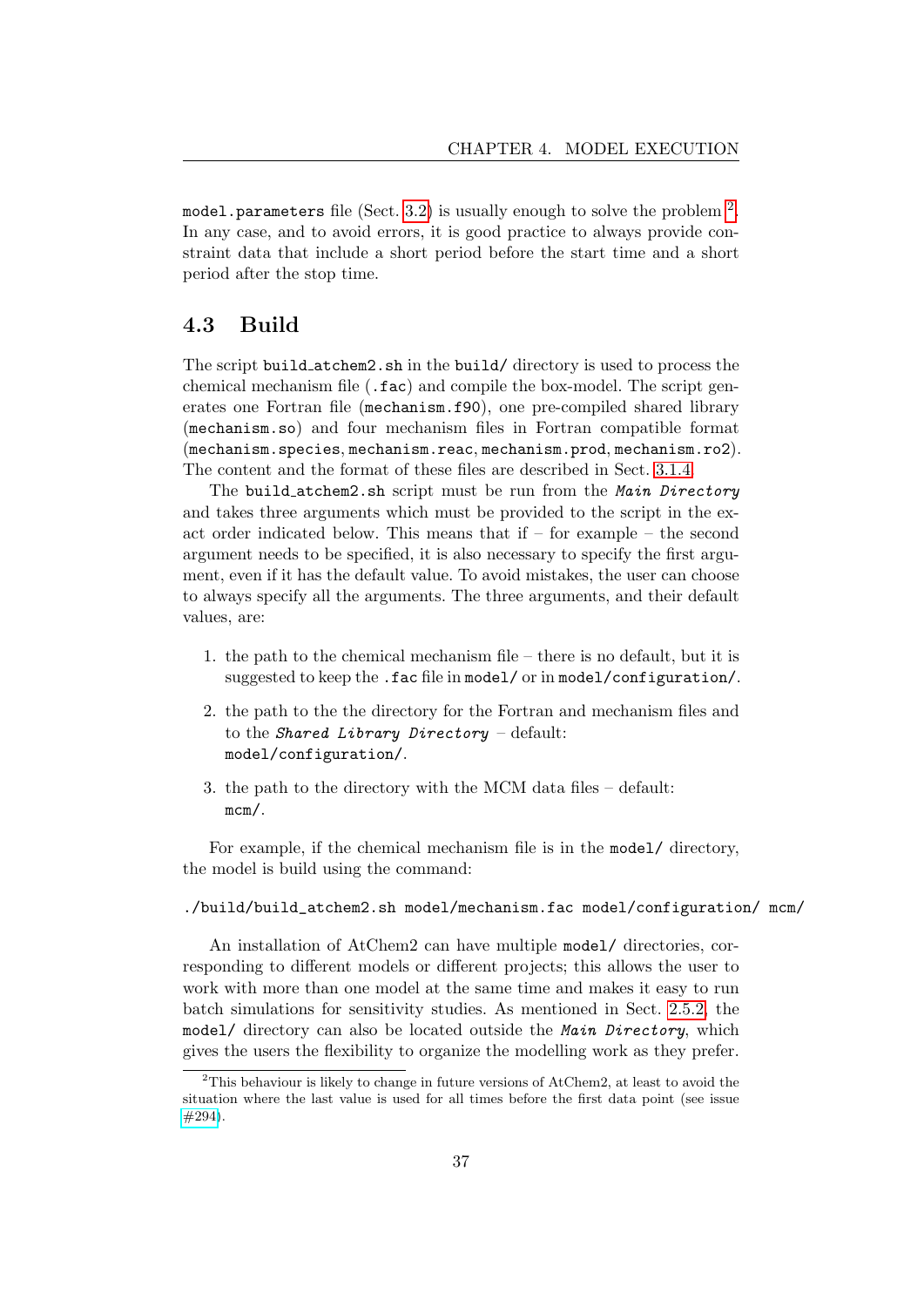<span id="page-38-0"></span>

Figure 4.1: Example of a modelling setup, with an AtChem2 installation and a project directory containing two box-models.

Fig. [4.1](#page-38-0) shows a possible setup: a user directory (e.g., \$HOME) contains an AtChem2 installation – with the default  ${model}/$  directory – plus a project directory (Project A), which corresponds, for example, to a field campaign or to a set of related experiments. The project directory contains two different model/ directories (model 1/ and model 2/), each with their own chemical mechanism, configuration, constraints and output. In this case, the user can build each model with the following commands <sup>[3](#page-38-1)</sup>:

```
./build/build_atchem2.sh ~/Project_A/model_1/mechanism.fac
                         ~/Project_A/model_1/configuration/
./build/build_atchem2.sh ~/Project_A/model_2/mechanism.fac
                         ~/Project_A/model_2/configuration/
```
There are many different ways in which the model/ directory can be customized: for example, it is possible to keep all the constraint files re-

<span id="page-38-1"></span> $3$ The third argument is not specified in this example, so the default value (~/AtChem2/mcm/) will be used.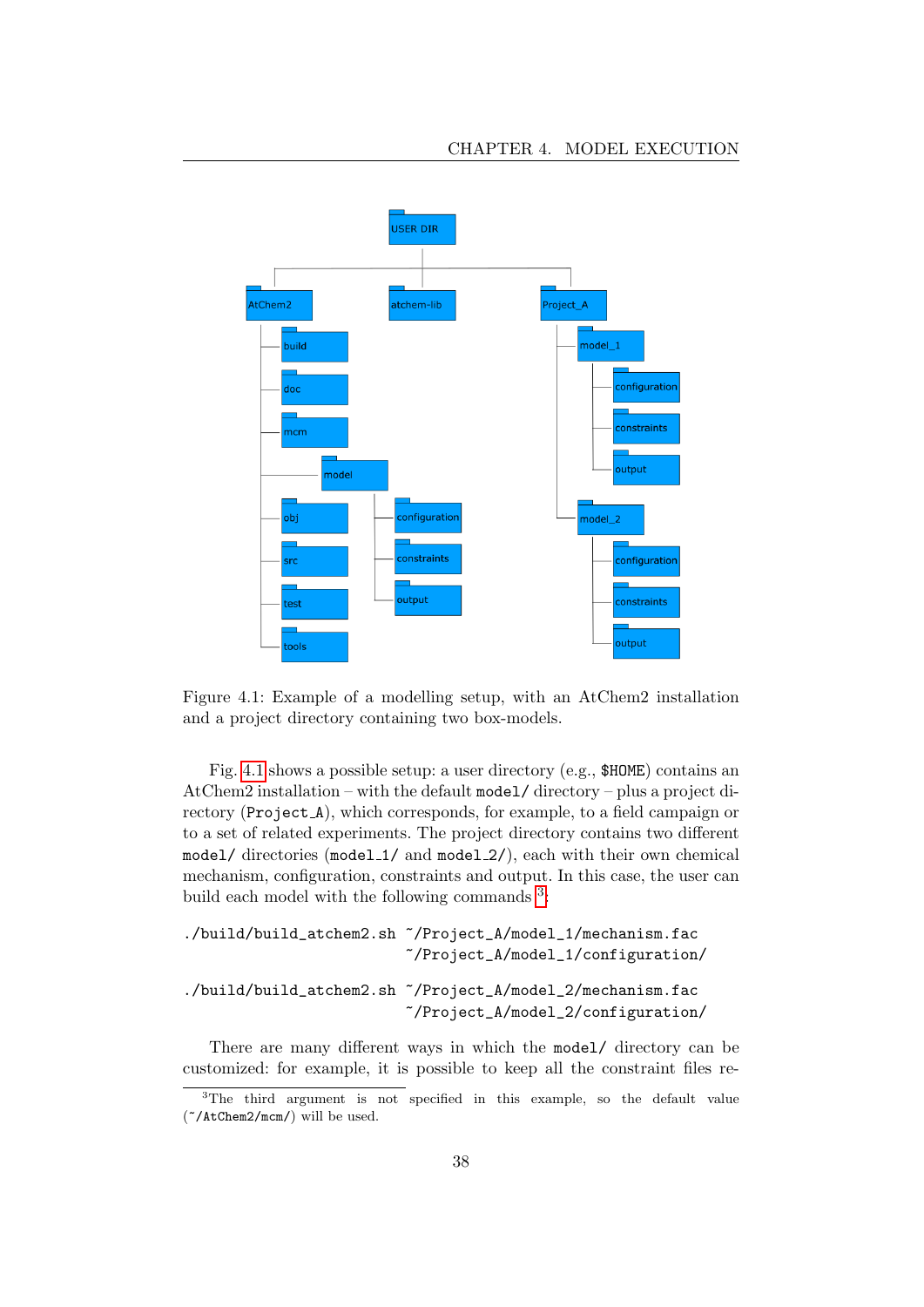lated to a project in one directory, thus avoiding the need to have identical constraints/ directories in each model/ directory. Each user has specific needs and personal preferences; as long as the correct paths are passed to the build atchem2.sh script (and to the executable, see Sect. [4.4\)](#page-39-0), the model will compile and run.

Compilation is required only once for a given .fac file. If the user changes the configuration files, there is no need to recompile the model. Likewise, if the constraints files are changed, there is no need to recompile the model. This is because the model configuration and the model constraints are read by the executable at runtime. However, if the user changes the .fac file, then the shared library (mechanism.so) needs to be recompiled by running the build atchem2.sh script again. The user may also want, or need, to change the Fortran code  $(\text{src} \neq \text{ .}f90)$ , in which case the model needs to be recompiled. If the .fac file has also been changed, the build atchem2.sh script must be used; otherwise – if only the Fortran code has been changed – executing the command make from the Main Directory is enough to recompile the model.

### <span id="page-39-0"></span>4.4 Execute

The build process (Sect. [3.1.4](#page-19-0) and Sect. [4.3\)](#page-37-0) creates an executable file called atchem2 in the Main Directory. The executable file takes up to nine arguments, corresponding to the *relative paths* (with respect to the Main  $Directory$ ) of the model configuration, the shared library, the constraint files, and the model output:

- 1. the path to the model directory default: model/
- 2. the path to the directory for the model output default: model/output
- 3. the path to the directory with the configuration files default: model/configuration/.
- 4. the path to the directory with the model constraints default: model/constraints/
- 5. the path to the directory with the data files of constrained environment variables – default: model/constraints/environment/
- 6. the path to the directory with the data files of constrained photolysis rates – default: model/constraints/photolysis/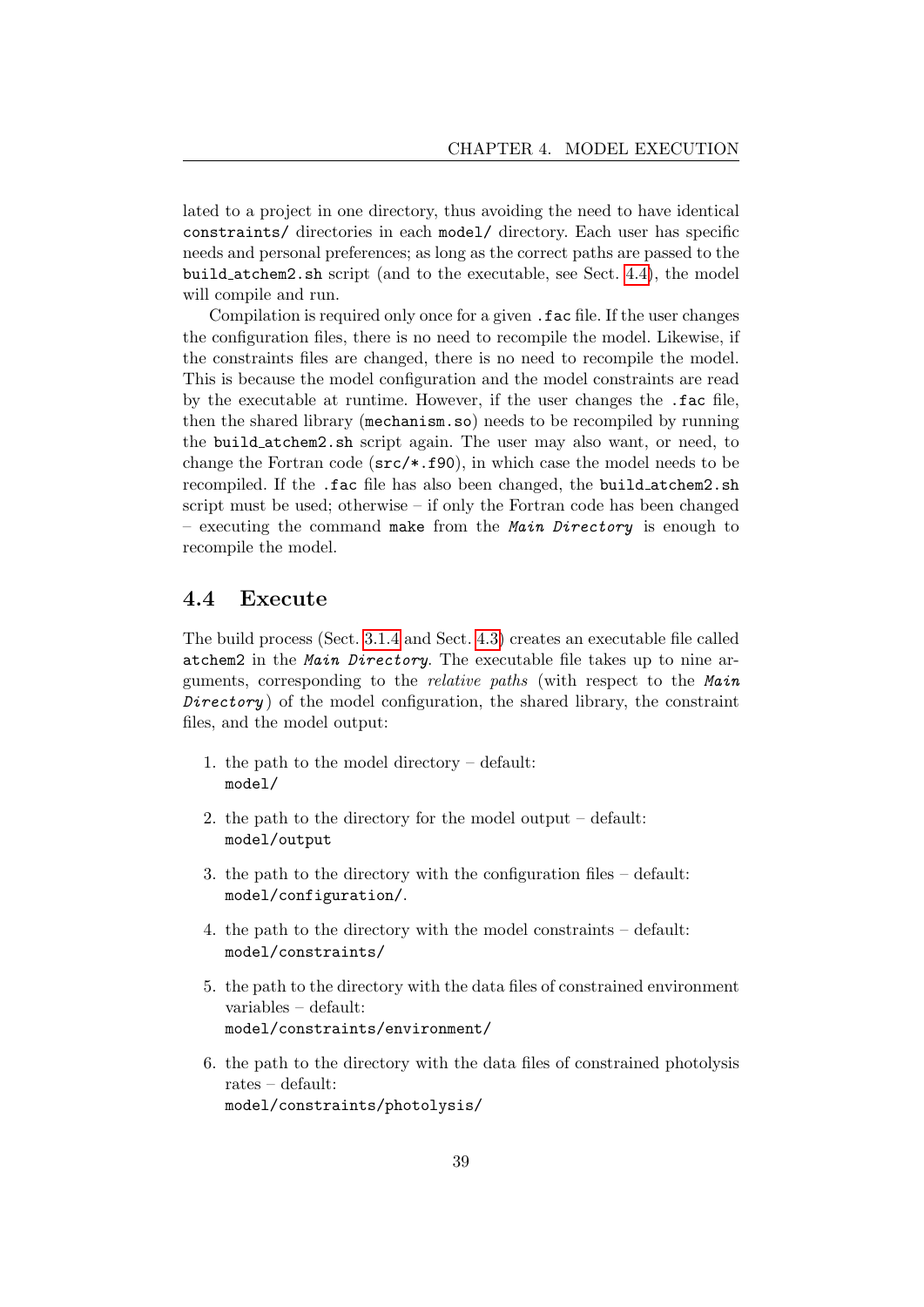- 7. the path to the directory with the data files of constrained chemical species – default: model/constraints/species/
- 8. the path to the directory with the MCM data files default: mcm/.
- 9. the path to the shared library default: model/configuration/mechanism.so.

AtChem2 uses a series of input flags to pass the arguments to the executable: --model, --output, --configuration, --constraints, --env constraints, --photo\_constraints, --spec\_constraints, --mcm, --shared\_lib. In addition, the input flag --help displays an help message which shows the usage of the command line arguments and of the input flags.

AtChem2 can be run simply by executing the command ./atchem2 from the Main Directory, in which case the executable will assume that all arguments have the default values. The equivalent command using the input flags is:

```
./atchem2 --model=model/
```
--output=model/output/ --configuration=model/configuration/ --constraints=model/constraints/ --spec\_constraints=model/constraints/species/ --env\_constraints=model/constraints/environment/ --photo\_constraints=model/constraints/photolysis/ --shared\_lib=model/configuration/mechanism.so --mcm=mcm/

Not all flags have to be used, and the order in which they are used does not matter. If a flag is not used, the executable assumes the default value following a hierarchical directory structure. For example, the following command assumes that a directory called output/ is present inside the model/ directory, and that three directories called species/, environment/ and photolysis/ are present inside the model/constraints/ directory:

```
./atchem2 --model=model/
         --configuration=model/configuration/
         --constraints=model/constraints/
         --shared_lib=model/configuration/mechanism.so
```
This approach gives the the user a lot of flexibility in the organization of the modelling work and makes it possible to run several models using the same executable with different configurations, constraint sand chemical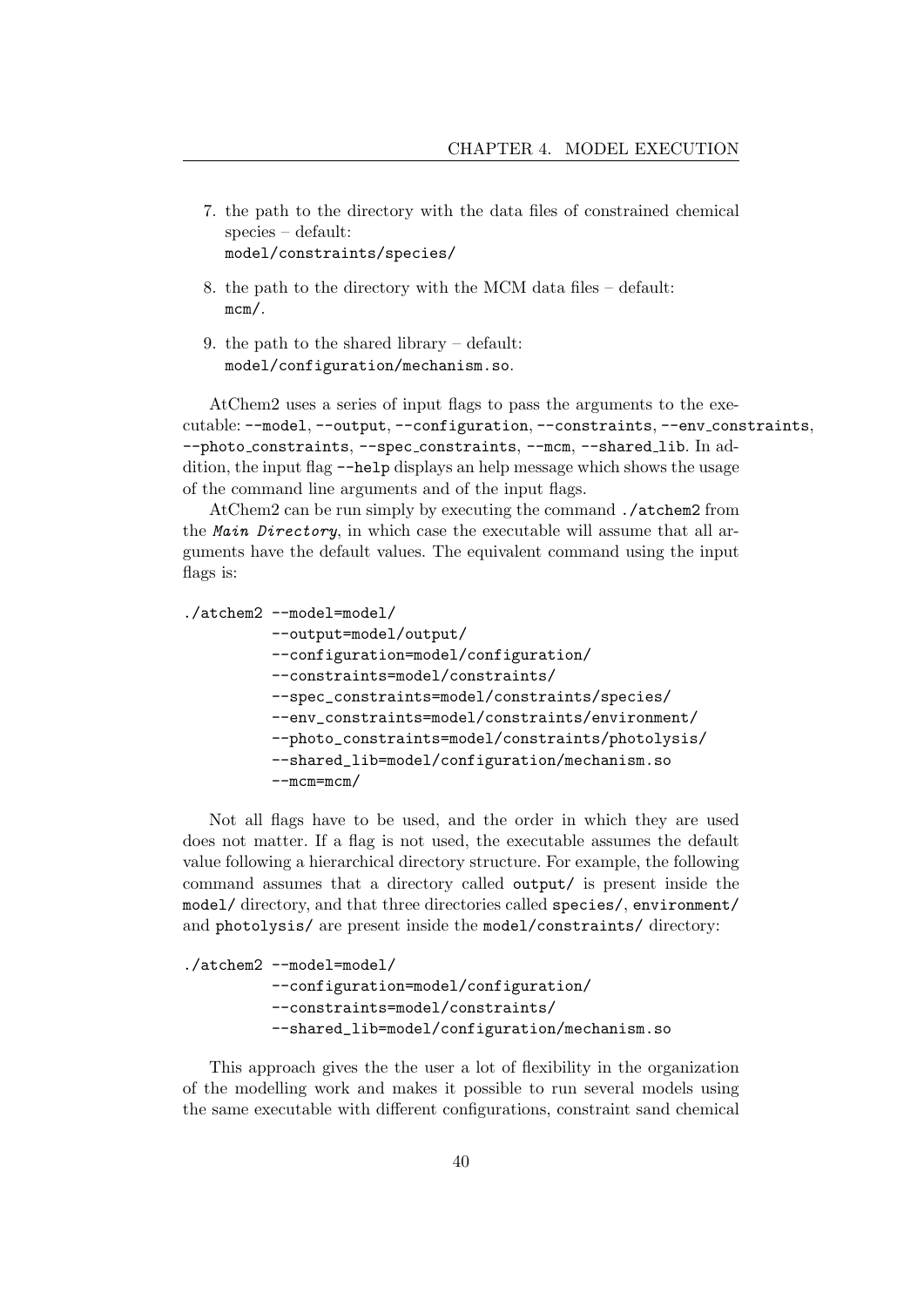mechanisms. For example, the following commands run the same model with two different configurations and save the corresponding outputs in separate directories:

```
./atchem2 --configuration=model/configuration_1/ --output=model/output_1/
./atchem2 --configuration=model/configuration_2/ --output=model/output_1/
```
It is also possible to use configurations or constraints from different models: for example, based on the setup shown in Fig. [4.1,](#page-38-0) the following command runs a model constrained to the chemical species and environment variables of model 1/, but constrained to the photolysis rates of model 2/:

```
./atchem2 --configuration=model/configuration/
         --output=model/output/
         --spec_constraints=~/Project_A/model_1/constraints/species/
         --env_constraints=~/Project_A/model_1/constraints/environment/
         --photo_constraints=~/Project_A/model_2/constraints/photolysis/
```
AtChem2 can be installed and run on High Performance Computing (HPC) systems. This is recommended, especially for models with long runtimes and/or many constraints. Each HPC system has its own rules and setup, so it is not possible to give specific advice. Users should check the local documentation or ask the system administrator; some information about running AtChem2 on HPC systems can be found on the [wiki.](https://github.com/AtChem/AtChem2/wiki/Running-on-HPC)

### <span id="page-41-0"></span>4.5 Output

The model output is saved by default in the model/output/ directory. The location can be modified by changing the arguments of the atchem2 executable, as explained in Sect. [4.4](#page-39-0) (see also Sect. [2.5.2\)](#page-13-0). The frequency of the model output is determined by the following model parameters, which are set in the model.parameters file (Sect. [3.2\)](#page-20-0):

- step size for the chemical species, the environment variables, the photolysis rates, the diagnostic variables.
- rates output step size for the rate of production and destruction analysis (ROPA/RODA) of selected species.
- reaction rates output step size (previously called instantaneous rates) for the reaction rates of all chemical reactions.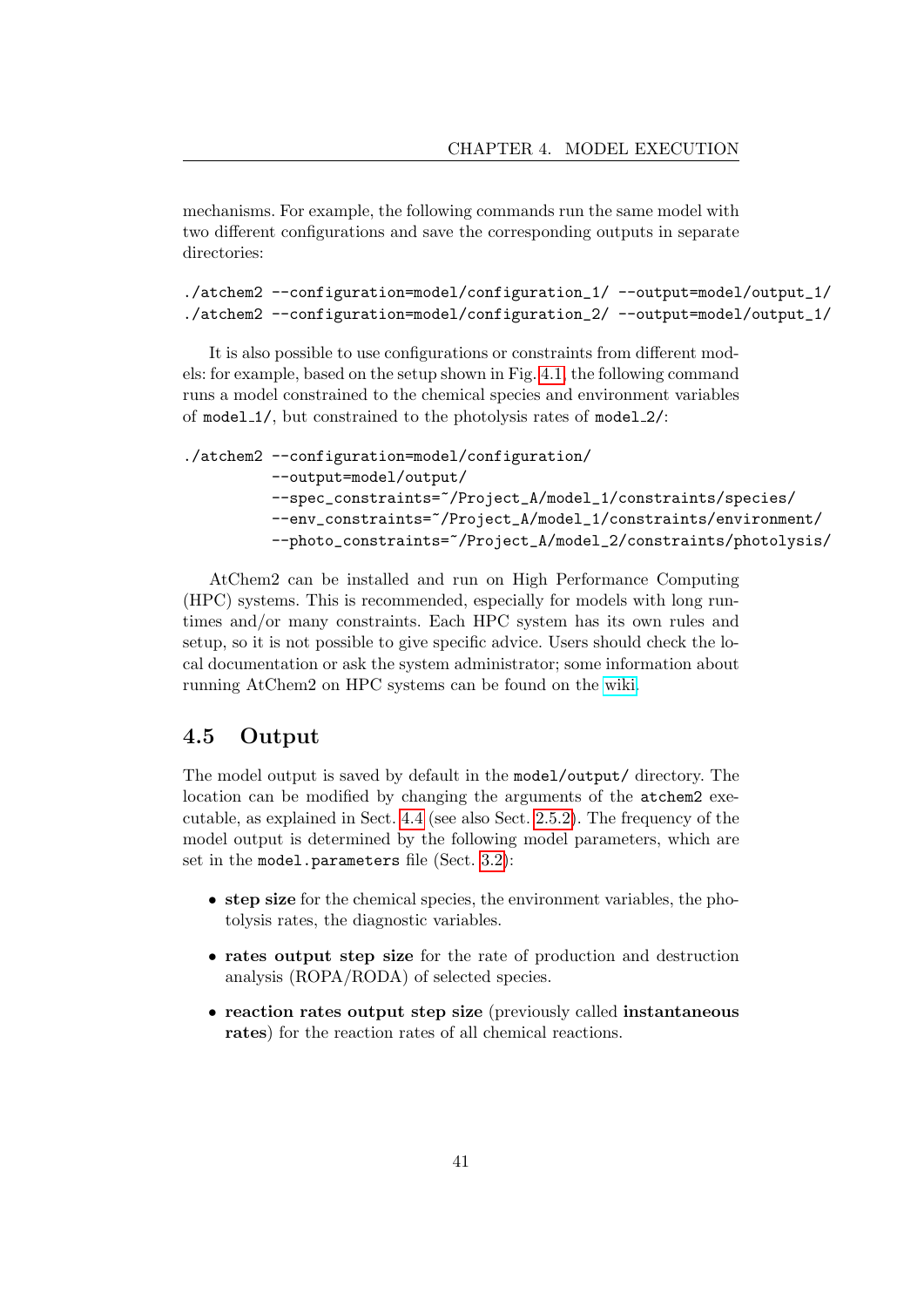All AtChem2 output files are space-delimited text files with a one line header containing the names of the variables. The first column of each file is the model time  $(t)$  in seconds since midnight of the start date  $4$ .

- Environment variables and  $RO<sub>2</sub>$  sum: environmentVariables.output
- Concentrations of the chemical species: speciesConcentrations.output
- Photolysis rates: photolysisRates.output
- Latitude, longitude, solar angles and related parameters: photolysisRatesParameters.output
- Loss and production rates of selected species: lossRates.output productionRates.output
- Jacobian matrix (optional, see Sect. [3.2\)](#page-20-0): jacobian.output
- Error messages and diagnostic variables: errors.output finalModelState.output mainSolverParameters.output

In addition to the .output files, the reaction rates of every reaction in the chemical mechanism are saved in the reactionRates/ directory – called instantaneousRates/ in previous versions of AtChem (Tab. [2.1\)](#page-12-1) – as one file for each model step, with the name of the file corresponding to the output time in seconds.

The reaction rates files are useful for diagnostic purposes, but can be cumbersome to process and analyze. In order to make it easier to perform the rate of production and destruction analysis of chemical species of particular interest – i.e. those listed in outputRates.config (Sect.  $3.6.3$ ) – the model produces the output files productionRates.output and lossRates.output. These files contain the reaction rates of production and destruction of the selected species in a human readable format, illustrated in Fig. [4.2.](#page-43-0)

While the model is running, diagnostic information is printed to the terminal: this can be redirected to a log file using standard unix commands. On HPC systems the submission script can usually take care of redirecting the terminal printout to a log file (see the related [wiki page\)](https://github.com/AtChem/AtChem2/wiki/Running-on-HPC). A successful model run completes with a message similar to the one shown in Sect. [2.4.](#page-9-0)

<span id="page-42-0"></span><sup>&</sup>lt;sup>4</sup>Note that the **start date** is different than the **model start time**. The model start time indicates when the model begins its run and is in seconds since the midnight of the start date (Sect. [3.2\)](#page-20-0).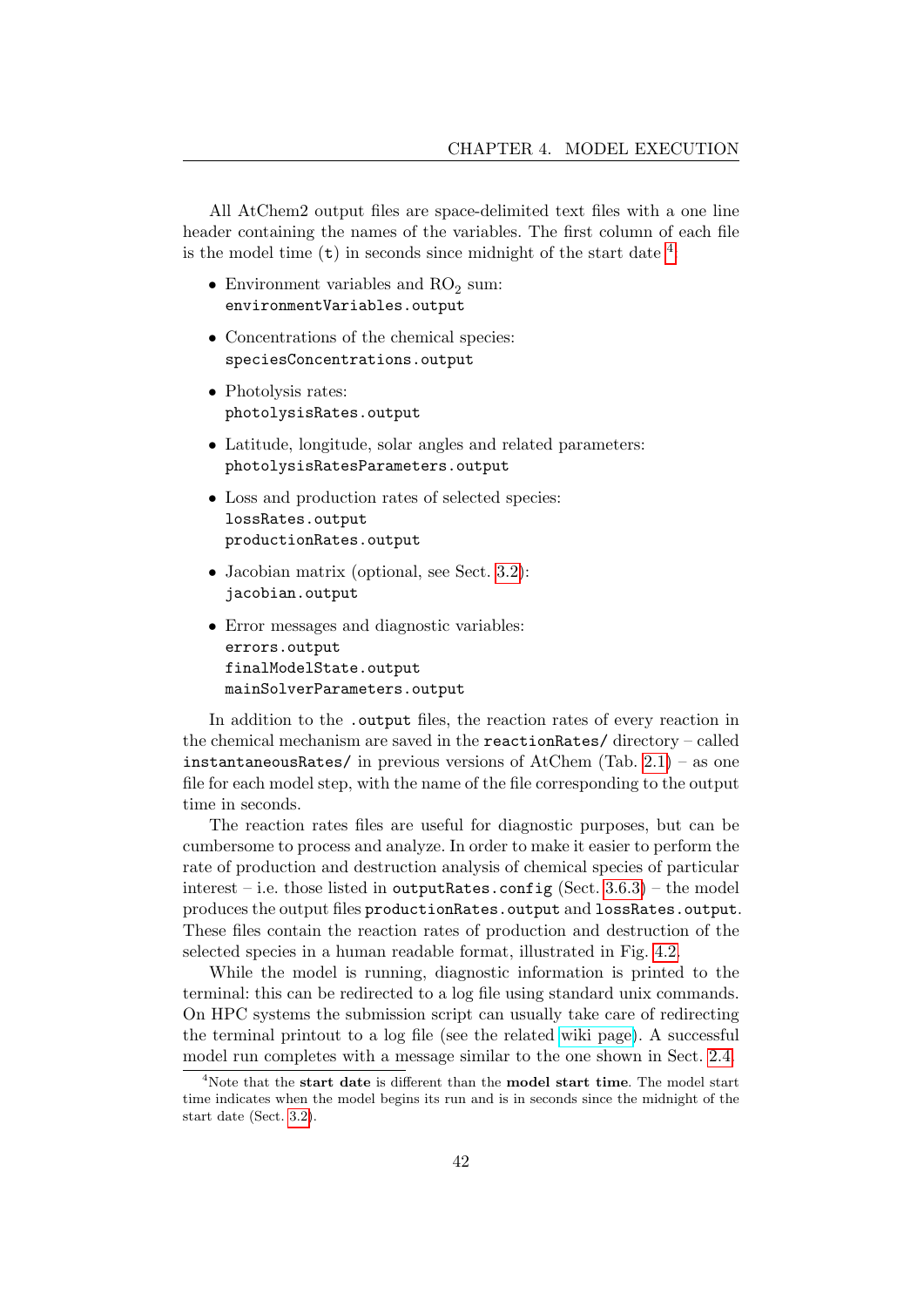<span id="page-43-0"></span>

Figure 4.2: Format of the productionRates.output file. The lossRates.output file has a similar format.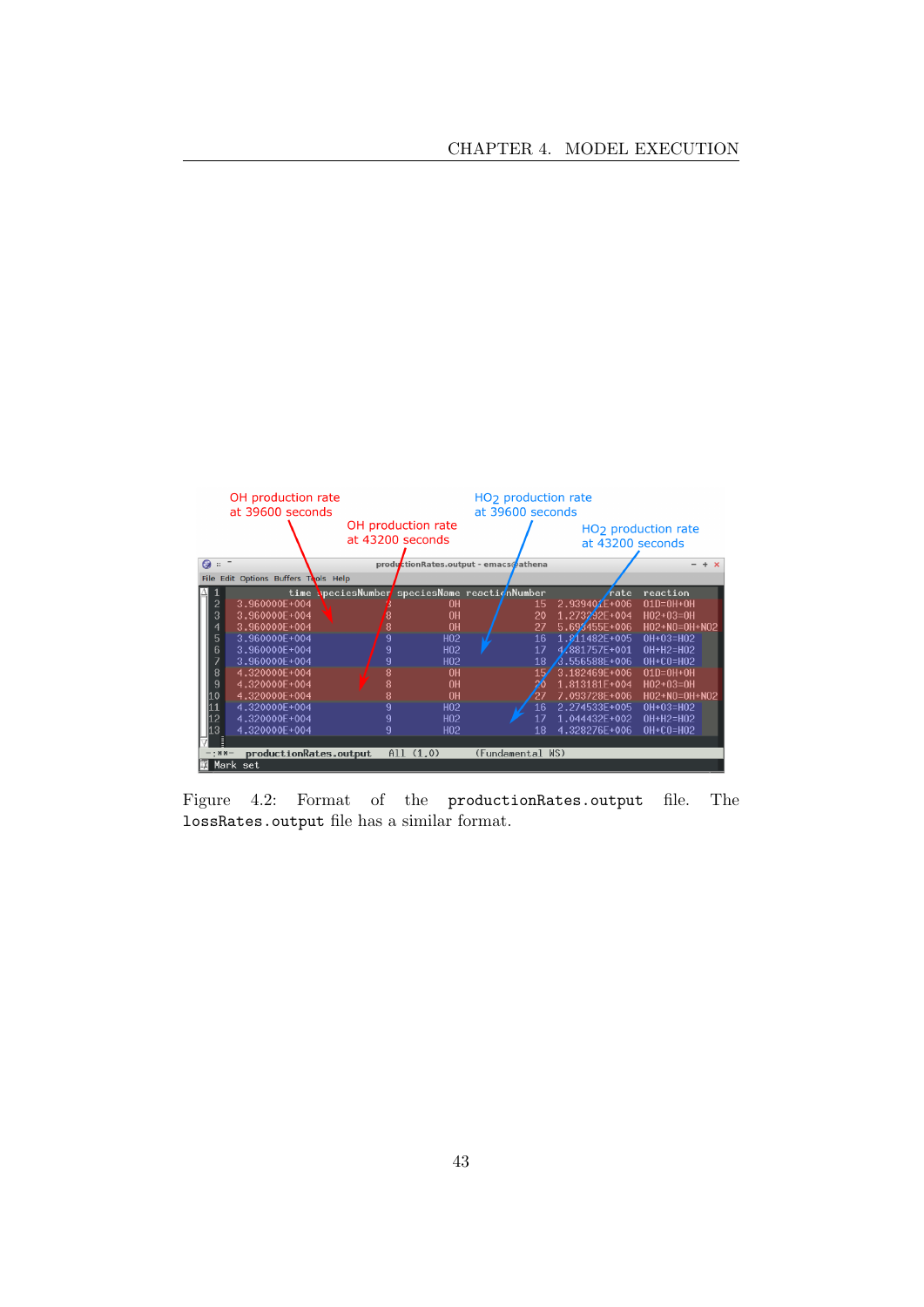## <span id="page-44-0"></span>Chapter 5

## Model Development

## <span id="page-44-1"></span>5.1 General Information

There are two versions of AtChem2 in the main [github repository:](https://github.com/AtChem/AtChem2)

- 1. Stable version: is indicated by a version number (e.g.,  $v1.0$ ), and can be downloaded from the [Releases page.](https://github.com/AtChem/AtChem2/releases)
- 2. Development version  $-$  i.e. the master branch: is indicated by a version number with the suffix  $-\text{dev}$  (e.g.,  $v1.1-\text{dev}$ ), and can be downloaded as an [archive file](https://github.com/AtChem/AtChem2/archive/master.zip) or obtained via **git** (Sect. [2.2\)](#page-6-0).

AtChem2 is under active development, which means that the master branch is sometimes a few steps ahead of the latest stable release. Any modification to the code is automatically run through the [Test Suite](#page-44-2) before it is merged into the master branch. The Test Suite is designed to ensure that changes to the code do not cause unintended behaviour or unexplained differences in the model results, so the development version is normally safe to use. However, it is recommended to use the stable version for "production runs" and publications since it can be more easily referenced – see the discussion about traceability and reproducibility of computational models in [Sommariva et al.](#page-54-2) [\[2020\]](#page-54-2).

Feedback, bug reports, comments and suggestions are welcome: the list of open issues and known bugs can be found on the related [github page.](https://github.com/AtChem/AtChem2/issues) The preferred way to contribute to the development of AtChem2 is to use git: instructions on how to set up git and submit contributions can be found on the [wiki.](https://github.com/AtChem/AtChem2/wiki/How-to-contribute) The coding guidelines for Fortran are detailed in Sect[.5.3.](#page-48-0)

## <span id="page-44-2"></span>5.2 Test Suite

AtChem2 uses [GitHub Actions](https://github.com/features/actions/) for continuous integration testing. This programming approach ensures that changes to the code do not modify the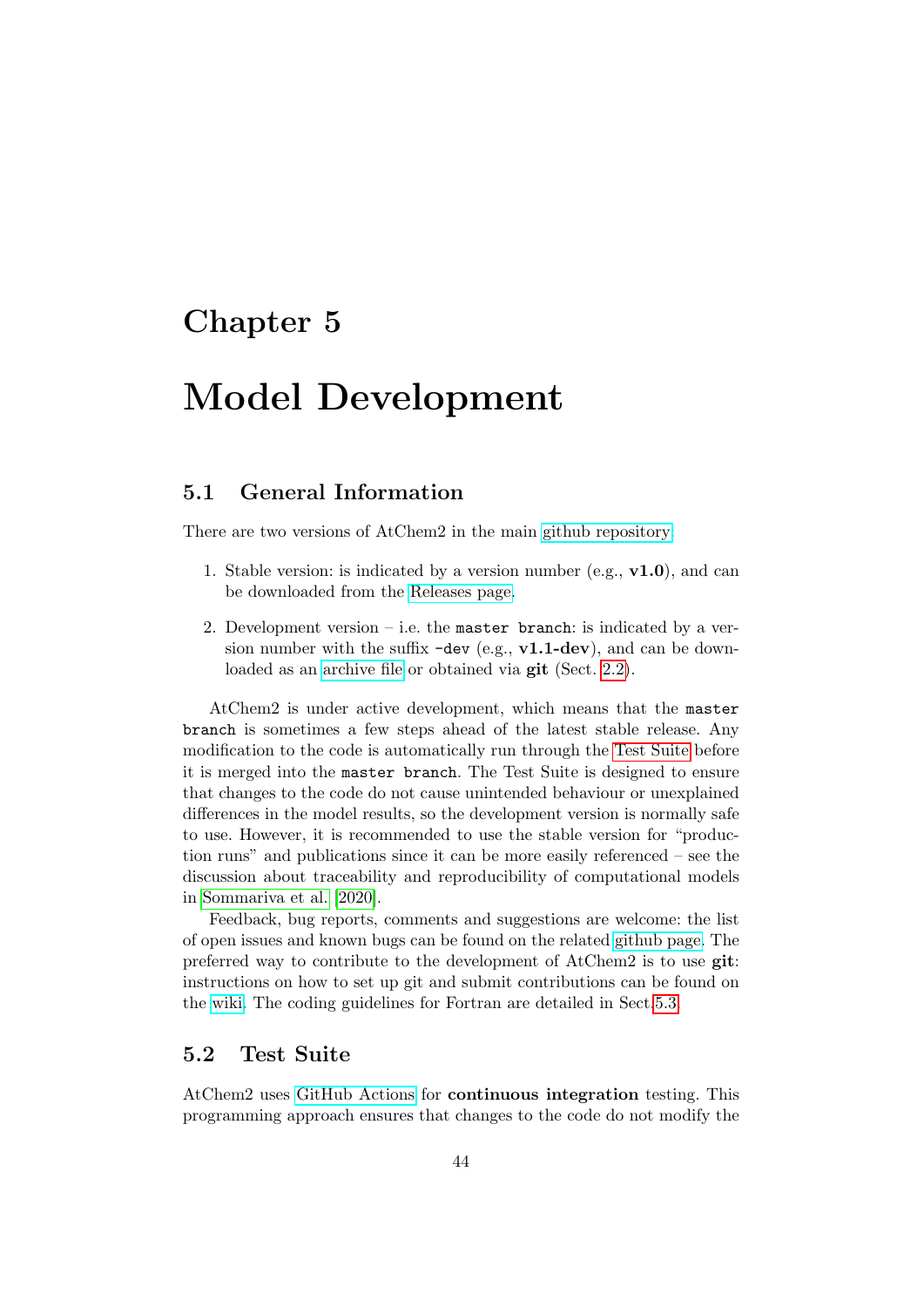behaviour and the results of the software in an unintended fashion. The Test Suite is in the test/ directory and consists of a series of tests and short model runs that check the model functionality and calculations against known outputs. The [Codecov](https://codecov.io/) service is used to verify that the Test Suite covers a significant fraction of the codebase  $(>90\%)$  and a wide range of common configurations.

There are four types of tests, which can be executed from the Main Directory using the command make (note that the [optional dependencies](#page-8-0) need to be installed):

- Indent and Style tests: check that the indentation and coding style of the Fortran code are consistent with the guidelines – make indenttest and make styletest.
- Unit tests: check that individual functions generate the expected outputs – make unittests.
- Behaviour tests: build and run a number of models with different configurations and check that they generate the expected outputs – make tests.

The command make alltests runs all the tests in the Test Suite in succession. Each test outputs the results to the terminal and, in case of failure, a log file (tests/testsuite.log) is generated for the indent, style and behaviour tests. If all tests are successfully passed the following message is printed to the terminal:

| Style test           | PASSED |  |
|----------------------|--------|--|
| Indent test          | PASSED |  |
| Tests                | PASSED |  |
| (20/20 tests PASSED) |        |  |
| Testsuite PASSED     |        |  |

The Test Suite is automatically run every time a Pull Request (PR) is created or updated on the main github repository (AtChem/AtChem2). The Pull Request triggers a build on GitHub Actions which runs the entire Test Suite on two architectures (Linux and macOS) with one compiler (GNU gfortran). The CI tester performs the following tasks on each architecture:

- Install gfortran, CVODE, and numdiff:
	- Linux: use apt-get for gfortran, numdiff, and liplapack-dev (a dependency of CVODE). Install CVODE from source  $<sup>1</sup>$  $<sup>1</sup>$  $<sup>1</sup>$ .</sup>

<span id="page-45-0"></span><sup>&</sup>lt;sup>1</sup>apt-get could also be used to install SUNDIALS, but the repository does not currently hold CVODE v2.9.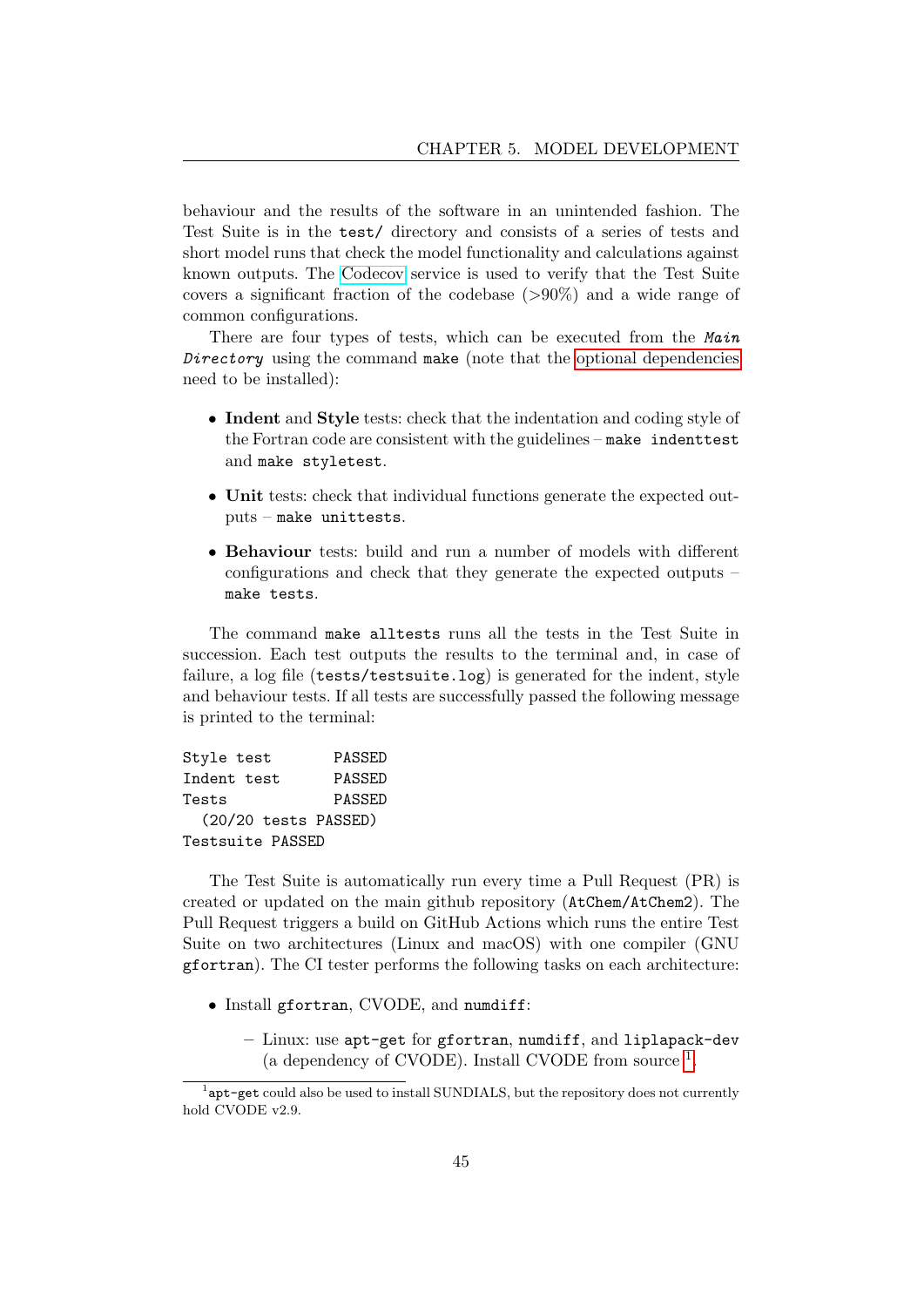- macOS: use Homebrew for gfortran and numdiff. Install cvode from source.
- Build and run the example AtChem2 model using the default configuration. PASS if it exits with 0.
- Build and run the indent and style tests. PASS if all tests pass.
- Build and run the unit tests. PASS if all unit tests pass.
- Build and run the behaviour tests. PASS if no differences from the reference output files are found, otherwise FAIL.

Every test must pass to allow the full CI to pass. This is indicated by the message "All checks have passed" on the github PR page. Pull Requests should only be merged into the master branch once GitHub Actions has completed with passes on both architectures.

#### <span id="page-46-0"></span>5.2.1 Adding new unit tests

The unit tests are in the test/unit\_tests directory and require the FRUIT optional dependency (which requires Ruby, Sect. [2.3.2\)](#page-8-0). To add new unit tests, follow the procedure outlined below:

- The unit test files are called \* test.f90. If the new unit test to be added fits into an existing test file, edit that file – otherwise, create a new test file following the same naming pattern. It is suggested that unit tests covering functions from the source file xFunctions.f90 should be named x test.f90.
- The unit test file must contain a module with the same name as the file – i.e.  $x$  test – and it must include the statement use fruit, plus any other required module.
- The module should contain a number of subroutines with the naming pattern test.\*. These subroutines must take no arguments and, importantly, must not have any brackets for arguments – subroutine test calc is correct, but subroutine test calc() is wrong.
- Each subroutine should call one or more assert functions: usually, these are  $assert\_equals()$ , assert\_not\_equals(), assert\_true(), assert false(). The assert functions act as the arbiters of pass or failure of the unit test – each assert must pass for the subroutine to pass, and each subroutine must pass for the unit tests to pass.
- The assert functions have the following syntax: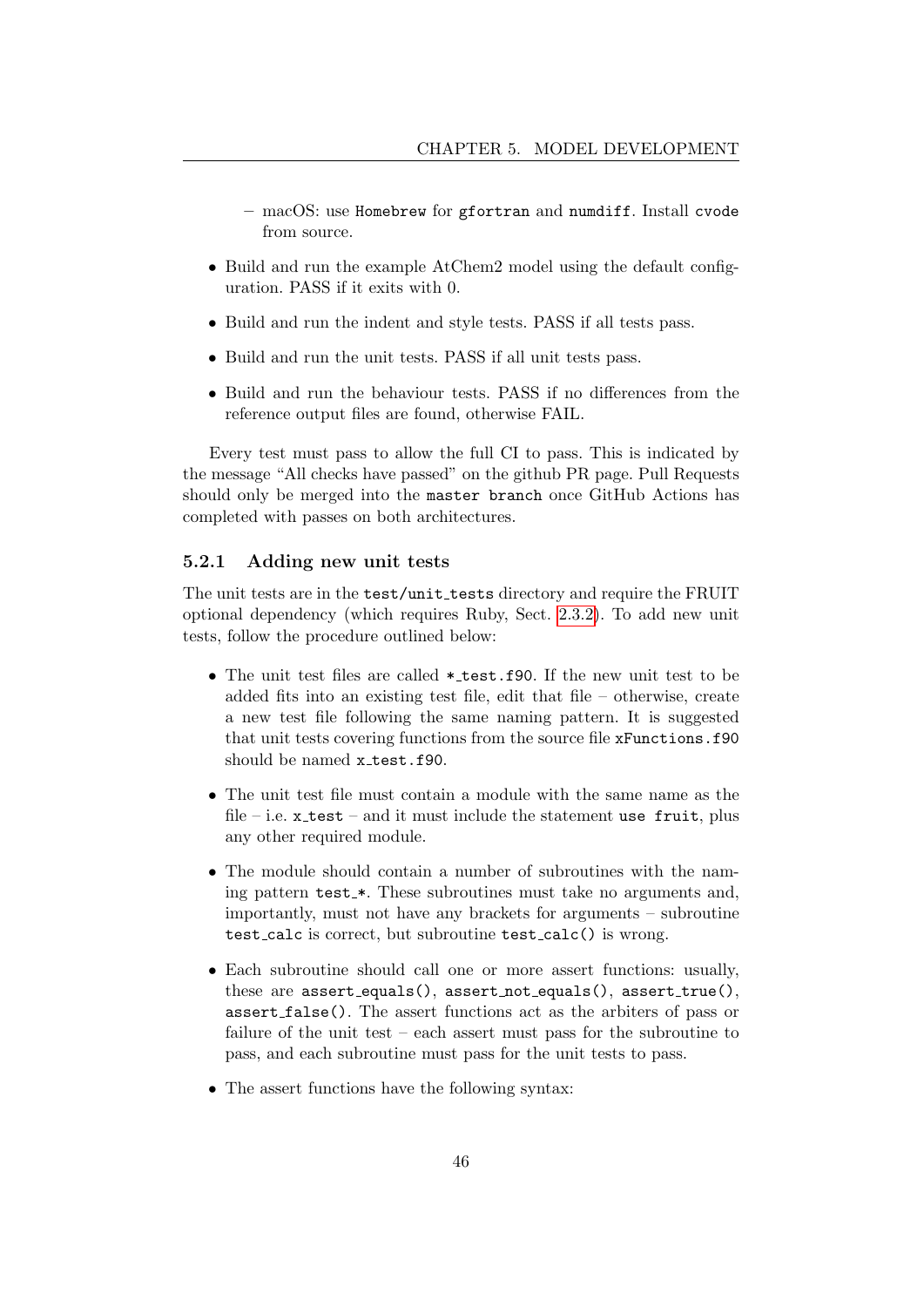```
call assert_true( a == b , "Test that a and b are equal")
call assert_false(a == b, "Test that a and b are not equal")
call assert_equals( a, b , "Test that a and b are equal")
call assert_not_equals( a, b , "Test that a and b are not equal")
```
It is useful to use the last argument of the assert function as a unique and descriptive message. When a unit test fails, it is highlighted in the FRUIT output summary, and the message of the assert function is printed. Unique and descriptive messages thus enable faster and easier understanding of which test has failed, and perhaps why.

If these steps are followed, calling make unittests is enough to run all the unit tests, including the new ones. To verify that the new tests have indeed been run and passed, check the output summary – there should be a line associated to each of the test \* subroutines in each test file.

#### <span id="page-47-0"></span>5.2.2 Adding new behaviour tests

Each behaviour test (\$TESTNAME) is contained in its own subdirectory inside the test/tests/ directory. A behaviour test requires the following files and directory structure:

```
|- model
| |- configuration
| | |- $TESTNAME.fac
  | | |- environmentVariables.config
| | | - mechanism.reac.cmp
| | | - mechanism.prod.cmp
| | |- mechanism.species.cmp
| | |- mechanism.ro2.cmp
| | |- model.parameters
| | | - outputSpecies.config
| | | - outputRates.config
| | |- photolysisConstant.config [*]
| | |- photolysisConstrained.config [*]
| | | | solver.parameters
| | |- speciesConstrained.config [*]
| | |- speciesConstant.config [*]
| | |- initialConcentrations.config
| |- constraints [**]
| |- environment/ [**]
| |- photolysis/ [**]
| |- species/ [**]
|- output
```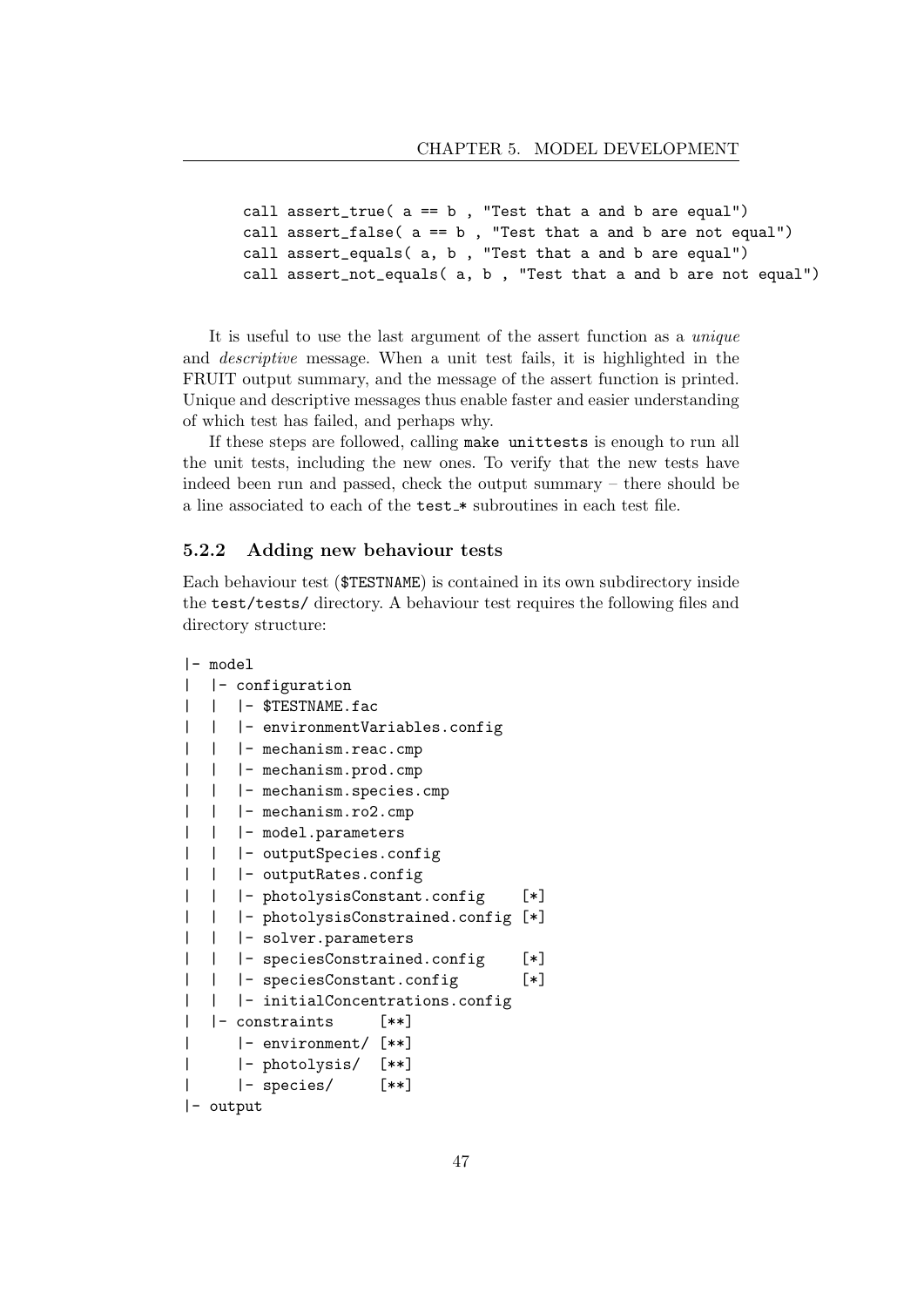```
| |- reactionRates/
 | |- concentration.output.cmp
| |- environmentVariables.output.cmp
| |- errors.output.cmp
| |- finalModelState.output.cmp
| |- initialConditionsSetting.output.cmp
| |- jacobian.output.cmp
| |- lossRates.output.cmp
| |- mainSolverParameters.output.cmp
| |- photolysisRates.output.cmp
| |- photolysisRatesParameters.output.cmp
| |- productionRates.output.cmp
|- $TESTNAME.out.cmp
```
The files marked with [\*] and the directories marked with [\*\*] are optional – depending on the configuration used in the test. If present, the directories marked with  $[**]$  should contain the relevant constraint files, according to the corresponding configuration files in model/configuration/

The file \$TESTNAME.out.cmp should contain the exact copy of the expected terminal printout. Each behaviour test is briefly described in the test/tests/INFO.md file, which should be updated after a new test is added. New tests added to the test/tests/ directory are automatically picked up by the Makefile when running make test or make all tests from the Main Directory.

## <span id="page-48-0"></span>5.3 Style Guide

(see Sect. [4.2](#page-34-0) for details).

In order to make the AtChem2 code more readable and easier to maintain, the source code should follow a consistent style (Sect. [5.3.1\)](#page-49-0). Two Python scripts are used to check and correct the Fortran code:

- fix style.py edits a Fortran file in-place to make the code consistent with the style recommendations.
- fix indent.py works in a similar way, but only looks at the indentation level of each line of code.

These scripts are in the tools/ directory and can be invoked from the Main Directory with the following commands:

```
python tools/fix_style.py src/filename.f90
python tools/fix_indent.py src/filename.f90
```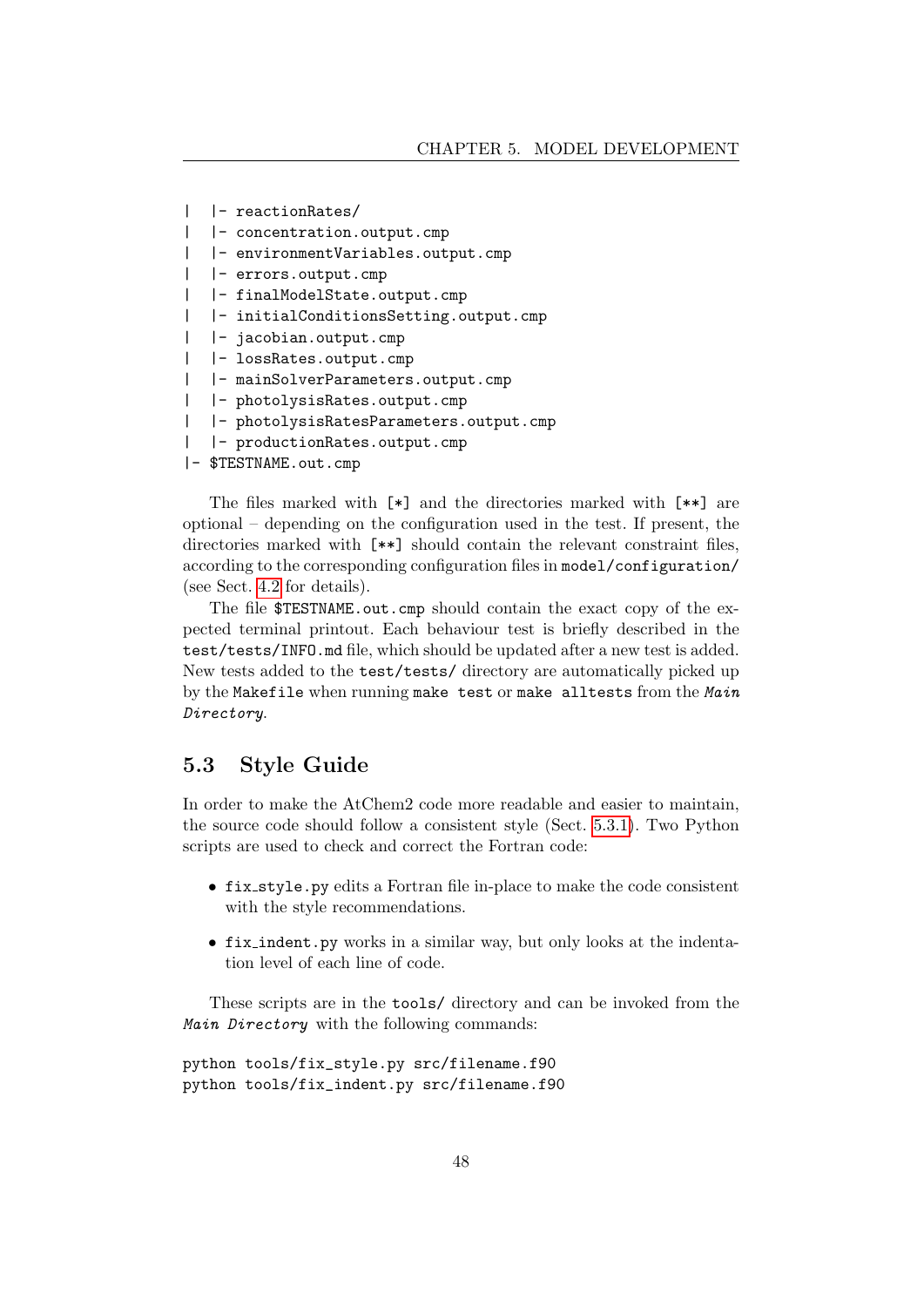It is important to keep in mind that these scripts are not infallible and, therefore, it is strongly recommended to always have a backup of the Fortran file to revert to, in case of wrong edits. This can be done by passing two arguments to the script instead of one: the second argument sends the script output to another file, leaving the original file untouched.

Both scripts are also used in the Test Suite to run the style and indent tests (Sec. [5.2\)](#page-44-2): each script is run over each source file and the output is sent to a .cmp file. If the .cmp file matches the original file, the test passes.

#### <span id="page-49-0"></span>5.3.1 Style recommendations

#### General principles

- All code should be organized in a **module structure**, except the main program. There is only one exception: due to a complicating factor with linking to CVODE, the functions FCVFUN() and FCVJTIMES() are placed within the main file atchem.f90.
- All code should be written in free-form Fortran, and the source files should have the extension .f90.
- Always use two spaces to indent blocks.
- At the top of each file there should be a header indicating the author(s), date, and purpose of the code; if necessary, acknowledgements to other contributors should be added.
- Always comment a procedure with a high-level explanation of what that procedure does.
- There are no specific guidelines for comments, although common sense applies and any code within the comments should broadly follow the rules below.

#### Specific recommendations

- All keywords should be lowercase, e.g., if then, call, module, integer, real, only, intrinsic. This includes the (kind=XX) and (len=XX) statements.
- All intrinsic function names should be lowercase, e.g., trim, adjustl, adjustr.
- The relational operators should use  $\geq$  and == rather than .GE. .EQ., and should be surrounded by a single space.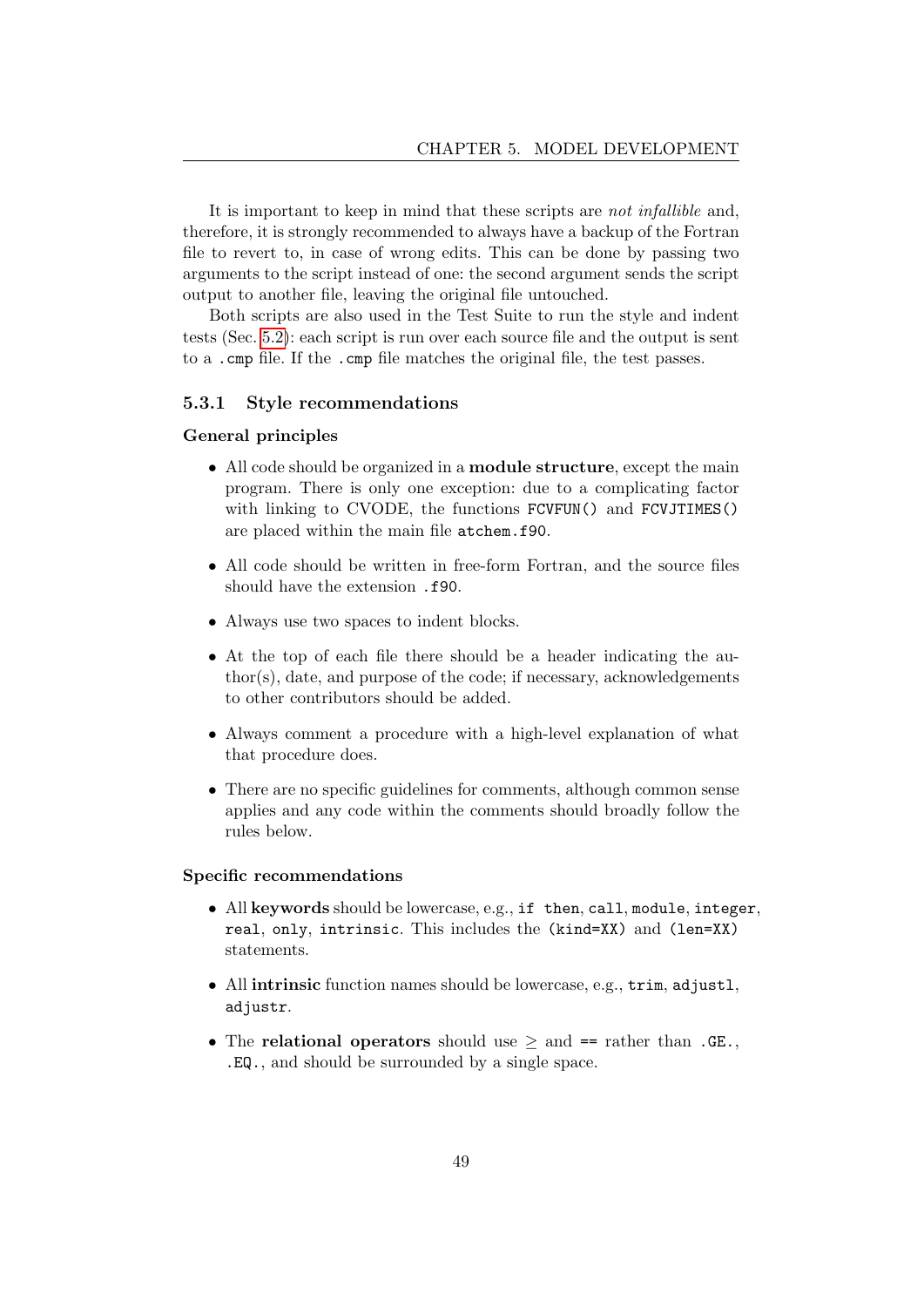- The = operator should be surrounded by one space when used as assignment – except in the cases of the (kind=XX) and (len=XX) statements, where no spaces should be used.
- The **mathematical operators**  $(*, -, +, **)$  should be surrounded by one space.
- Numbers in scientific notation should have no spaces around the + or -, e.g., 1.5e-9.
- The names of variables should begin with lowercase, while those of procedures (that is, subroutines and functions) should begin with uppercase. An exception is third-party functions, which should be uppercase. Use either CamelCase or underscores to write multipleword identifiers.
- All modules should include the implicit none statement.
- All variable declarations should include the :: notation.
- The dummy arguments of a procedure should include an intent statement in their declaration.
- The following rules apply to **brackets**:
	- Opening brackets should not have a space before them, except for read, write, open, close statements.
	- All call statements and the definitions of all procedures should contain one space before the first argument and one after the last argument inside the brackets:

```
call function_name( arg1, arg2 )
subroutine subroutine_name( arg1 )
```
– Functions calls and array indices should not have spaces before the first argument or after the last argument inside the brackets.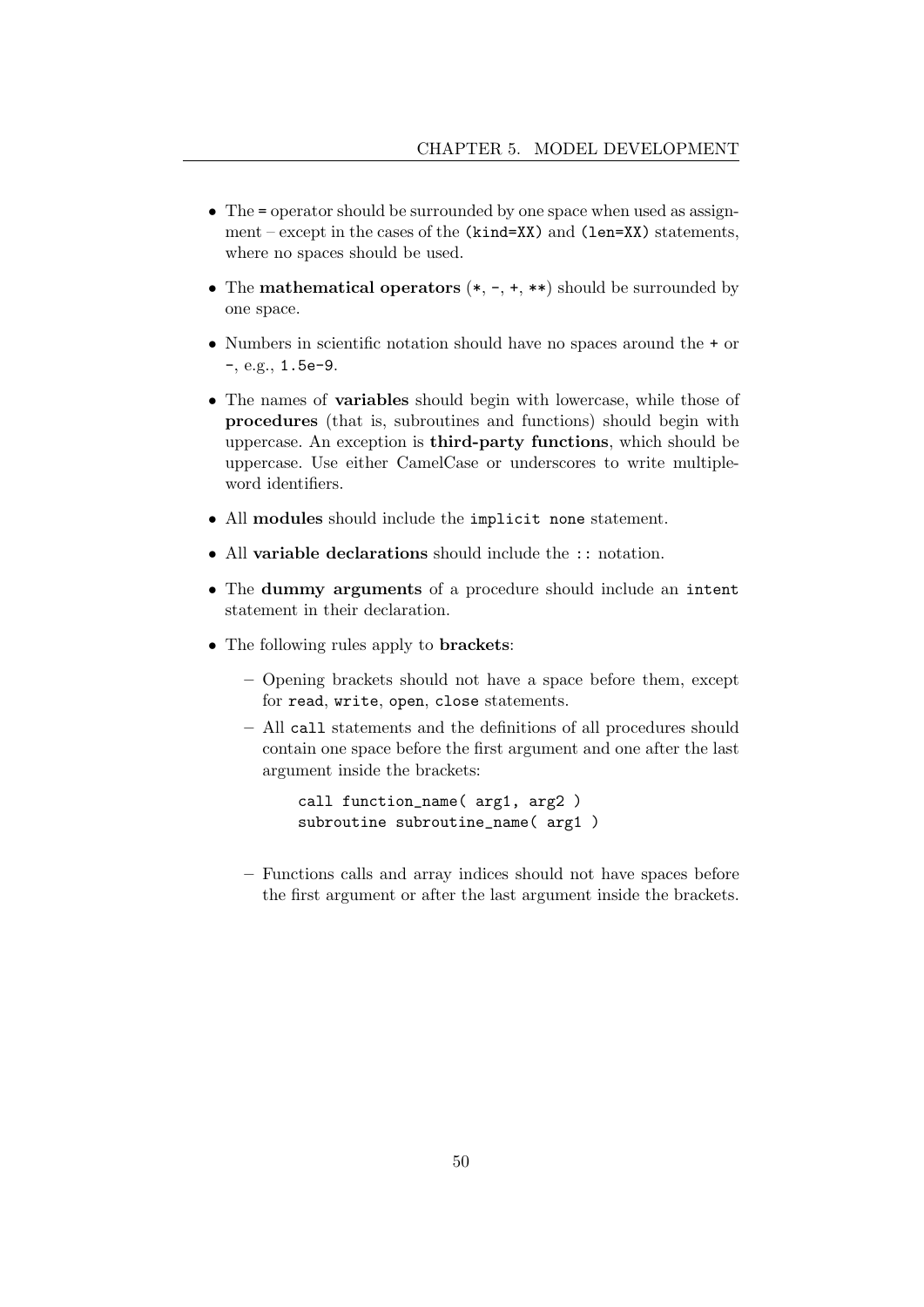## <span id="page-51-0"></span>Chapter 6

# Credits and Acknowledgements

## <span id="page-51-1"></span>6.1 Credits

AtChem2 has been developed at the University of Leicester by:

- Sam Cox
- Roberto Sommariva (also at the University of Birmingham)

Additional code has been contributed by (in alphabetical order):

- $\bullet$  Maarten Fabré
- Beth Nelson
- Mike Newland
- Marios Panagi

AtChem2 is a development of [AtChem-online,](https://atchem.leeds.ac.uk/webapp/) created at the University of Leeds by:

- Chris Martin
- $\bullet$  Kasia Borońska
- Jenny Young
- Peter Jimack
- Mike Pilling

Model evaluation and testing of AtChem-online was performed by Andrew Rickard (NCAS/York) and Monica Vázquez Moreno (CEAM/EUPHORE), and technical support was provided by David Waller (University of Leeds).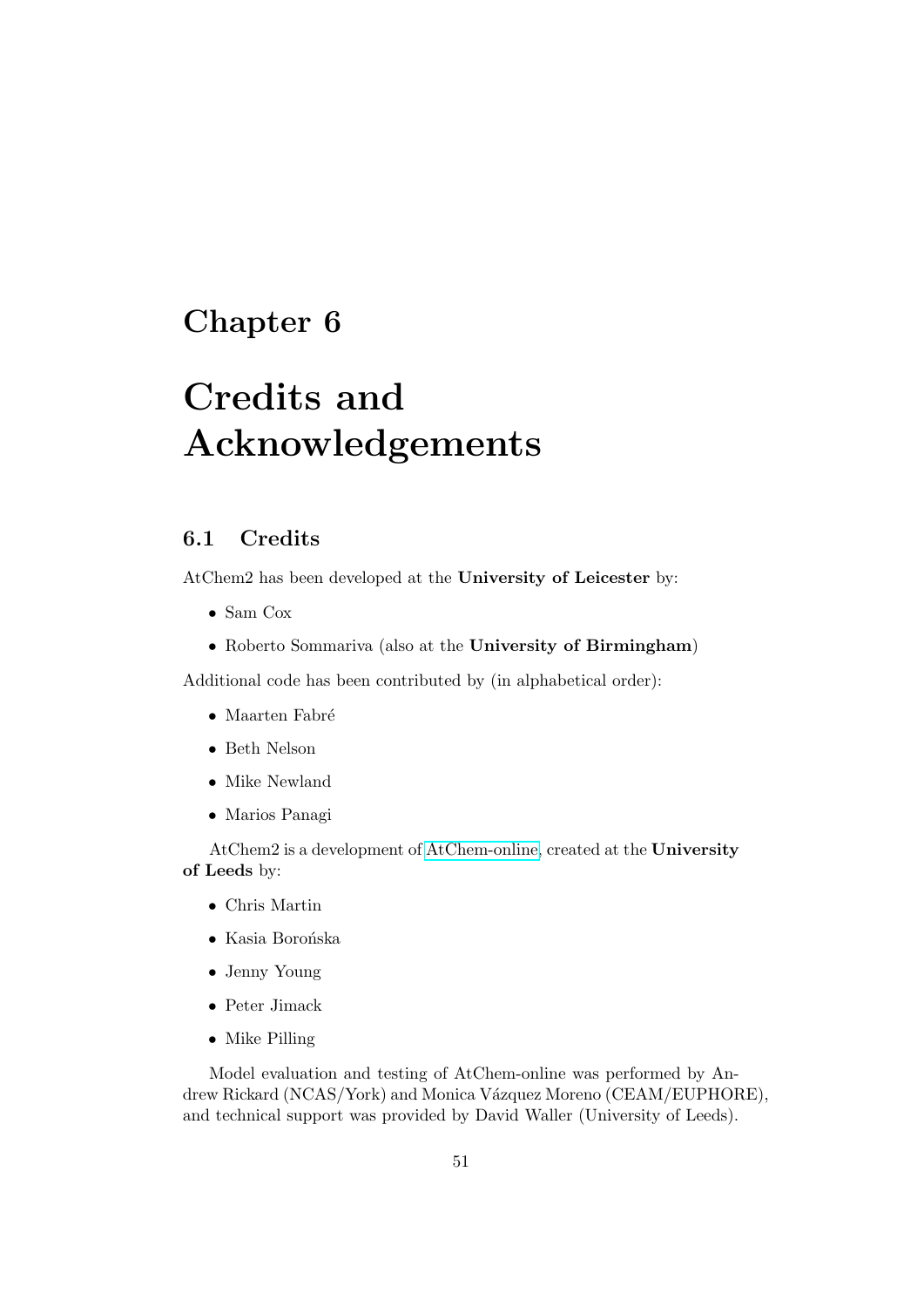## <span id="page-52-0"></span>6.2 Acknowledgements

Thanks for their support, feedback, and contributions to (in alphabetical order):

- Bill Bloss
- Peter Bräuer
- Nahid Chowdhury
- Vasilis Matthaios
- Alfred Mayhew
- Paul Monks
- Jon Wakelin
- Robert Woodward-Massey

Many thanks to Harald Stark (University of Colorado-Boulder, USA) for providing the observational data used to test the photolysis rates subroutines.

## <span id="page-52-1"></span>6.3 Funding

Funding provided, at different stages, by:

- [EUROCHAMP](https://www.eurochamp.org/) project.
- National Centre for Atmospheric Science [\(NCAS\)](https://www.ncas.ac.uk/).
- Natural Environment Research Council [\(NERC\)](https://nerc.ukri.org/).
- University of Leicester ReSET programme.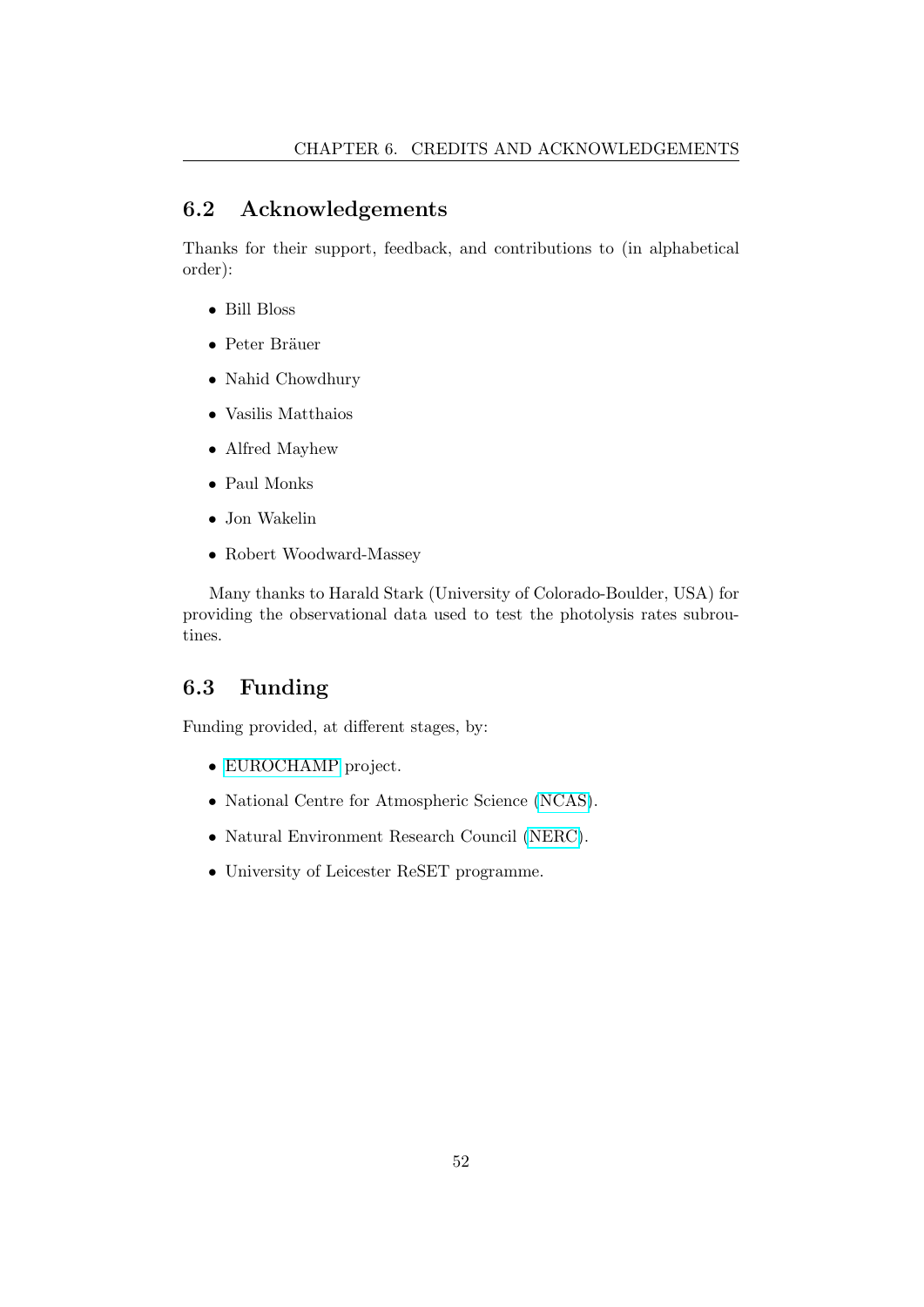## <span id="page-53-0"></span>References

- <span id="page-53-3"></span>C. Bloss, V. Wagner, M. E. Jenkin, R. Volkamer, W. J. Bloss, J. D. Lee, D. E. Heard, K. Wirtz, M. Martin-Reviejo, G. Rea, J. C. Wenger, and M. J. Pilling. Development of a detailed chemical mechanism (MCMv3.1) for the atmospheric oxidation of aromatic hydrocarbons. Atmospheric Chemistry and Physics, 5(3):641–664, 2005. doi: 10.5194/acp-5-641-2005.
- <span id="page-53-6"></span>A. C. Hindmarsh, P. N. Brown, K. E. Grant, S. L. Lee, R. Serban, D. E. Shumaker, and C. S. Woodward. SUNDIALS: suite of nonlinear and differential/algebraic equation solvers. ACM Transactions on Mathematical Software, 31(3):363–396, 2005. doi: 10.1145/1089014.1089020.
- <span id="page-53-1"></span>M. E. Jenkin, S. M. Saunders, and M. J. Pilling. The tropospheric degradation of volatile organic compounds: a protocol for mechanism development. Atmospheric Environment, 31(1):81–104, 1997. doi: 10.1016/ S1352-2310(96)00105-7.
- <span id="page-53-2"></span>M. E. Jenkin, S. M. Saunders, V. Wagner, and M. J. Pilling. Protocol for the development of the Master Chemical Mechanism, MCM v3 (Part B): tropospheric degradation of aromatic volatile organic compounds. Atmospheric Chemistry and Physics, 3(1):181–193, 2003. doi: 10.5194/acp-3-181-2003.
- <span id="page-53-4"></span>M. E. Jenkin, J. C. Young, and A. R. Rickard. The MCM v3.3.1 degradation scheme for isoprene. Atmospheric Chemistry and Physics, 15(20):11433– 11459, 2015. doi: 10.5194/acp-15-11433-2015.
- <span id="page-53-7"></span>S. Madronich. The atmosphere and UV-B radiation at ground level. In A. R. Young, J. Moan, L. O. Björn, and W. Nultsch, editors, *Environmental UV* Photobiology, pages 1–39. Springer, Boston, MA, 1993. ISBN 978-1-4899- 2408-7. doi: 10.1007/978-1-4899-2406-3 1.
- <span id="page-53-5"></span>C. J. Martin. Chemical models for, and the role of data and provenance in, an atmospheric chemistry community. PhD thesis, School of Chemistry & School of Computing, University of Leeds, 2009. URL [https://etheses.](https://etheses.whiterose.ac.uk/1596/) [whiterose.ac.uk/1596/](https://etheses.whiterose.ac.uk/1596/).